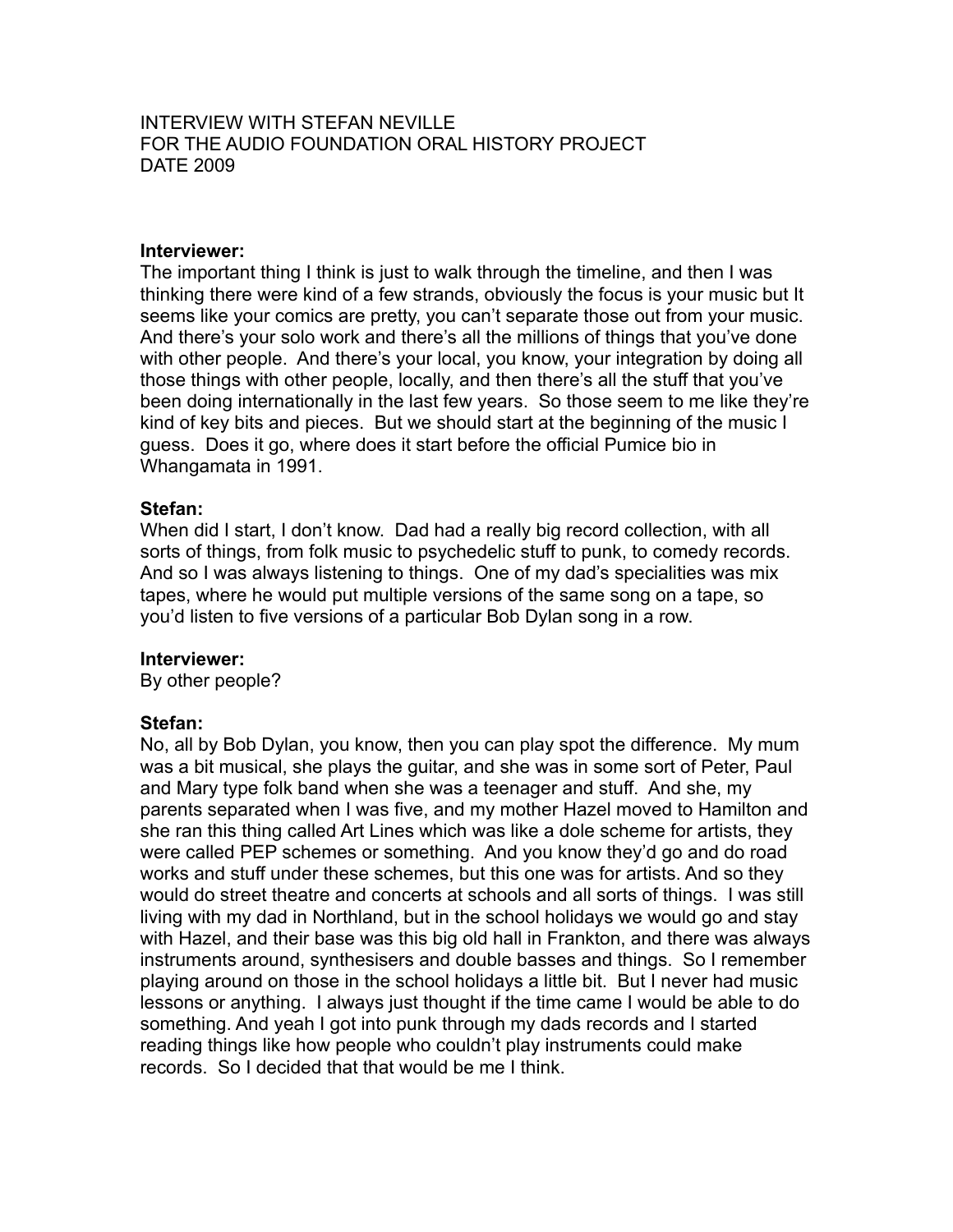### **Interviewer:**

Excellent. But you had access to lots of instruments that you would work out how to play your own way, or?

## **Stefan:**

Well it was never prolonged access to instruments, it would just be in school holidays, I would have a bit of a tutu, and there'd be a drum kit. Almost could mostly look at it rather than play it.

### **Interviewer:**

Did you get to see other people playing them?

## **Stefan:**

Yeah, yeah, there was always concerts and stuff going on. My uncle, Paddy, was in a band called the Economic Wizards too, so, I'd see them playing a little bit.

### **Interviewer:**

I remember seeing their record on the shelves, like a kind of black and white silhouette with the sort of red writing or something, I used to puzzle over it.

## **Stefan:**

Starve The Lizards maybe. Yeah they did two EP's, on Eel Man records, yeah.

### **Interviewer:**

That's a good pedigree.

### **Stefan:**

Yeah he was my hero and introduced me to stuff too, A talented cartoonist as well. It just showed that you could be in bands and just still be my stupid uncle. And I think my dad would secretly have loved to of been musical. When we were little he would always make up stupid songs and sing them to us. So he was some sort of a composer. I've recorded a few of his tunes at various times.

### **Interviewer:**

Did he, in his multiple versions of songs of tapes, was that specifically in order to be able to compare them?

### **Stefan:**

Yeah.

### **Interviewer:**

Kind of a musical fascination.

### **Stefan:**

Just weird, needing to know it all. I think Bob Dylan was a good one to do because he always changes his songs around and adds verses in, and cuts out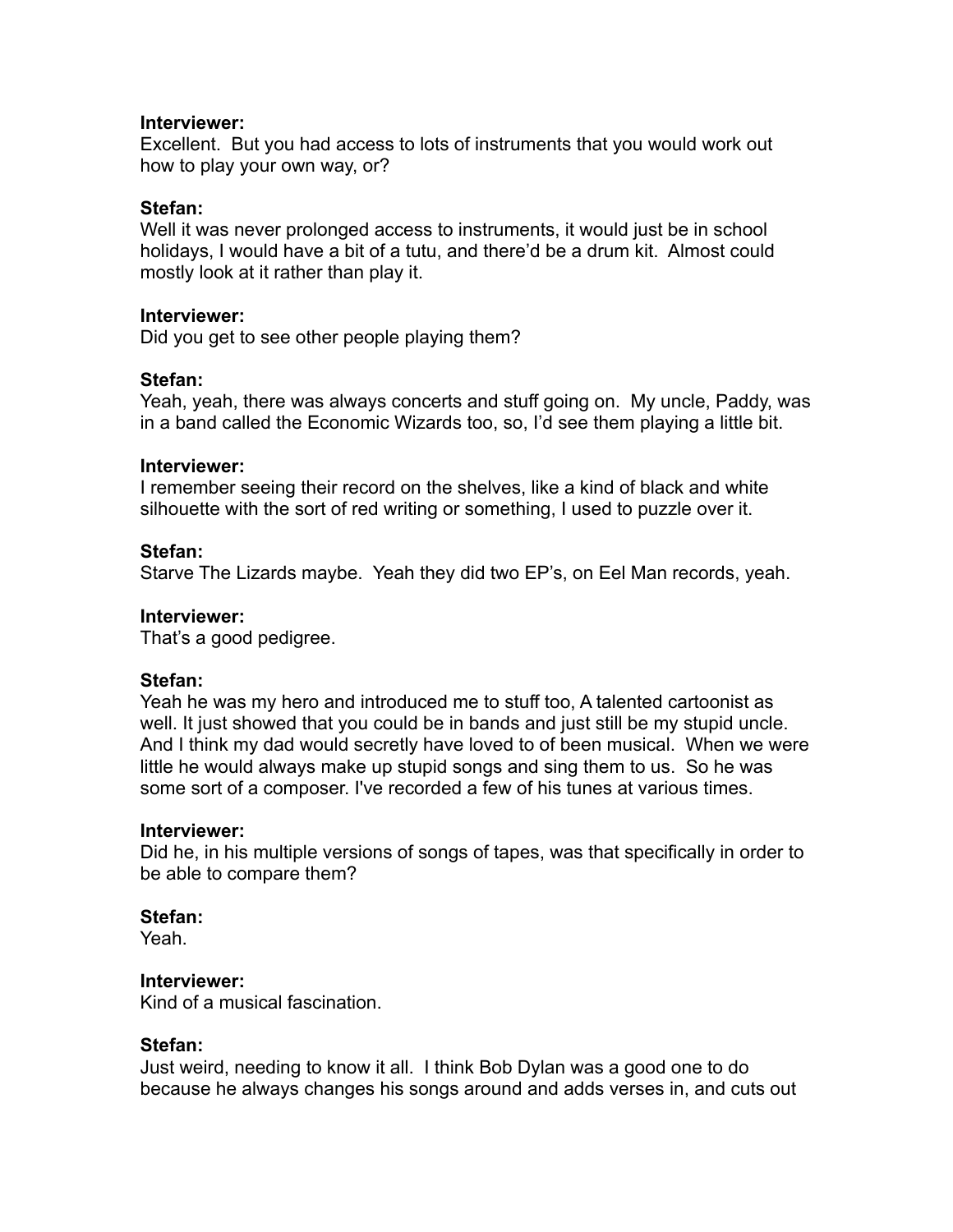verses and things like that.

## **Interviewer:**

And you can actually spend a long time analysing him because its, there's a lot that's intentional about it.

## **Stefan:**

Yeah. I don't think my dad was quite that into it. I think he just wanted to show off that he had five versions of Like a Rolling Stone.

## **Interviewer:**

That's a pretty amazing kind of record collection to have access to though.

## **Stefan:**

Yeah it is, there's all sorts of obscure things that I know about. That I probably shouldn't. I remember something came up about The Scaffold, talking to Chris Knox once, and I knew all about it. He said you're too young to know about that.

### **Interviewer:**

Excellent. So at what point did you start actually finding a way of playing things?

## **Stefan:**

Well it wasn't until I met Jon Arcus, and this would have been fifth form, so 15, 16 and he was a guitar player, or really he had a guitar and an amp which I thought was pretty cool. And even better his neighbour had a drum kit. And so we borrowed it. And that was it. That was Pumice. We called that Pumice.

# **Interviewer:**

From fifth form?

### **Stefan:**

Yeah, yeah.

### **Interviewer:**

Awesome. And what did it sound like?

# **Stefan:**

Jon was coming up with some riffs and amazingly I got on the drum kit and I could play it. I think I had paid attention to drummers on TV and whenever I had seen a drummer live I paid attention to how it was done. And I did have some drum sticks that I used to bang on things with before that. I mean there's a little bit of tricky coordination to drumming, but I figured it out straight away, and yeah, we were away.

### **Interviewer:**

It always seems like a real right brain, left brain merging thing to me, to be able to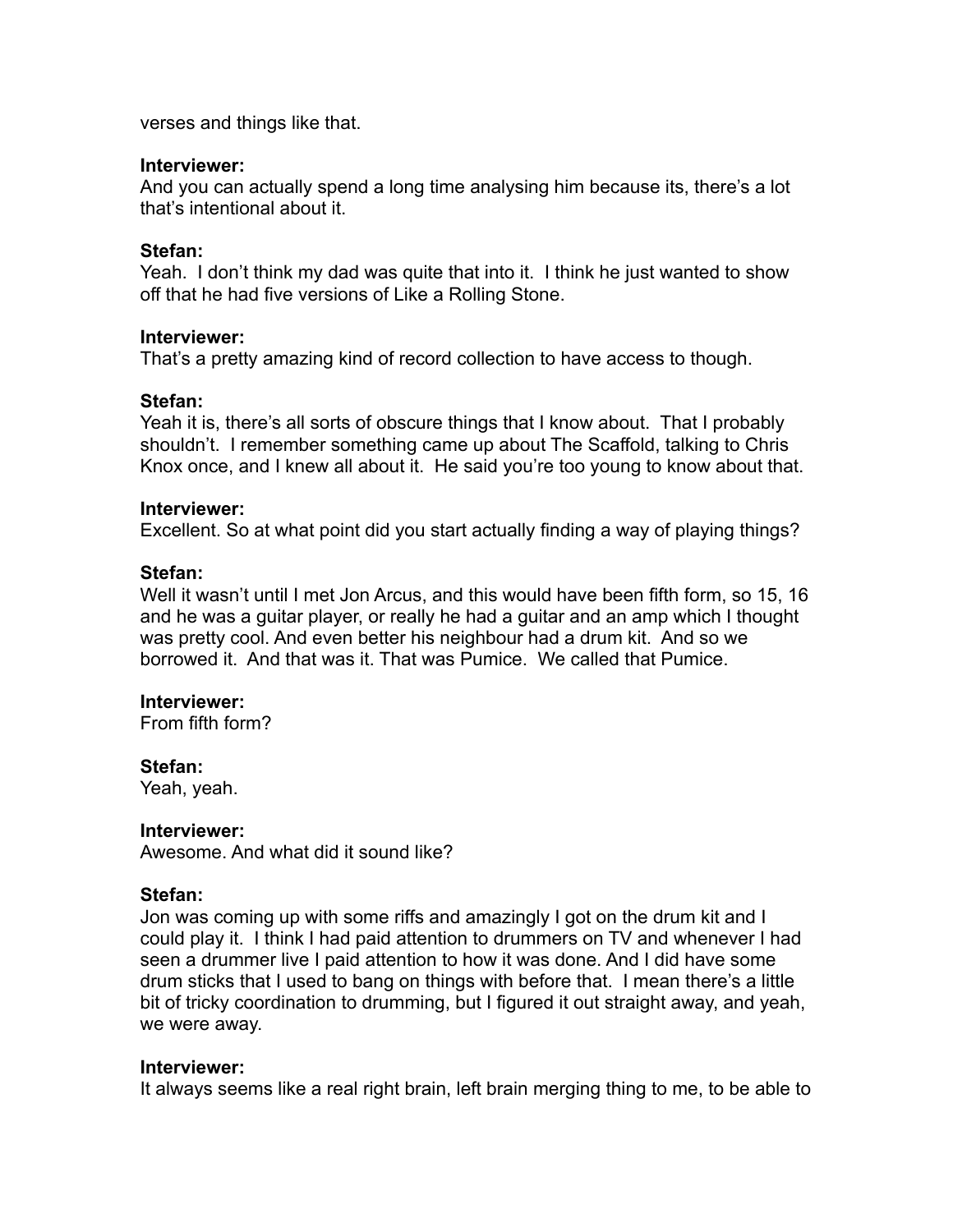coordinate both sides of your body, which I guess all instruments have, but you must have been a bit mentally limber in order to …

## **Stefan:**

There's a separation to it. It's weird. Because you just have to make, you have to send controls to the limbs separately. There is a trick to it.

## **Interviewer:**

You do with piano, but then drumming always seems more, yeah I guess I have a sense of how it kind of works.

## **Stefan:**

Piano you've got to do it with each finger a bit.

## **Interviewer:**

Yeah true. But drumming then you've got to use your feet a bit more as well.

# **Stefan:**

Yeah, it was just that thing, you just wanted to do it. We had the drum kit for the weekend, you've got to learn how to play.

**Interviewer:**  So that's Sugar Jon?

**Stefan:** Yeah, that's Sugar Jon Arcus.

# **Interviewer:**

I always thought Sugar Jon Arcus was made up.

**Stefan:** No, he's real.

**Interviewer:**  He seemed like a mythical figure.

# **Stefan:**

Yeah well he is mythical. He is a super hero.

**Interviewer:**  So that's from fifth form.

**Stefan:** Yeah.

**Interviewer:**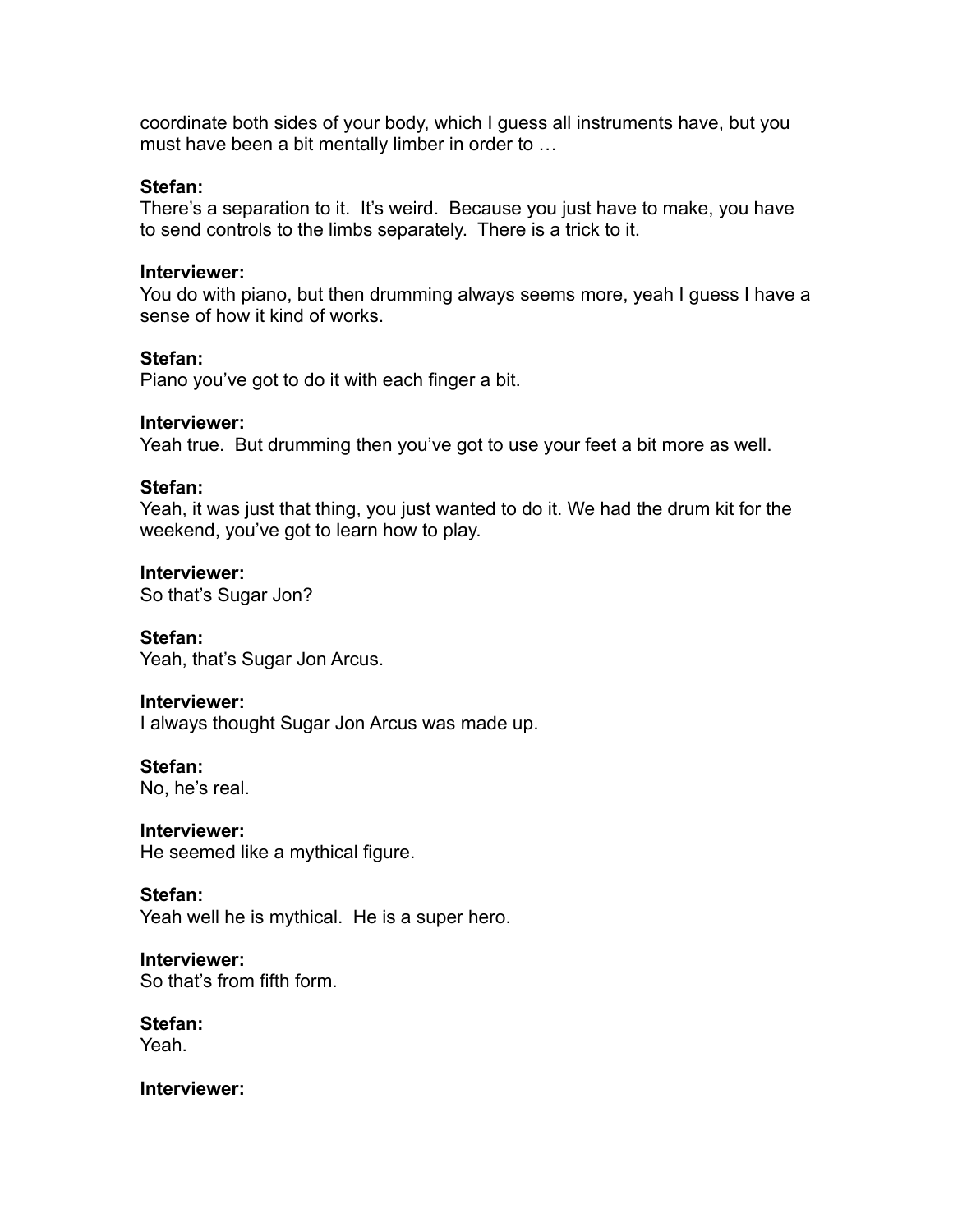And so you played together through high school?

## **Stefan:**

Yeah. Might have been sixth form when we actually got together and played. I think it was sixth form. Yeah because that trip to Whangamata that you mentioned when we got the name yeah that was the New Years before sixth form.

### **Interviewer:**

So what year was that?

## **Stefan:**

I think it was like 91/92 maybe. It might have been 1991.

## **Interviewer:**

And did you take instruments to Whangamata?

## **Stefan:**

No we just went there for New Years to live it up. Jon's dad had a Bach there, but at that point his parents were'nt getting on, and he couldn't let his mum know that he was going to go and stay with his dad in Whangamata. There was all this complicated lying that we got tangled up in, in order to get there. Which included that we had to concoct this story that we had rides, that our friends uncle was going to drive us there.

### **Interviewer:**

I saw that, there were a few versions of that story as the kind of origin story of Pumice. And I thought it was really funny that lying to your parents to say that you were hitchhiking when usually it seemed like people spent all their time lying to parents to say that they weren't hitchhiking.

### **Stefan:**

No we were lying to say that we weren't hitchhiking. We told our parents we had a ride, but we were hitchhiking.

### **Interviewer:**

Oh that's right, I'm getting confused. And you got caught out?

### **Stefan:**

Yeah we got caught out, yeah, I don't know how, I guess our parents talked and figured it out. And I got in trouble, not cause I'd hitchhiked to Whangamata, but because I'd kind of, cause the whole thing rested on Jon's situation with his parents, so I just lied for his sake and I got in trouble because I'd let myself be manipulated into this situation. It's not really important.

### **Interviewer:**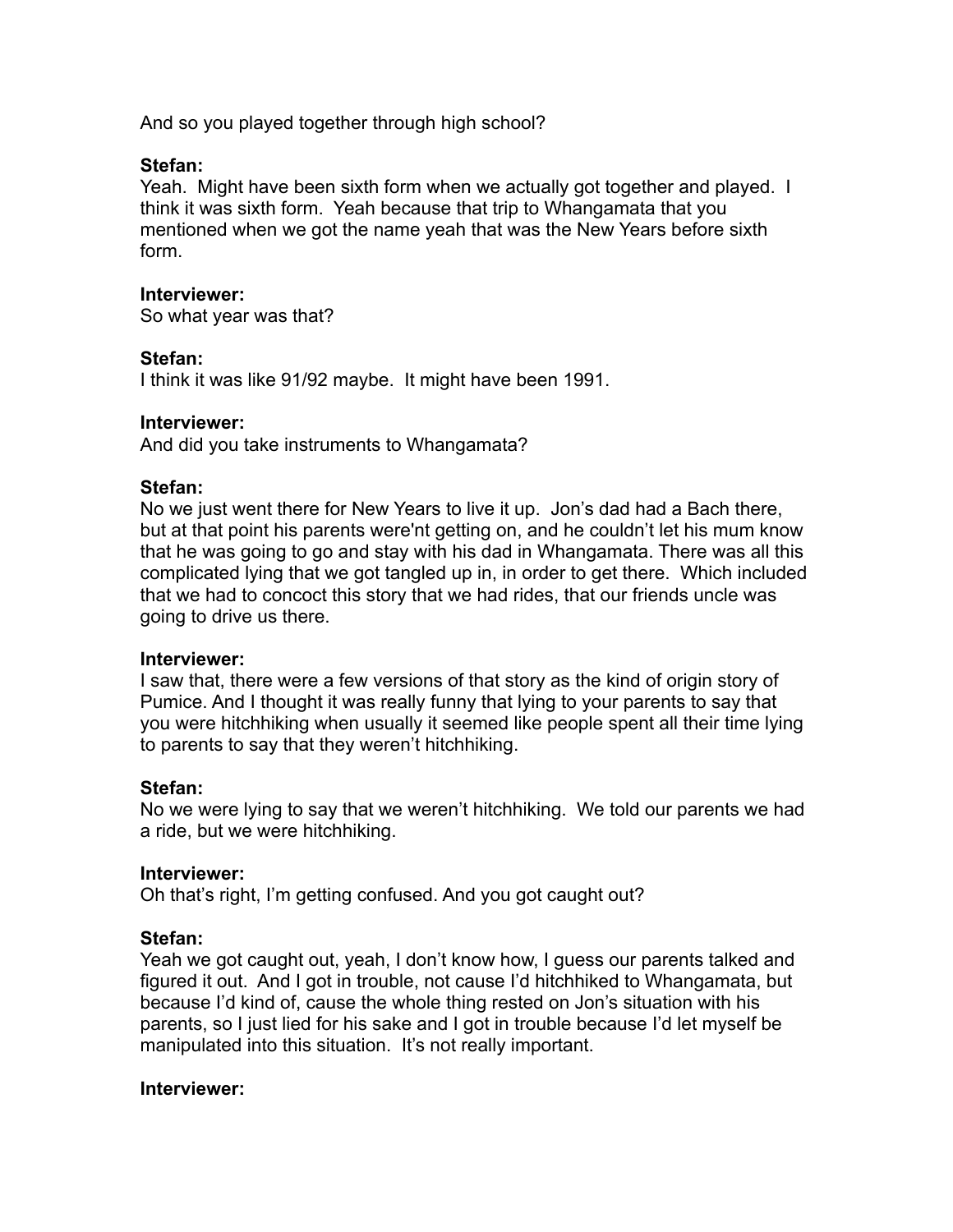Oh it's a good origin though.

## **Stefan:**

Yeah, but that's how it happened. We did get picked up in a horse truck by a woman who honestly only stopped because she thought we were girls. And the horse was kicking the side of the truck, which would send her veering across into oncoming traffic.

### **Interviewer:**

That's great. And so did you play gigs then at high school?

## **Stefan:**

No. Pumice never played live at that period. Yeah we sort of, we met these other guys at school who had a trio, which was bass and keyboard and vocals, and we were just drums and guitar. So we amalgamated into this band called Dribbly Cat Attraction. So that kind of, that actually became quite popular in Hamilton. For a while. So yeah we were out gigging with that band. Going to school hungover. We were entering the Rock Quest and stuff like that.

## **Interviewer:**

Did you come anywhere?

## **Stefan:**

No. We played at a school assembly once, and they shut the curtain on us to try and stop us playing, and we kept playing anyway, and they eventually pulled the plug on us.

### **Interviewer:**

Excellent, I like school assembly band stories. What school was that, for the record?

# **Stefan:**

That was Fairfield College.

### **Interviewer:**

In Hamilton.

### **Stefan:**

Philistines. But you know I think that's the perfect reaction, like, I see kids coming out of high school now and being in a rock band is so encouraged, and they get press kits, and demos and videos, and I think it was better that it wasn't approved. It made us want to do it more.

### **Interviewer:**

And do it for …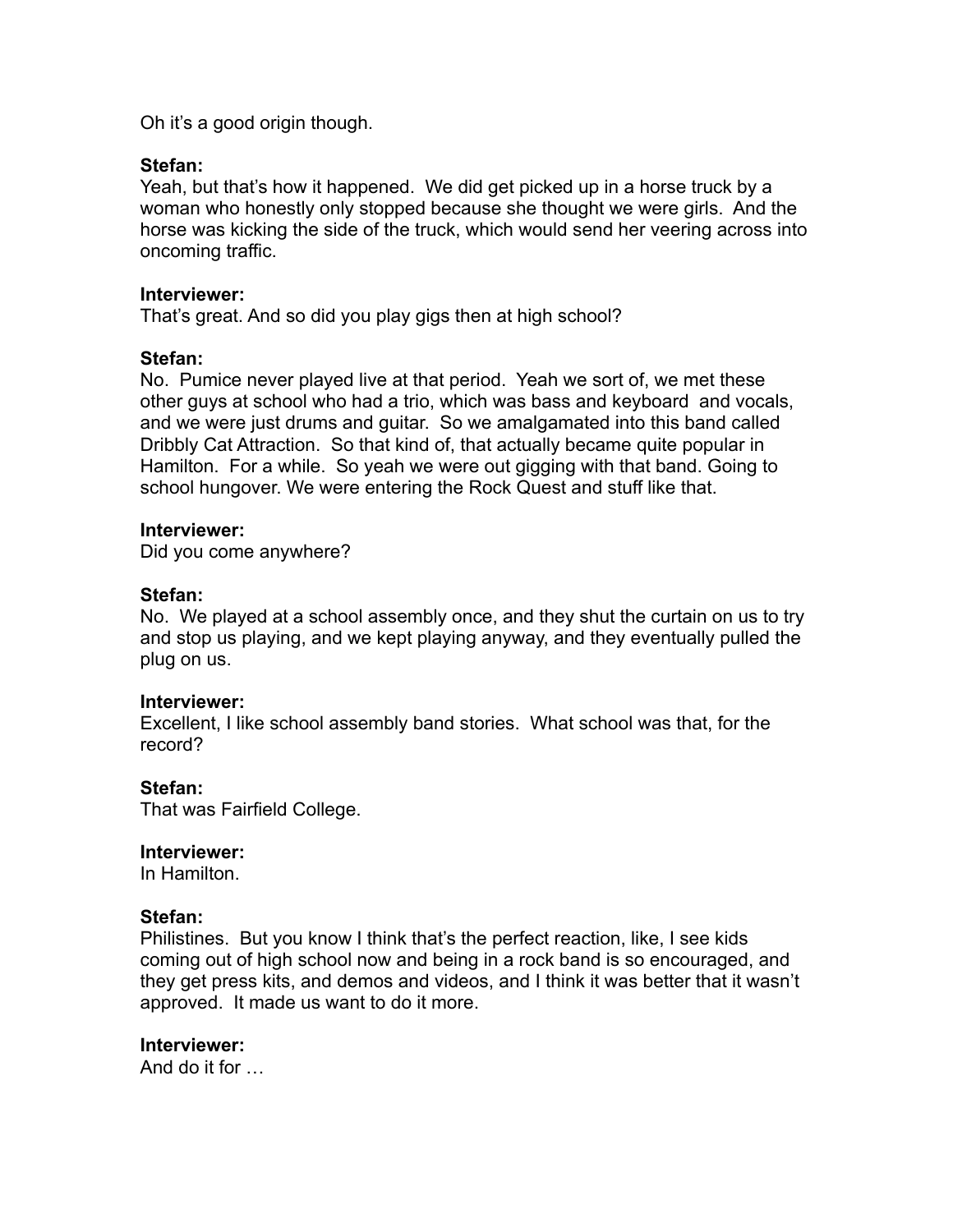Do it for our own reasons yeah.

#### **Interviewer:**

Not to get money for a New Zealand On Air video.

## **Stefan:**

Not to be the next Opshop.

### **Interviewer:**

Yeah. There's no struggle or rebellion if they don't shut the curtain on you. And so that became I guess from then you stayed in Hamilton for a few years from then aye, as part of the, it seems like a really flourishing scene.

### **Stefan:**

Hamilton was pretty great at that time, yeah, there was heaps of bands who were older than me and seemed like they knew all the secrets to the universe, because they had put tapes out and stuff. And you'd see them out there playing gigs, you soon got to meet them all. And …

#### **Interviewer:**

So who was that around then, was that the Hollow Grinders?

#### **Stefan:**

No, this was much earlier than that. There was this band Watershed, and this band Frybrain, and Hand of Glory and Grommet and Thundermonkey. Some pretty clever bands. And there was that whole McGillicuddy Serious Party thing, which kind of came out of Art Lines, which was the thing that my mother ran, all those people came through Art Lines.

#### **Interviewer:**

Just thinking of that, was that unusual as a version of the PEP schemes, cause I remember …

#### **Stefan:**

I'm not sure.

#### **Interviewer:**

I remember lots of DOC tracks and things being built. But I never heard of an art scheme.

### **Stefan:**

Yeah I'm not too sure, I mean to me it was just my mum's job, it was just normal.

#### **Interviewer:**

But it became the kind of crucible of weird Hamilton creativity.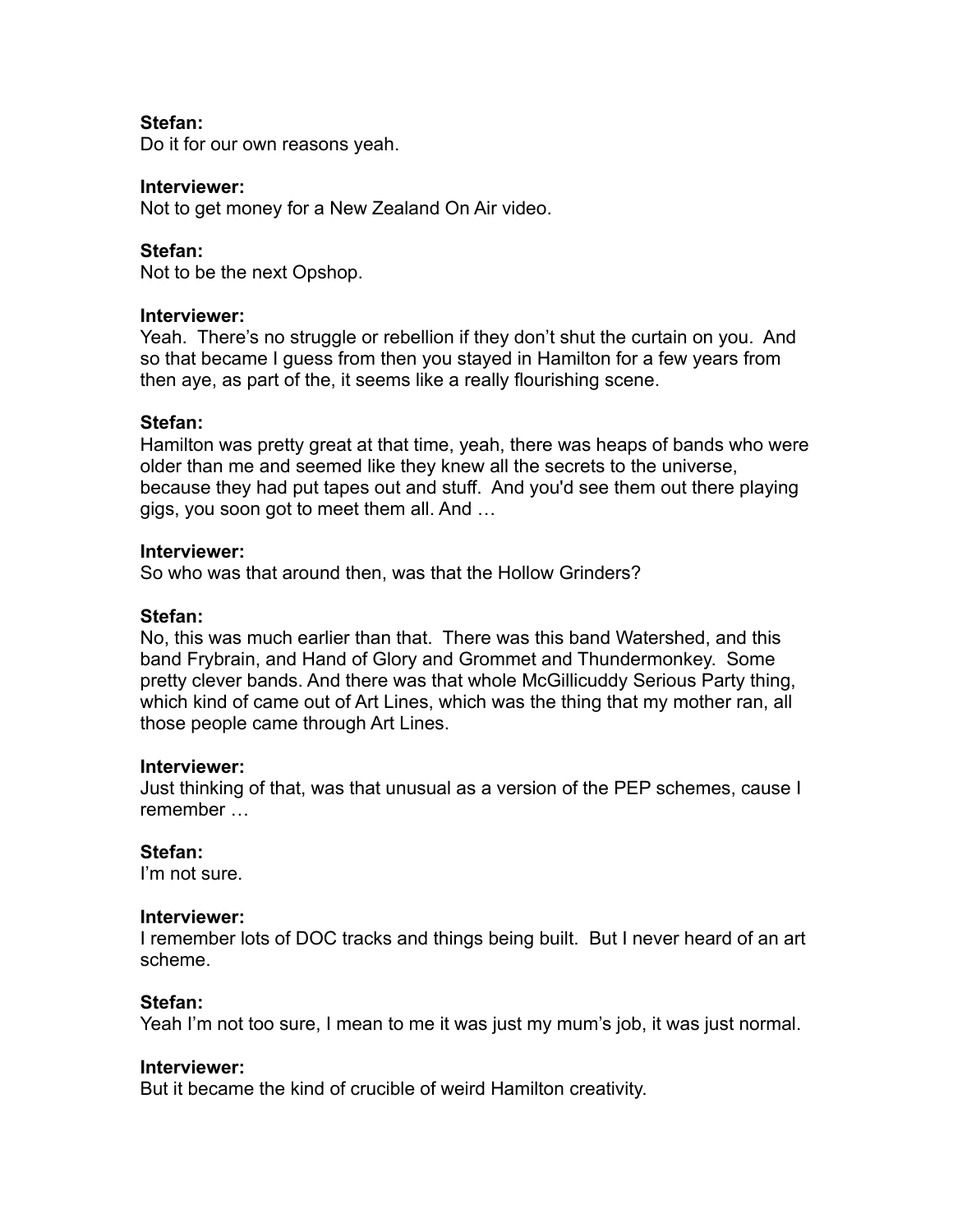Yeah it did. I think it established a lot of things that are still going there to this day. Street theatre and nonsense yeah. Where were we? Bands in Hamilton. So I'd had a pretty good gang of friends, and we actually kind of reacted against the McGillicuddy thing, we didn't want to be McGillicuddy's. And we thought that the McGillicuddy's thought they were shit hot, and they were just all boring and pretentious. And when we were all drunk we thought we were heaps more genius idiots, and so we kind of formed our own gang.

# **Interviewer:**

To fight the McGillicuddy's.

## **Stefan:**

Well we never fought them and actually I did like some of them really, but that was sort of the idea. And there was this thing called Oats, you know fuckin Oats. It was a big joke, but it was really heavy, we would go to parties and have fights. Which was very strange. And they weren't really serious, they were play fights, but they would get quite heavy too and people got hurt. So yeah that gang was people like Sugar Jon and CJA, Biff Bangle and Glen Frenzy and Doctor Fil. I still do stuff with them, still my best friends. This guy Ugly Dog Davies and Sgt Dion. Brilliant people. So as well as fighting we were drawing comics and self publishing comics, but we were also forming new bands every week, stupid bands with one stupid idea, you'd just form it and you'd put a tape out, and we played heaps, you know, great fun.

### **Interviewer:**

So the band would be an idea rather than like lets get together and play music, you'd go lets get together and do this thing, this thing's the band.

# **Stefan:**

Yeah, I remember being at the pub and Glen Frenzy saying do you want to be in my band Teen X-ray and I'd say what kind of band is it, and what did he even say, I can't even remember what he said,he would have had some angle but I think it was just a name. So I was like yeah I'll be in that.

### **Interviewer:**

You've got to be in a band called Teen X-ray.

# **Stefan:**

Oh Yeah. There was the Crawdads who were a rockabilly band but the drunkest rockabilly band you would ever see. And to this day they are the drunkest band I have ever seen. Amazing. They can't even remember recording their first tape. They would end up naked and things like that. Gatecrash parties and play. Early Armpit gigs where they were too drunk to figure out how to plug in their distortion pedal.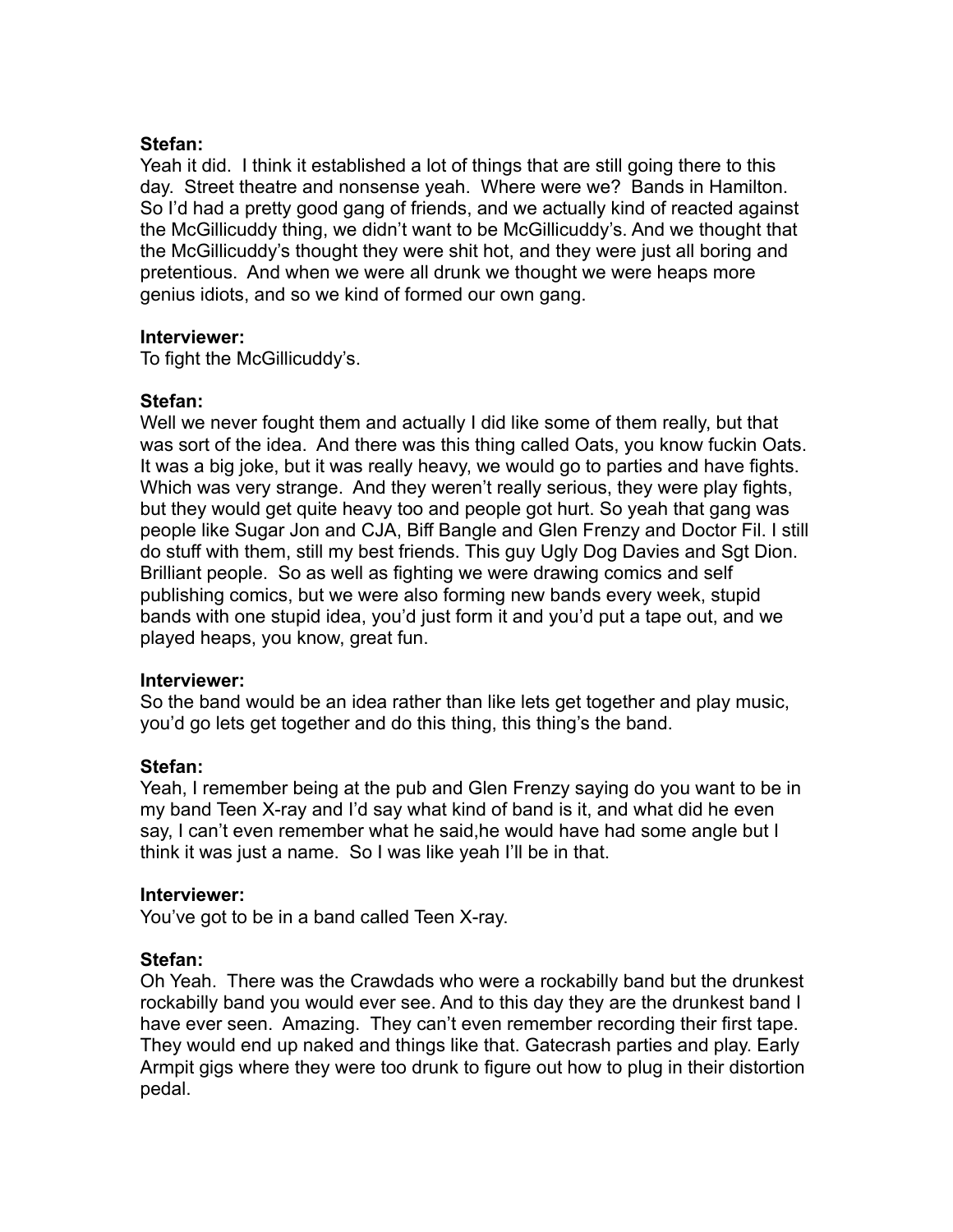### **Interviewer:**

What was the venue scene, like did you play in venues or at parties?

## **Stefan:**

Mostly at parties and at each others houses. Occasionally at venues. Yeah well that band Dribbly Cat Attraction was playing out in pubs and stuff. And you know, I still figure that was a good band, but even at that level which was slightly popular in Hamilton, the sort of the things we started doing, you know the drunken stupid stuff became, to me was better, it was more exciting, when we were recording on tape decks, whereas Dribbly Cat Attraction went into the proper studio and did some recording, which turned out okay.

## **Interviewer:**

Pretty great to get to make that contrast at the time, rather than spend years making stupid albums and only realise that … was that the same, were the other people in that, were they also playing on other bands?

## **Stefan:**

Well Jon was. The other two guys, Dan and Grant, yeah they were part of that scene, they maybe wanted to do things a bit more professionally I guess. So that band kind of petered out, cause Jon went overseas. It was a good thing but I imagine that we could have kept going too.

### **Interviewer:**

And was there a dribbly cat?

# **Stefan:**

Yeah there was one that used to follow us around.

### **Interviewer:**

And so in that, so you were playing music and drawing comics, can we talk about comics. When did you start making comics?

### **Stefan:**

Well I always drew. I can't remember a time when I wasn't drawing, and we used to do comics at school and stuff, comics in the school newspaper. And when I met Glen and Clayton and all those guys they were, well Glen was already drawing some proper comics, which was terribly impressive.

### **Interviewer:**

How were they proper?

# **Stefan:**

Well they were, you know, they were full page scripted stories, science fiction.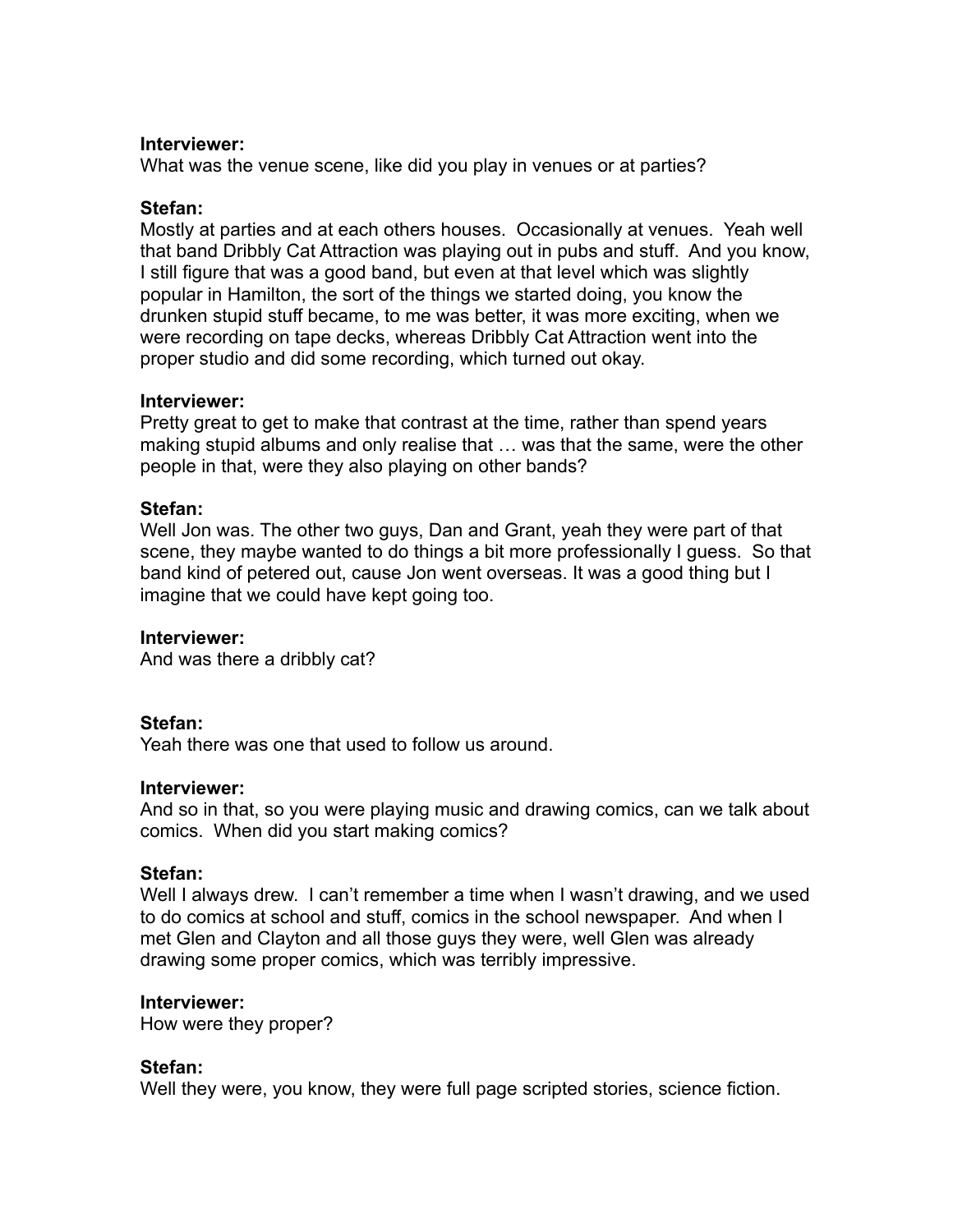And I'm not sure, I don't even remember suddenly deciding, oh lets stop pretending to be a gang and publish comics. But that's pretty much how it was, it became Oats Publications. And we started putting out comics. And they were pretty stupid.

#### **Interviewer:**

Well it seems pretty amazing to find a bunch of people that are all into playing drunken, stupid but good music and writing drunken, stupid but good comics.

#### **Stefan:**

I know, I was really lucky. I've met people who grew up in Hamilton and were a bit different and never found anyone like them and were persecuted and had a horrible childhood. And yeah, I mean Hamilton can be a pretty horrible place, its scary and violent, and small minded in a lot of ways, and that never bothered me cause I had this sweet gang.

#### **Interviewer:**

And in between the kind of scary, the kind of farming red neck culture and on one hand the McGillicuddy wackiness on the other hand, to find a third way.

#### **Stefan:**

Yeah. Yeah that's funny. But also being Hamilton, if you were doing anything different, you could kind of get noticed for it. Like you know all our stupid bands, we were putting out tapes and we were getting written up in the University newspaper and …

### **Interviewer:**

And were you getting played on the radio?

### **Stefan:**

Maybe a little bit. One of the great events we did was an all night, live to air broadcast on Contact FM which I think it was nine or ten hours, they let us just, they let us do whatever we wanted, and all our bands played all night long.

#### **Interviewer:**

Were you set up in the studio at the radio station?

### **Stefan:**

Yeah. And you know new bands were forming on the night to pad it out, you know. Yeah I really vividly remember a guy, being at a party, a guy who obviously had liked Dribbly Cat Attraction and that had finished, and I had been doing this other stuff, Pumice, and this guy at the party sort of cornered me and said when are you going to do some proper music again. I was just laughing at him, and it sort of felt like a victory, that this guy didn't get it, and that I had annoyed him.

#### **Interviewer:**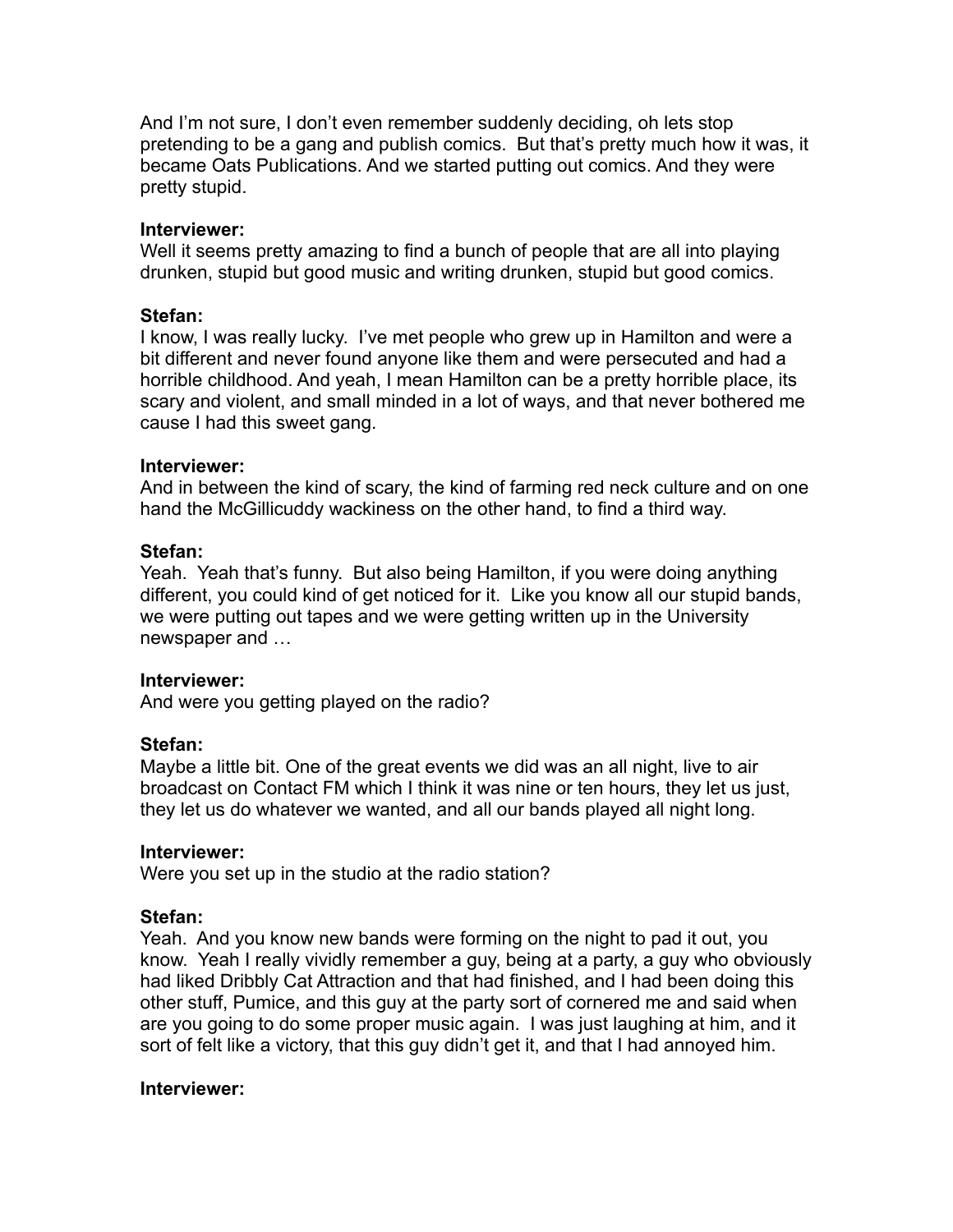Excellent. So I want to know the student radio kind of connection to people, so they were really, in terms of the Hamilton scene at the time, Contact seems to have been pretty central. It was always way less quote unquote professional to the rest of us at the time.

### **Stefan:**

Yeah well they were good to us. We were friends with the station manager who was always helping us out.

#### **Interviewer:**

Was Scott the programme director.

### **Stefan:**

This was Adam Hyde, he was always helping us out. And we started to get a few good gigs like, see now Pumice was me and Jon Arcus, and then Jon also had this band called Armpit, which is him and Clayton Noone. Jon went overseas probably about 93, 94 or something, he went overseas for a year, which is kind of where the flexibility of what Pumice is comes from, cause we decided he could be Pumice while he's overseas and I could be Pumice while I'm still at home, which we did. Like he did recordings while he was away and so did I, and I enlisted these guys from Morrinsville to be in a Pumice rock trio for a while. So anyway, me and Clayton from Armpit started playing together as Armice Pumb Pit, while Jon was away. But the cool thing about Armice Pumb Pit was the only reason we formed was cause King Loser were coming to town and they didn't have anyone to open for them, and we said we'll do it. And we formed Armice Pumb Pit and we got this guy Gordon Bassett to be in it as well, and we had our first practice that afternoon and played the gig that night. And King Loser had just played at the Big Day Out and they said that we were better than anything they had seen at the Big Day Out.

### **Interviewer:**

That's a victory.

### **Stefan:**

Think that was maybe the first Big Day Out too. Something like that.

#### **Interviewer:**

Like the Breeders and Smashing Pumpkins.

### **Stefan:**

I don't know.

#### **Interviewer:**

I went to that one. You would have been better than the Smashing Pumpkins for sure.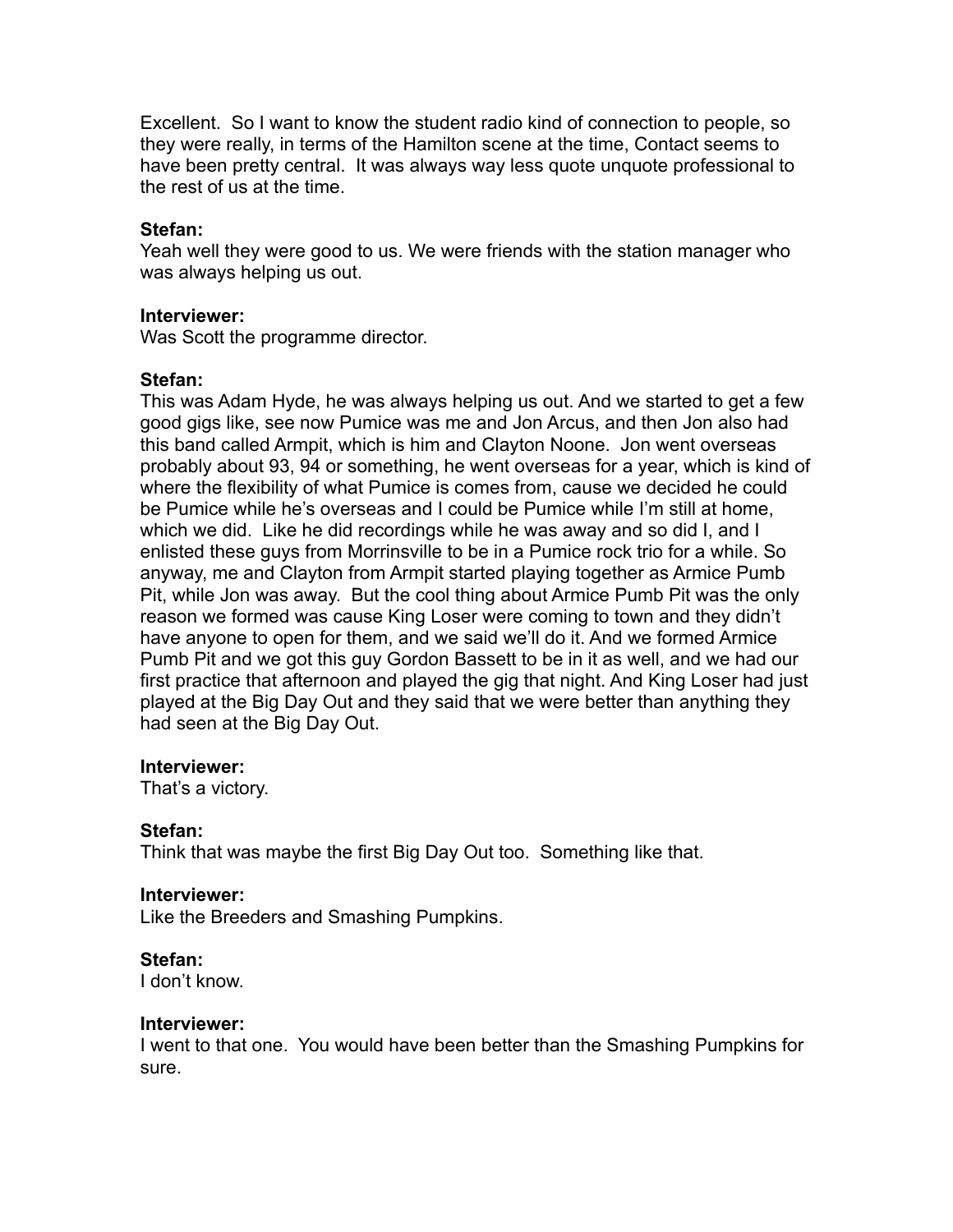Yes.

## **Interviewer:**

And so did Sugar Jon play much as Pumice overseas, like did he play or just record?

## **Stefan:**

No he just did some recording, did some recording in his sisters fire escape in New York and stuff like that.

### **Interviewer:**

Does he, when did he stop being part of Pumice then?

## **Stefan:**

Well officially he's still, he's there forever. If he turned up wanting to play I'd be happy, but um, because its been me solo for so long its pretty established as that now. Which is a shame, we never intended for it to be like that. But the last kind of, the last period where he was playing with Pumice would be the late 90's, 99 in Dunedin.

## **Interviewer:**

A very beautiful career.

### **Stefan:**

He has a new band now The Claudelands Weasels. Even when we lived in Dunedin together, and we both had four tracks, there's recordings that are just him and recordings that are just me. And Jon's stuff is fantastic, it's so good.

### **Interviewer:**

So Dunedin then, when did you move there?

### **Stefan:**

I moved there about 94.

### **Interviewer:**

How come?

### **Stefan:**

I don't know, I had spent, I was 20 years old and spent two years after high school just dicking around in Hamilton, on the dole and not really doing anything.

### **Interviewer:**

Apart playing in a band and making comics.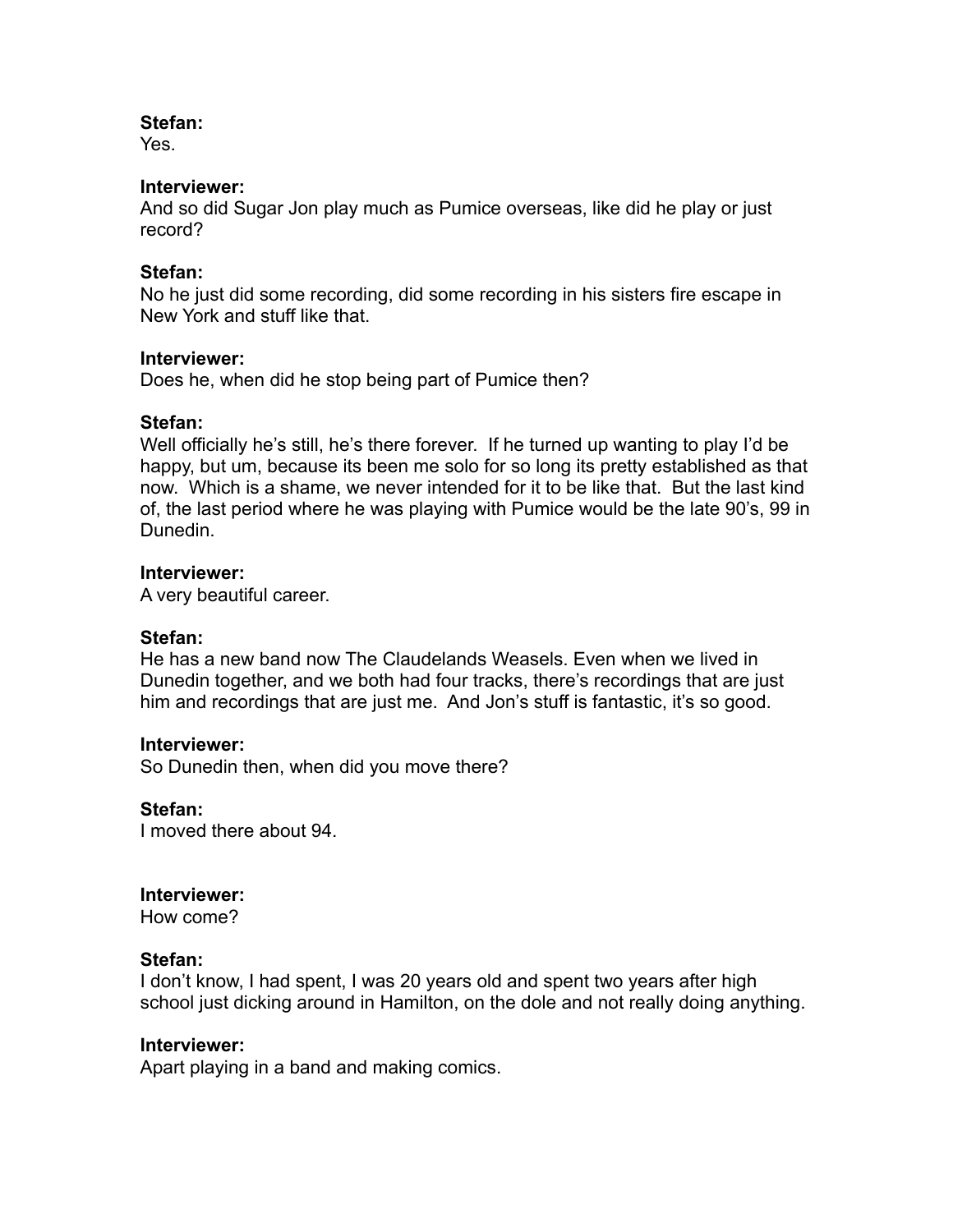Apart from playing in all those bands. I guess it had changed a little bit, like Glen Frenzy moved to Upper Hutt, and Jon came back from overseas, and he wanted to move, he didn't want to live in Hamilton again after living overseas, so we just decided we would, we never decided to move to Dunedin either, we just packed our bags and headed south by hitchhiking. And its about then that I bought my small guitar.

## **Interviewer:**

The one that you still use?

## **Stefan:**

Yeah which has become the backbone of what Pumice became, I bought it just before we left for like fifty bucks. As a travelling guitar. It was untunable.

## **Interviewer:**

That's great, which it stayed. So you just kept heading, kept going south?

## **Stefan:**

Yeah. I think we kind of knew we wanted to go to Dunedin, but we just didn't say it out loud. And we got there and we found flats and stuff.

### **Interviewer:**

Was there a kind of, Dunedin because of the music, without saying it out loud.

### **Stefan:**

Well yeah. I had been there the year before just to visit, and it was just you know far away and exotic. And we weren't going to University or anything we just moved there, and, what happened in those early years. It seemed really hard to get gigs and stuff when we got there, no one was interested in what we, yeah, in what we were doing. But slowly you know, slowly we got some gigs and things like that.

# **Interviewer:**

Where did you play at?

# **Stefan:**

The Empire was pretty much the place we played in the early Dunedin days. I did get a four track in those day, so that was the first recordings with the four track. Hamilton had just been tape decks. So that was good, a good development. I started, I started to play with some other people there. The thing called Casagrante Apparatus, which was with this guy called Justin Bull and this other guy Les, and that was embarrassingly trying to be a free jazz band.

### **Interviewer:**

And were you drumming mostly?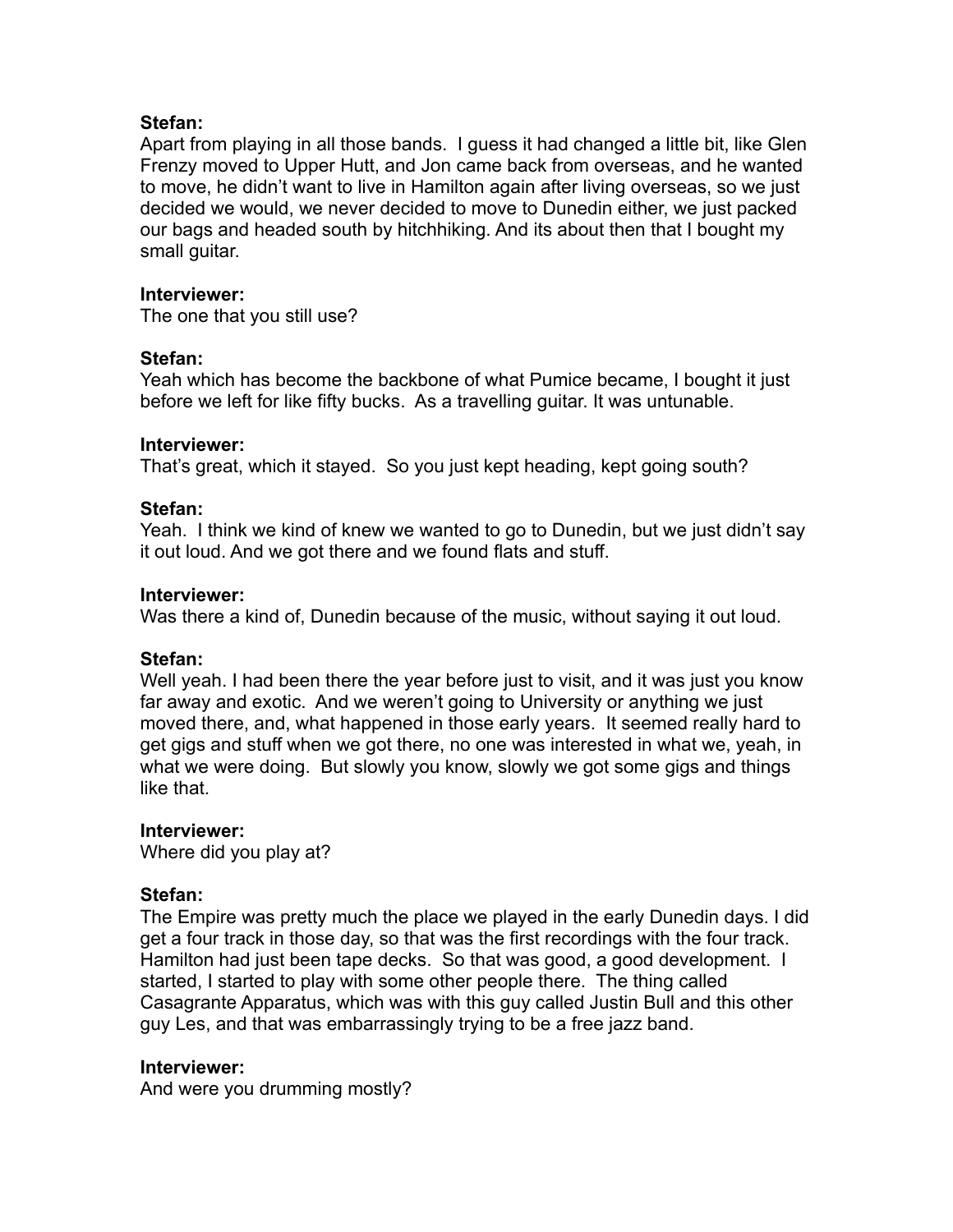For that band I was yeah. Mostly when I play with other people I end up being the drummer. And then I joined the Aesthetics, was probably an important step.

# **Interviewer:**

Matt Middleton?

## **Stefan:**

Yeah.

## **Interviewer:**

Was that the first version?

# **Stefan:**

No they had been around for a while. I think Matt didn't initially think that I knew how to rock out, but I showed him.

## **Interviewer:**

Matt has quite a high standard.

## **Stefan:**

Yeah I think he was probably assuming based on Pumice stuff that he had seen or something, I'm not sure.

### **Interviewer:**

So how did you end up in the Aesthetics then?

### **Stefan:**

I don't know, I just knew them, I knew they were looking for a drummer, I loved them & just offered. The weekend I joined the Aesthetics, both Shaun and Matt got arrested for different things that weekend, so that was pretty exciting, yeah.

### **Interviewer:**

And so did, so you were still playing with Sugar Jon as Pumice, and recording as well?

### **Stefan:**

Yep, well Jon actually came and went from Dunedin a few times, he went back to Hamilton and he went and lived in Canvas Town.

**Interviewer:**  Where's that?

# **Stefan:**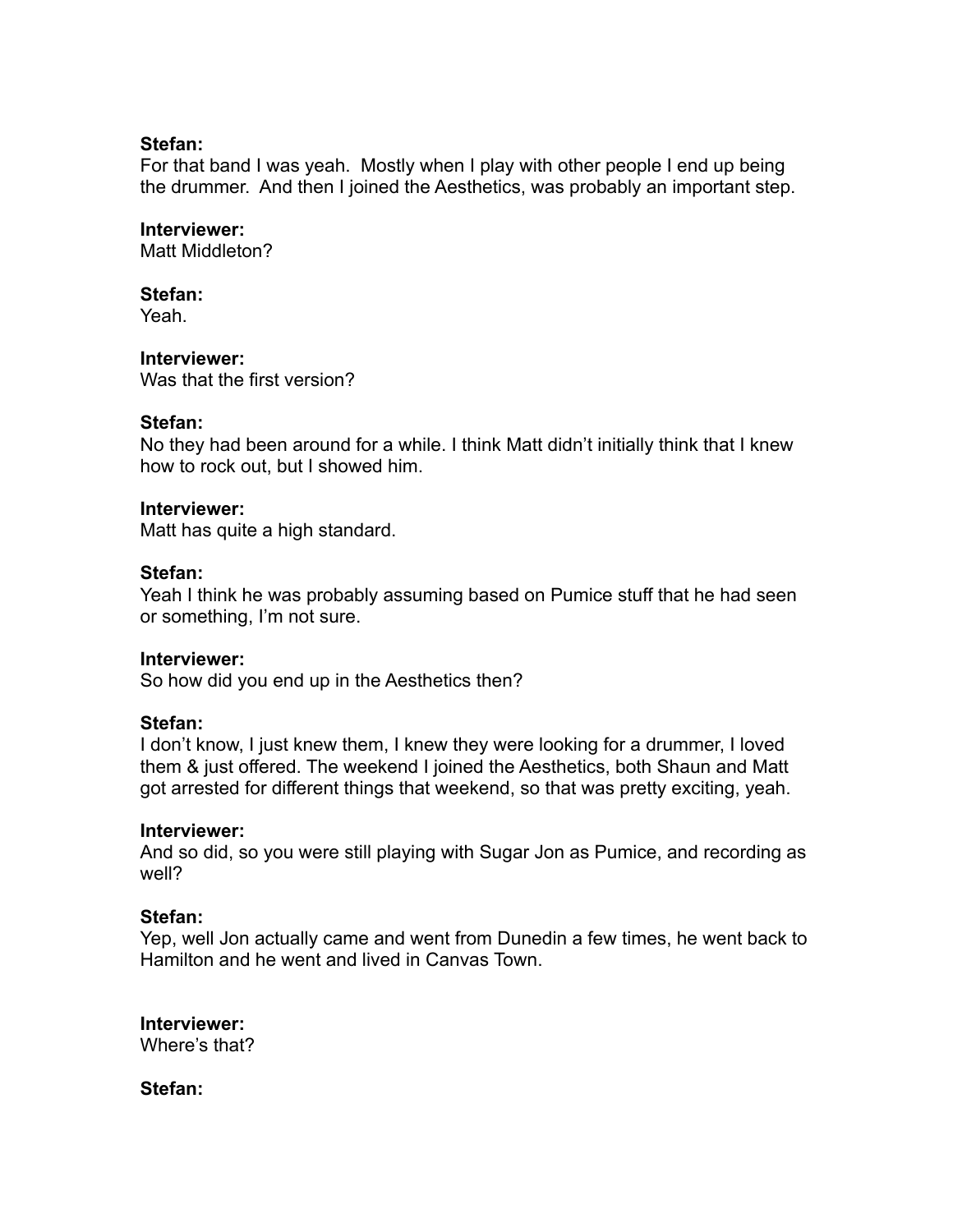Its sort of in between Blenheim and Nelson. So yeah one of those periods when he was away I did my first solo Pumice gig. Cause there was this whole, you know, Alastair Galbraith and Peter Jefferies were the big success stories, and there were all these terrible solo artists in Dunedin, there were all these terrible solo songwriter nights, and I got asked to play at one. And I said yes mainly cause I thought that I could do something better than a lot of the stuff I'd been seeing. And yeah and I knew about Hasil Adkins records, where he plays guitar and drums at the same time. So I thought I'd do that, it would be a one off or something.

## **Interviewer:**

15 years later.

# **Stefan:**

And it was just bass drum and high hat, and that small guitar and yeah I kept adding to it.

## **Interviewer:**

So was that the first time that you played two instruments at once?

## **Stefan:**

Yeah, yeah it was.

### **Interviewer:**

And had you been writing songs before then, like …

# **Stefan:**

Yeah, I had been recording these songs on the four track, and so for that gig I just figured out a way to play a version of them, with this bass drum, high hat set up.

### **Interviewer:**

And the guitar.

# **Stefan:**

And the guitar, yeah.

### **Interviewer:**

And how did it go?

### **Stefan:**

It was terrifying. It was the scariest thing I had ever done, and it went really well, and I recorded it and the next night a friend of mine had organised this dance party, for some teenage cause, and he got me to DJ at it, and I got a hundred bucks as a DJ, and so I thought, wow a hundred bucks, which was big money, I'd never been paid a hundred bucks, and I wanted to do something special with it,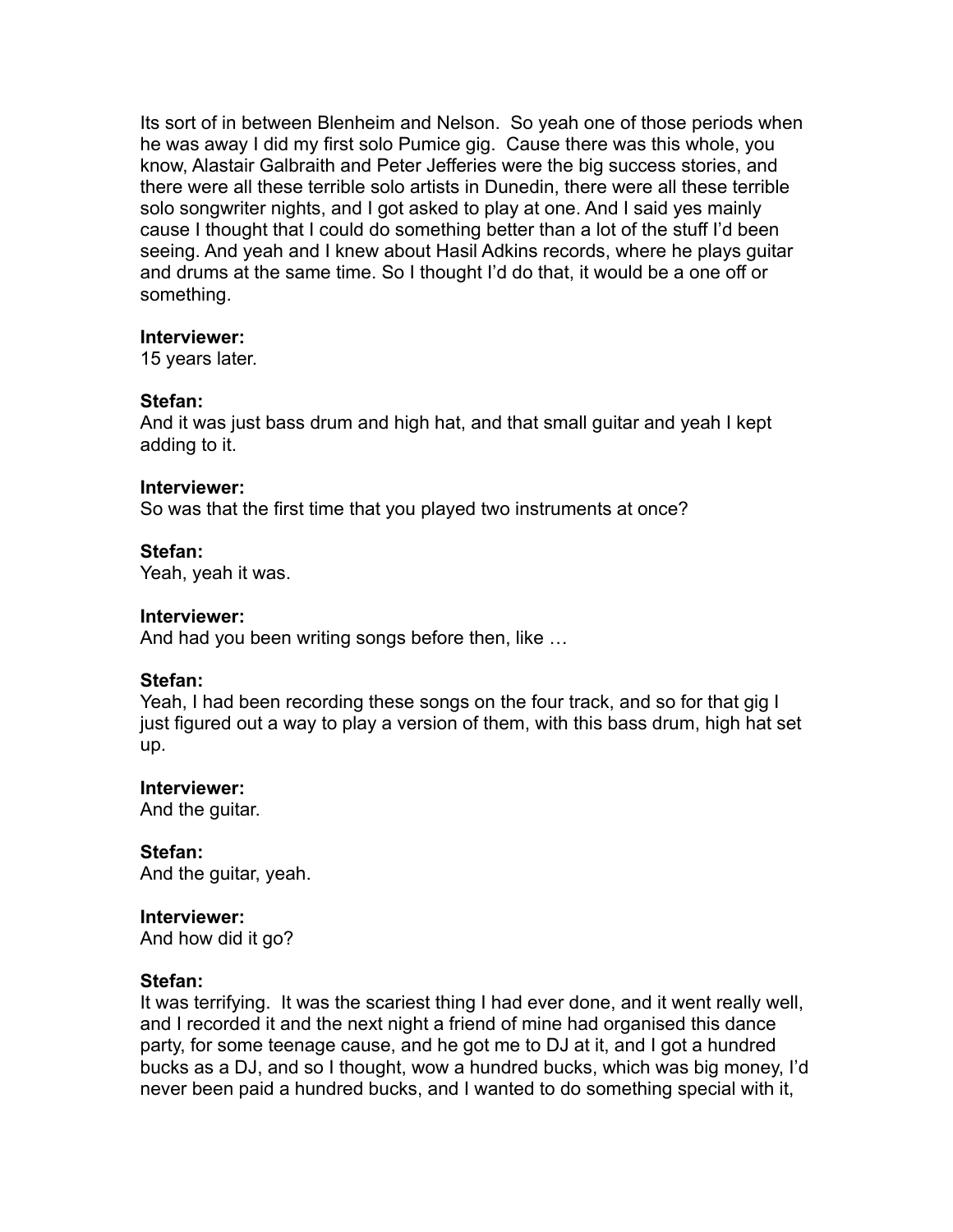so I put out an eight inch lathe cut record of the solo gig from the night before.

### **Interviewer:**

Awesome, Peter King?

## **Stefan:**

Yeah, Geraldine eight inch, which um there's probably 20 of them. Might be worth a bit of money those now.

### **Interviewer:**

Yeah, that's a great investment. So had you, with cassettes and things before that, had you released them and distributed them? So you have kind of like a label and distribution network of some kind.

## **Stefan:**

Yeah in theory yeah Stabbies and The Rocket recordings, but nah. The reality was just dubbing off copies and giving them away to friends and sending, probably started sending some overseas in that time. You very rarely would sell.

### **Interviewer:**

But with sending stuff overseas was that just to get it out there, or for swaps?

## **Stefan:**

Yeah, just for whatever. Yeah I mean one of the first things I sent overseas was, I heard through Andy Dickson about this Norwegian compilation album that was being put together, and they were looking for music, so I sent something to them, and they put it out on this record, which would have been about 98, something like that. So it was just things like that, you would just get a little sniff of something, and send it away. Exciting getting international mail.

### **Interviewer:**

So what did you do with the lathe cut ones?

# **Stefan:**

The lathe cut ones, again just ended up just giving them to your friends pretty much. My friends were putting out lathes as well, so you'd just swap them. As far as I can remember. I started to get, you know there's those American collectors who want anything that's a Geraldine lathe cut.

### **Interviewer:**

Like Dan Vallor.

# **Stefan:**

Dan Vallor, you're getting orders from him, he'd get two copies of everything, which was great because you knew that if you put something out as a lathe you'd definitely sell a few.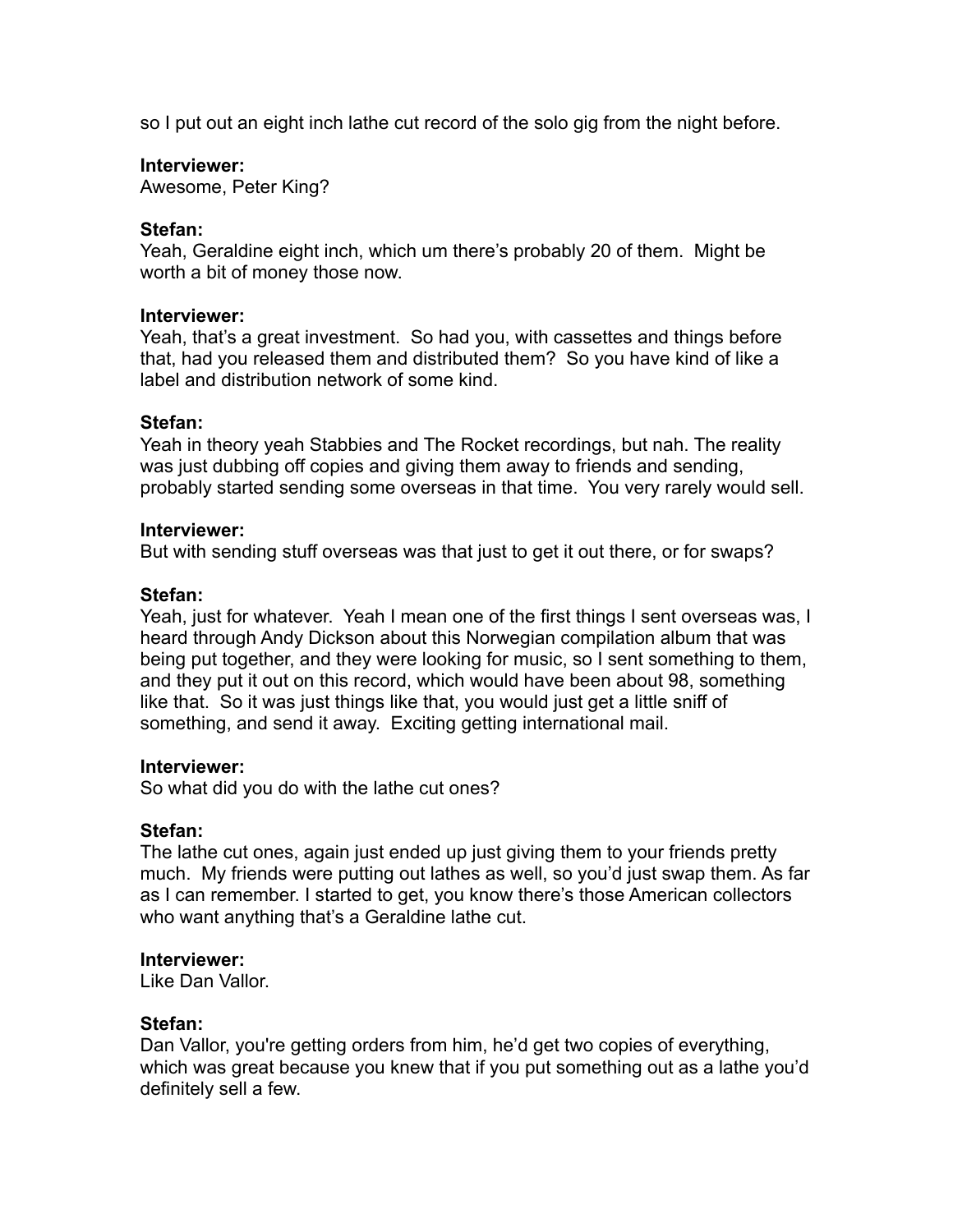### **Interviewer:**

You can always count on him to cover the cost.

## **Stefan:**

Yeah, and you know Byron Coley was kind of pursuing lathes at that time too. There was maybe a couple of others that you could almost guarantee, if you were just pressing 20 you could almost guarantee your money back from these Americans.

## **Interviewer:**

So how did they hear, I guess the networks, people they would just follow all the networks until they found who was doing things, by, through who you were doing things with?

## **Stefan:**

Yeah, there was this guy Simon in Rotorua, called Insample, did you ever come across him?

## **Interviewer:**

No.

## **Stefan:**

It was a zine, but he also distributed stuff. And he was actually from Hamilton but he moved to Rotorua, but he was one of the first people to support us, encourage us and review us in the zine and stuff, so I think probably internationally people were reading his zine. So it was just these little steps, yeah, I haven't really thought about how those people heard of us before, but, possibly through him, selling stuff through shops like Crawlspace in Auckland, because Thurston Moore would come to town and go into Crawlspace and buy anything that was obscure, and sure enough he bought some tapes of mine that way. And I got a postcard from him, this was about 97, 98, wanting to trade for some stuff.

### **Interviewer:**

That's cool. So he'd not only buy stuff, but listen to it and send people post cards if he liked it. That's awesome.

# **Stefan:**

I know. I remember getting that postcard and it just, it had a stamp on it, saying T. Moore, and looking at it and thinking, that's Thurston Moore. New York address.

### **Interviewer:**

That's so great. And they're kind of the cultural cache of New Zealandness for a lot of those collectors, it was useful I guess you know to be coming from here, there was already a ready audience of people who will be attuned to what you're doing, as well as the music itself.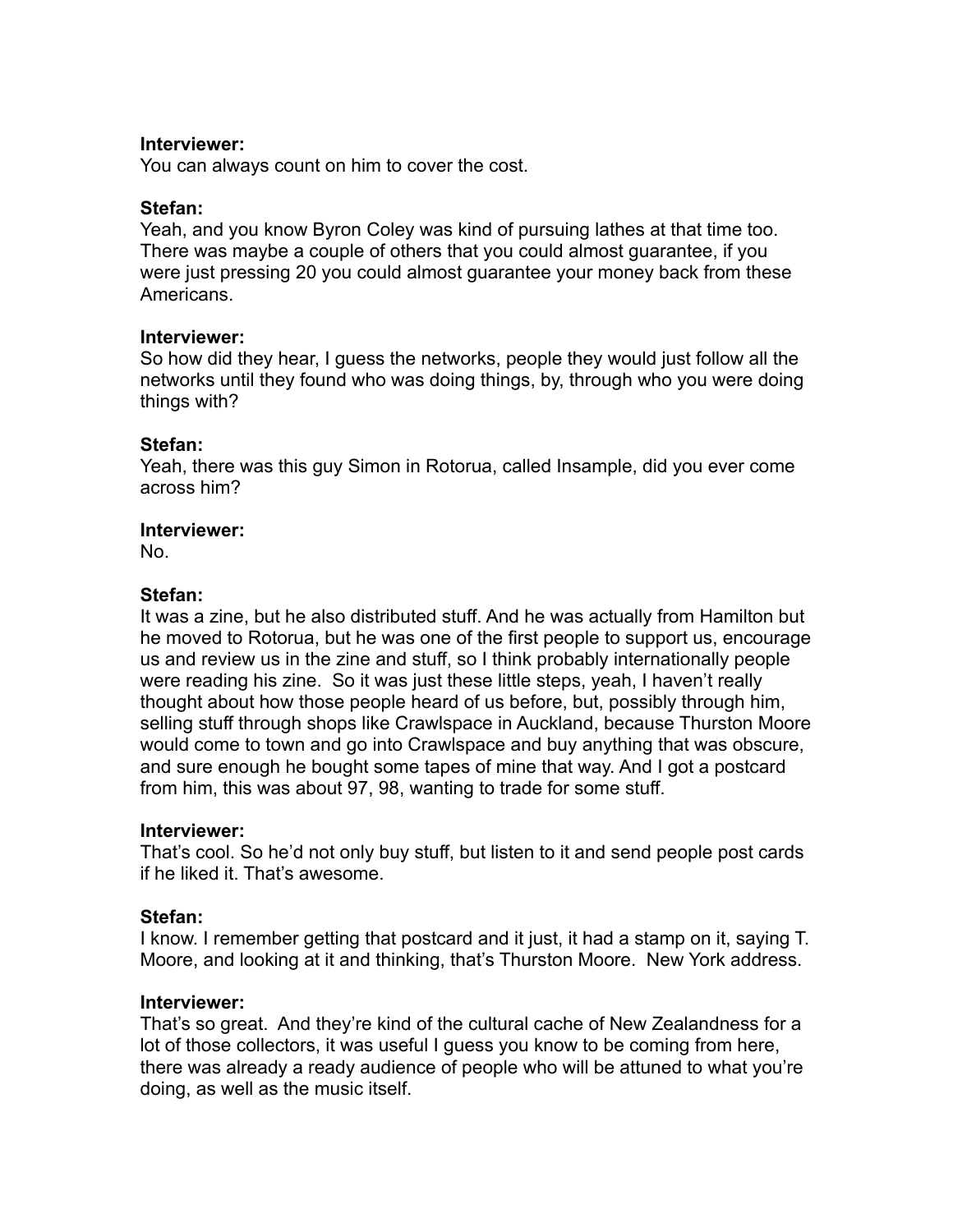And sort of attach coolness to things, you get that.

## **Interviewer:**

It helps when you are. So did that get increasingly busy that time in Dunedin?

## **Stefan:**

Not really. It still, you know, I still felt like, with Pumice anyway, it felt like there wasn't much interest in it. Not that I expected it.

### **Interviewer:**

Just in Dunedin or in general?

## **Stefan:**

Yeah, in Dunedin. I was pretty uncool, it was really clean twangy guitars and stupid little songs, which was the original stupid Hamilton days idea for what Pumice would be, clean & twangy.

## **Interviewer:**

I'm trying to think what else was going on in Dunedin at the time.

## **Stefan:**

Lots of Cloud Boy and Mink, and all that was going on.

### **Interviewer:**

Yeah Demarnia Lloyd.

### **Stefan:**

Same thing for the Aesthetics, we would often get ten people to our gigs, until we started playing with the Ho Dogs a lot, they were really popular.

### **Interviewer:**

That was Richard Francis was it?

### **Stefan:**

Yeah. And so then we became the Ho Dogs, weird brother band for a while.

### **Interviewer:**

The Ho Dogs were dirty rock and roll, I always remember, cause I was at ADU by then, a programme director and I remember getting stuff from them, and it was always quite exciting.

# **Stefan:**

They were such an exciting band in the late 90's. They would just tear it up and places would just explode. All kinds of weird stuff would happen, and yeah it was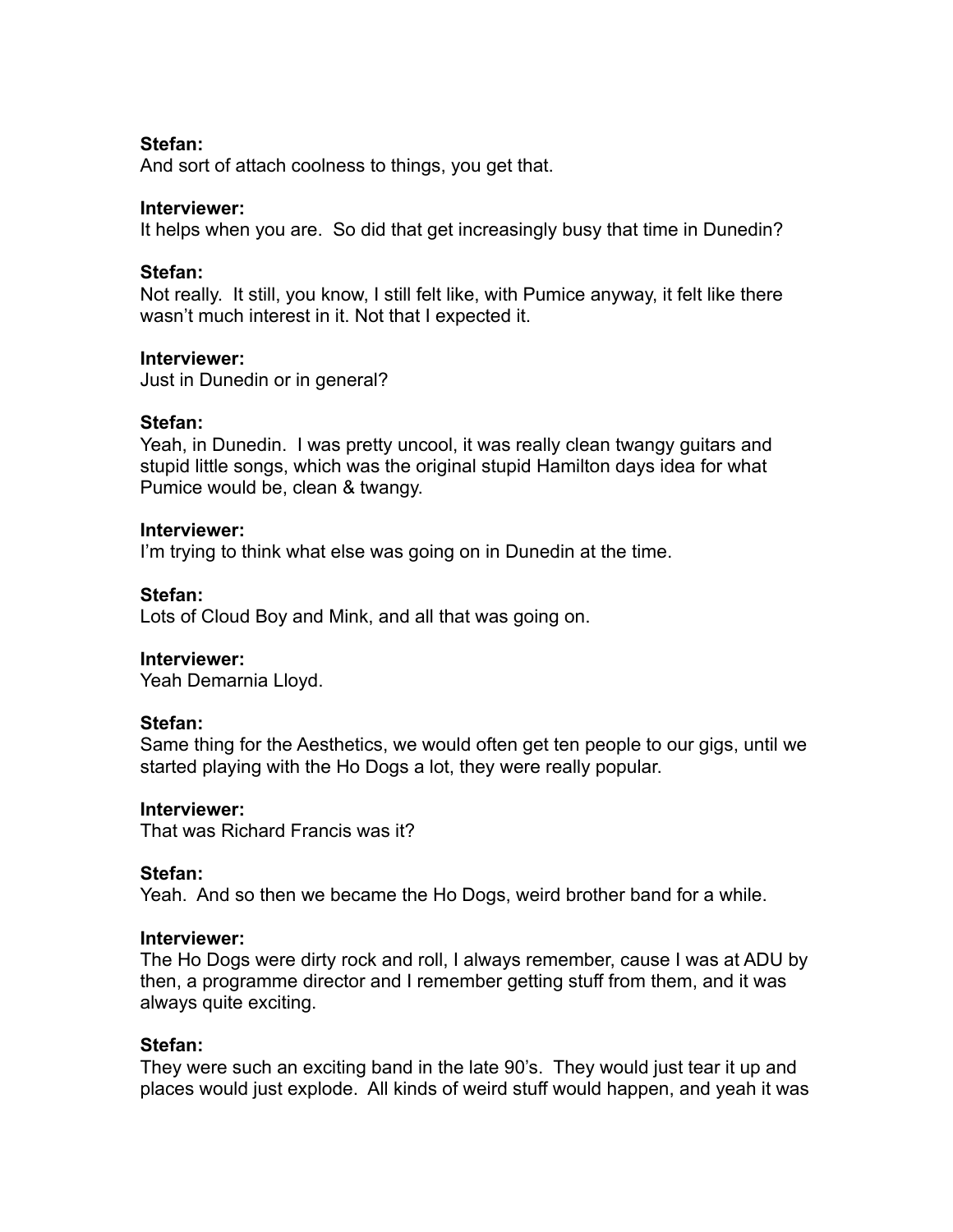just thrilling.

### **Interviewer:**

I don't remember getting Pumice stuff though at ADU.

# **Stefan:**

I probably didn't send it to you.

### **Interviewer:**

No. I would have sought it out, I remember definitely playing Pumice on the radio.

# **Stefan:**

You know, looking back I do remember I was pretty insecure about the stuff I was doing. And I only really was sending stuff to places where I kind of knew it would be received. That's weird I haven't thought about that for a long time, but yeah, I think that was definitely going on.

### **Interviewer:**

And also I'm just trying to think what of the musical context at the time, and you know, in Christchurch at least it was that point in student radio when you were having to cater for a lot of people who were really seriously into electronic music, and like, and the non-electronic music.

### **Stefan:**

The more traditional student radio.

### **Interviewer:**

Yeah, and a point where other kinds of music were getting more hi-fi in balancing things in the overall sound, and trying to cater for all of these different communities as well as your own kind of musical tastes. It strikes me that that would be quite an awkward, kind of Pumice was much more out of synch then than it is now.

### **Stefan:**

Yeah I think it was. Yeah I ended up drumming in Mink and Cloud Boy on occasions. I had a good rep as a good drummer, so I was always doing that. And the Aesthetics was doing quite well really. We opened for Sonic Youth and had Ecstatic Peace, put out our album and things like that.

### **Interviewer:**

That's pretty, doing well. Where was that Sonic Youth at?

# **Stefan:**

That was in Auckland.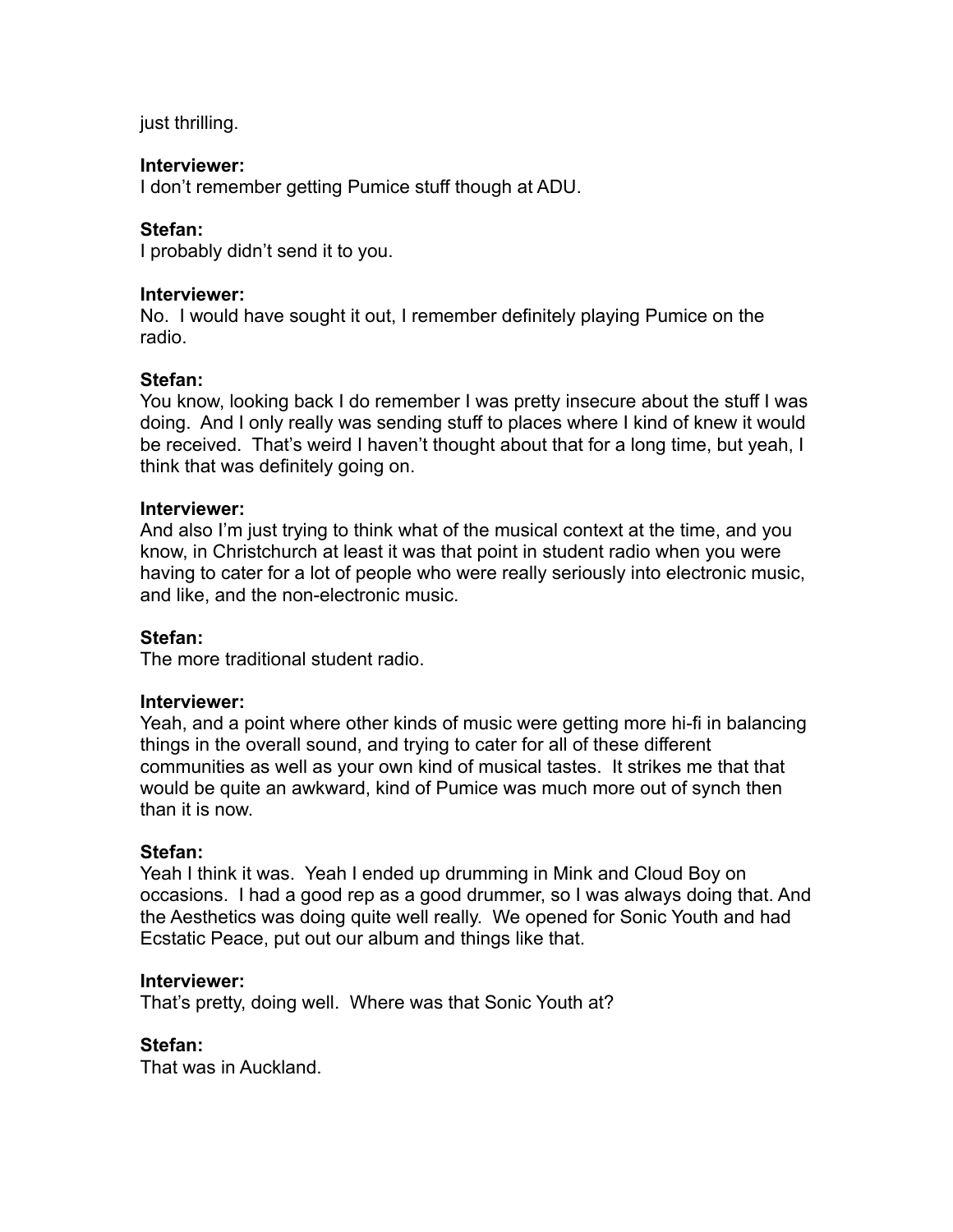### **Interviewer:**

What year was that? 96, the Diamond Sea tour?

#### **Stefan:**

No, this was about 98 maybe 99. It was, I think it was …

#### **Interviewer:**

Yeah, 99 was the one that I didn't go to.

### **Stefan:**

A Thousand Leaves maybe, came out. It was us and Pit Viper and Sonic Youth and you know Thurston asked us to come up and play, and we just said yeah, fuck yeah, jumped in the car, got to Auckland the promoter said who are you? no you're not playing, and we were like yeah, Thurston asked us to play. It was like oh, and then, well there's no money to pay you. Are you kidding, we drove up from Dunedin. You know, just kind of that, pretty stupid. I remember Celia Mancini went in to bat for us, and bullied the promoter into letting us play and giving us two hundred bucks.

#### **Interviewer:**

To cover a fraction of your petrol. Awesome though, to get to play with Sonic Youth.

### **Stefan:**

Yeah, yeah it was good. I remember my bass drum was massive in the Auckland Town Hall. I remember, and I met Rosy Parlane, cause Pit Viper played.

### **Interviewer:**

So that was with the Aesthetics?

### **Stefan:**

Yeah, and we did a Pumice Crude gig in Auckland. And Thurston Moore and Steve Shelley came out to that. And I remember Thurston goin, gee I didn't know Poohmiss was playing.

#### **Interviewer:**

So how long did you stay in Dunedin?

#### **Stefan:**

I left in 99, end of 99. What was that about, I made some money, I was working for Fink, the weekly gig guide.

### **Interviewer:**

That was Martin and Caro?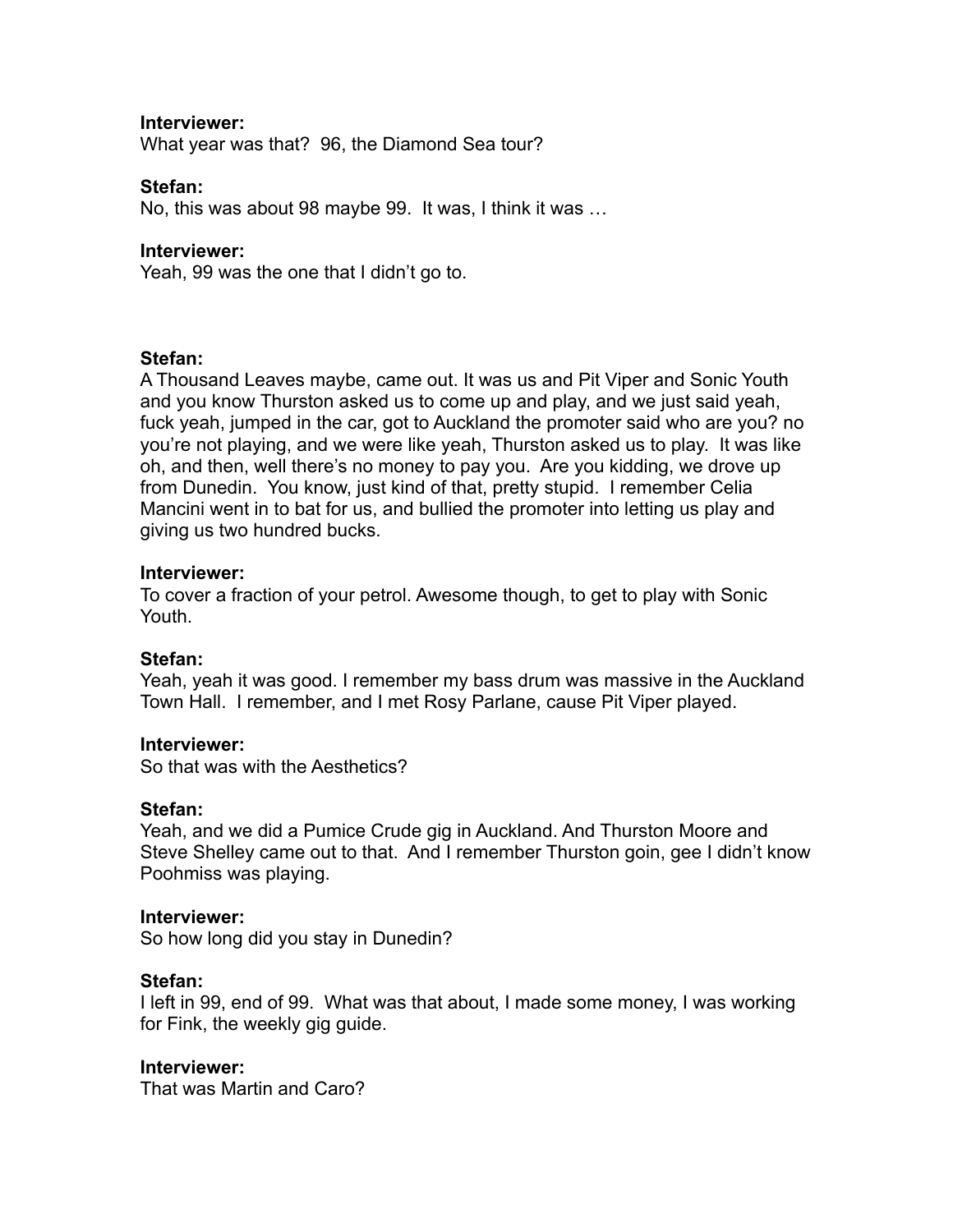Yep. And that was pretty sweet, it was kind of a dole scheme thing where the dole would pay your wage if somebody would employ you, one of those things. I went to work for them and I was doing the comics and sourcing other comics and stuff, and getting paid, possibly my first decent wage in my life, and I saved it, cause I was used to living on nothing, and carried on living on nothing and saved the rest. Yeah and I had been through a pretty big depression too in 98/99, and just felt like time to go, so I bought a plane ticket overseas, a one way ticket, to Amsterdam. Which I don't quite know what I was thinking, which is exactly what I was thinking actually. I remember thinking about getting a return ticket, and just thinking, yeah but I don't know what I'm going to do, so I'll just get a one way one, and then I'll have some money to live off.

# **Interviewer:**

And did you go?

# **Stefan:**

Yeah, I left, end of 99, went to Australia first, and played a gig in Melbourne, maybe two gigs in Melbourne, yeah I think it was two gigs in Melbourne. And then went to Amsterdam, and I was supposed to be staying with Adam Hyde, who was living there, and sort of a week before I left New Zealand, he e-mailed me to say oh I'm not going to be here. And I was like oh neat. So I arrived and stayed in a backpackers for a while, and met up with these Australians, and one of them had a job in a bar, which had an empty room, upstairs, and this was New Year's 2000 so all the hostels were pretty booked up, so I was lucky to get a room for the first little while. So we got this room above the pub and I did some work in the pub, laying down cement for the landlord. But my money ran out pretty quick and I had to go to England to get a job.

# **Interviewer:**

What did you do?

### **Stefan:**

Oh I had some office temping in London for a while. And then, and London was swarming with Hamiltonians at the time, which was great in that I could go and stay with them and play music with them, but also did my head in a bit that I was in London hanging out with Hamiltonians.

### **Interviewer:**

And a long time after you had left Hamilton.

# **Stefan:**

Yeah, so I kind of, I went and did this farming and got these farming jobs in Wales, and kind of planting seedlings, and loading up trucks for farms with seedlings. And this was in the middle of winter, so I would be out in the fields with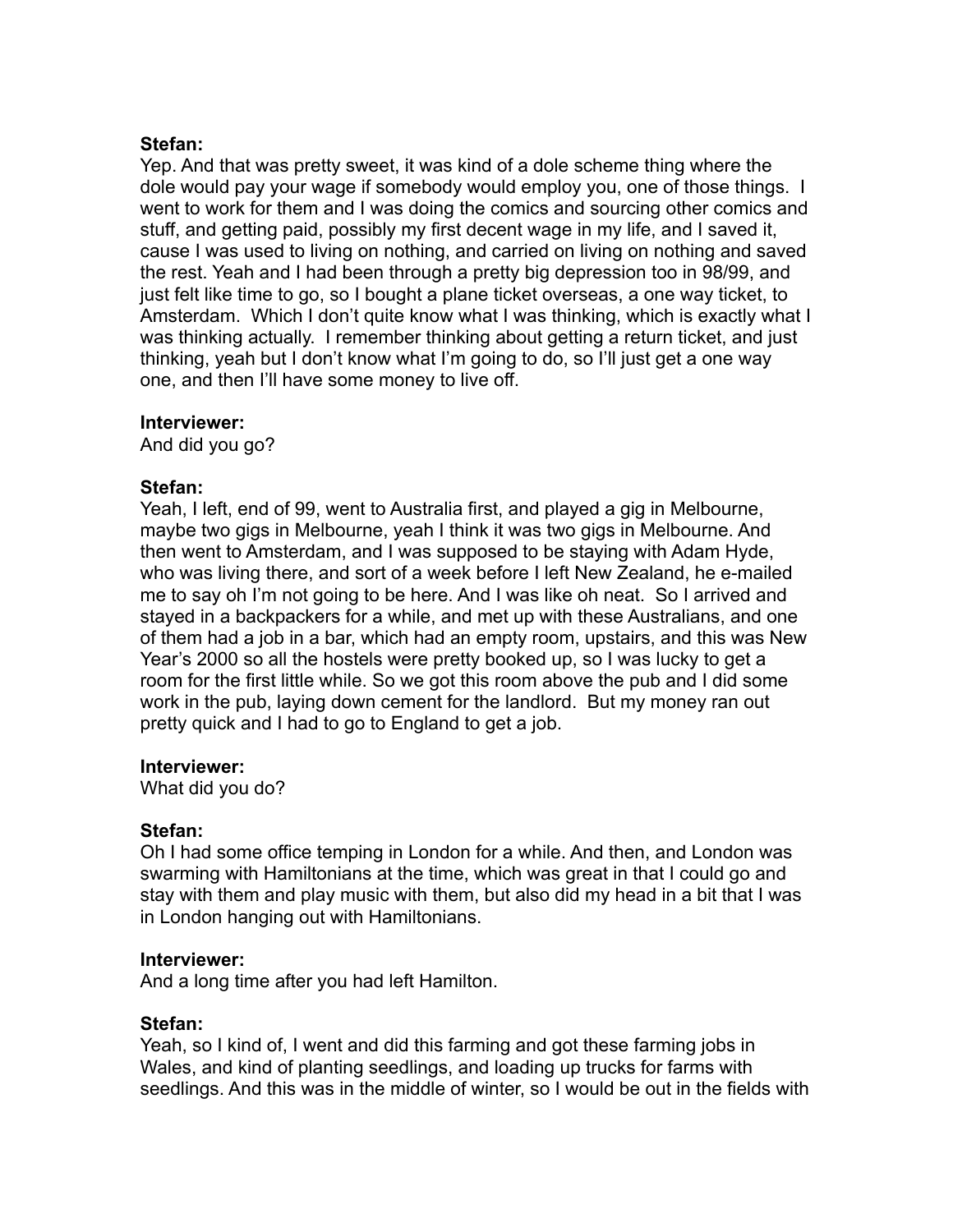mud up to my knees. And one day it snowed and I was out in the field, oh it's brutal. But it was real sink or swim, which was pretty terrifying and miserable, but it was pretty good for me too I think. And I did one gig in London, and then basically all that farm work I had been doing I was just saving that to get a ticket home as soon as I could. About a year later I went home.

#### **Interviewer:**

A good way to, it means that you actually got to do England, not just London.

### **Stefan:**

Yeah, yeah, and I went and spent a lot of time in Scotland too, which was excellent. My mum's from there, so I met some family, yeah that was cool.

#### **Interviewer:**

And were you playing, I mean did you have your travelling guitar?

## **Stefan:**

Yeah, I had the little guitar, but that was all. Yeah I just did that one gig in London cause I didn't quite have the confidence, and England was also impenetrable for that kind of music, I just didn't know where to start. Towards the end of my stay I found this flyer for The Klinker, which is a night club in the back of a pub and just one glance at it and I knew that it was my people. And so I went and played.

#### **Interviewer:**

And so that's where you played?

### **Stefan:**

Yeah, yeah.

#### **Interviewer:**

England is, I mean its kind of harder to break into, I guess being a New Zealander has less cultural cache there than it does in the States or somewhere else in terms of music.

### **Stefan:**

Yep, I haven't played in London since actually, that was 2000.

### **Interviewer:**

Right. And just finding a way in to, so that, the first time that you sort of turned up somewhere and realised that you had no way into a scene.

### **Stefan:**

Yeah, yeah.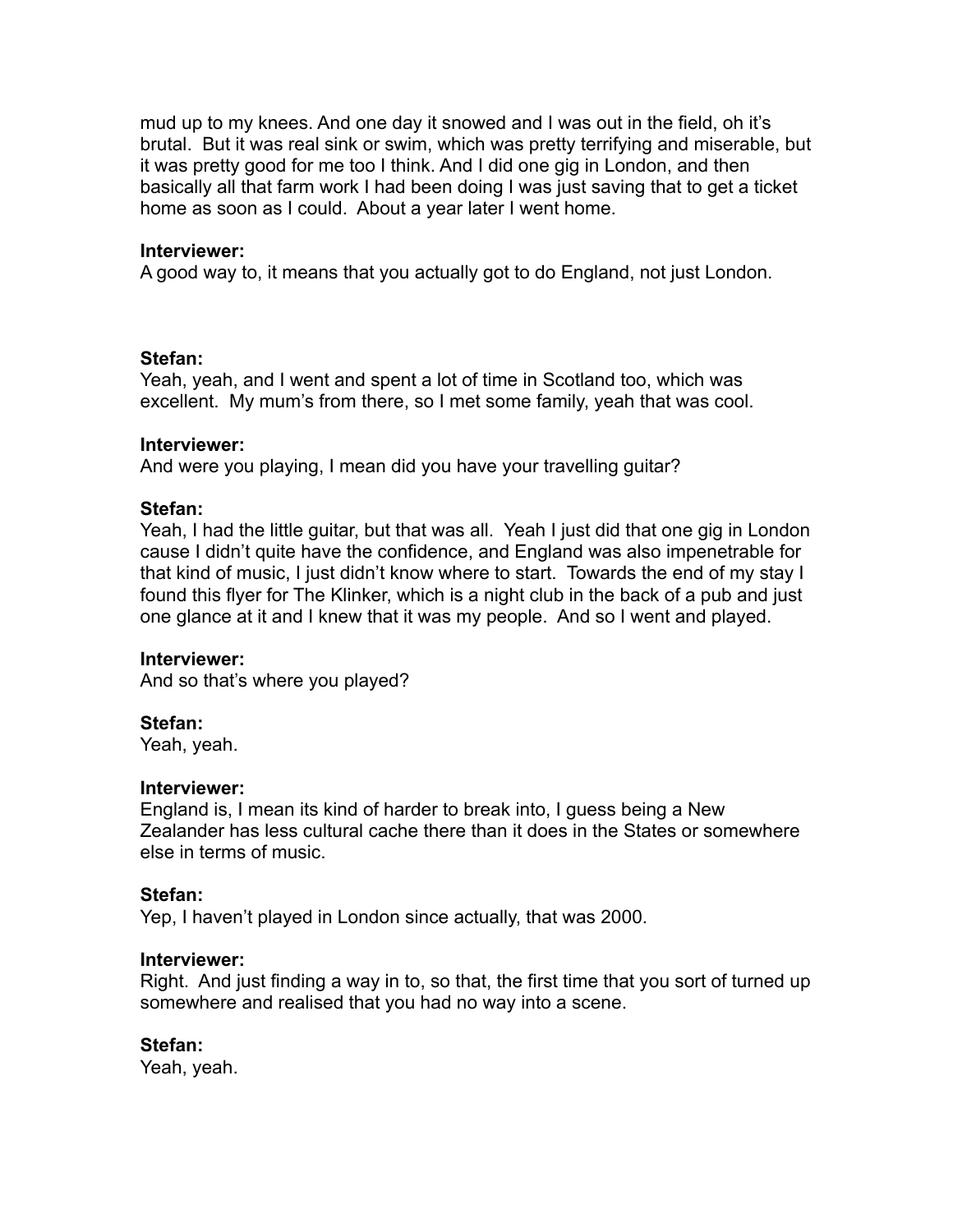### **Interviewer:**

Which is quite a shock, even as a consumer, as an audience member that's a shock.

# **Stefan:**

I don't remember being shocked, I remember just accepting it. I mean I didn't think, it's not like I thought I was owed something or I deserved anything, that's how it is, I just thought that's how it is. You know I was playing music with Glen Frenzy and Doctor Fil in Brixton in their house and stuff, that was just as important as anything.

# **Interviewer:**

And were you doing comics through all that time?

# **Stefan:**

Yeah I was, probably late 90's I started doing City of Tales comics with Clayton Noon, where he writes them and I draw them. And pretty much since the first time we did that I've always got a pile of stories, if I feel like drawing a comic, I can just draw one.

## **Interviewer:**

So he writes stories and then gives them to you?

## **Stefan:**

Yeah, he kind of pencils in this squiggle and shapes on a sheet of A4 and I sort of flesh it out. Yeah so yeah I was doing that and publishing little books. I was still putting out tapes and they became good sort of travel currency, you meet someone you give them a comic, give them a tape.

### **Interviewer:**

Did the connections that you made through the comics and tapes kind of overlap, like was that much, did one get you into the other scene?

# **Stefan:**

Not really actually. I mean comics is the most miserable business in the world, it's really bottom of the barrel. Some great people but It's dreadful. But that comics even exist is a miracle. Even you know, even Americans that are hailed as genius's of the art I think struggle to make a living you know. I pretty much given up on the comics world except I'm lucky in that I had the music world, so you know, I might sell comics at gigs, and someone who likes my music may like a comic, so that's just a little bonus.

# **Interviewer:**

And people who wouldn't specifically seek out comics, but will see it as kind of part of the same package.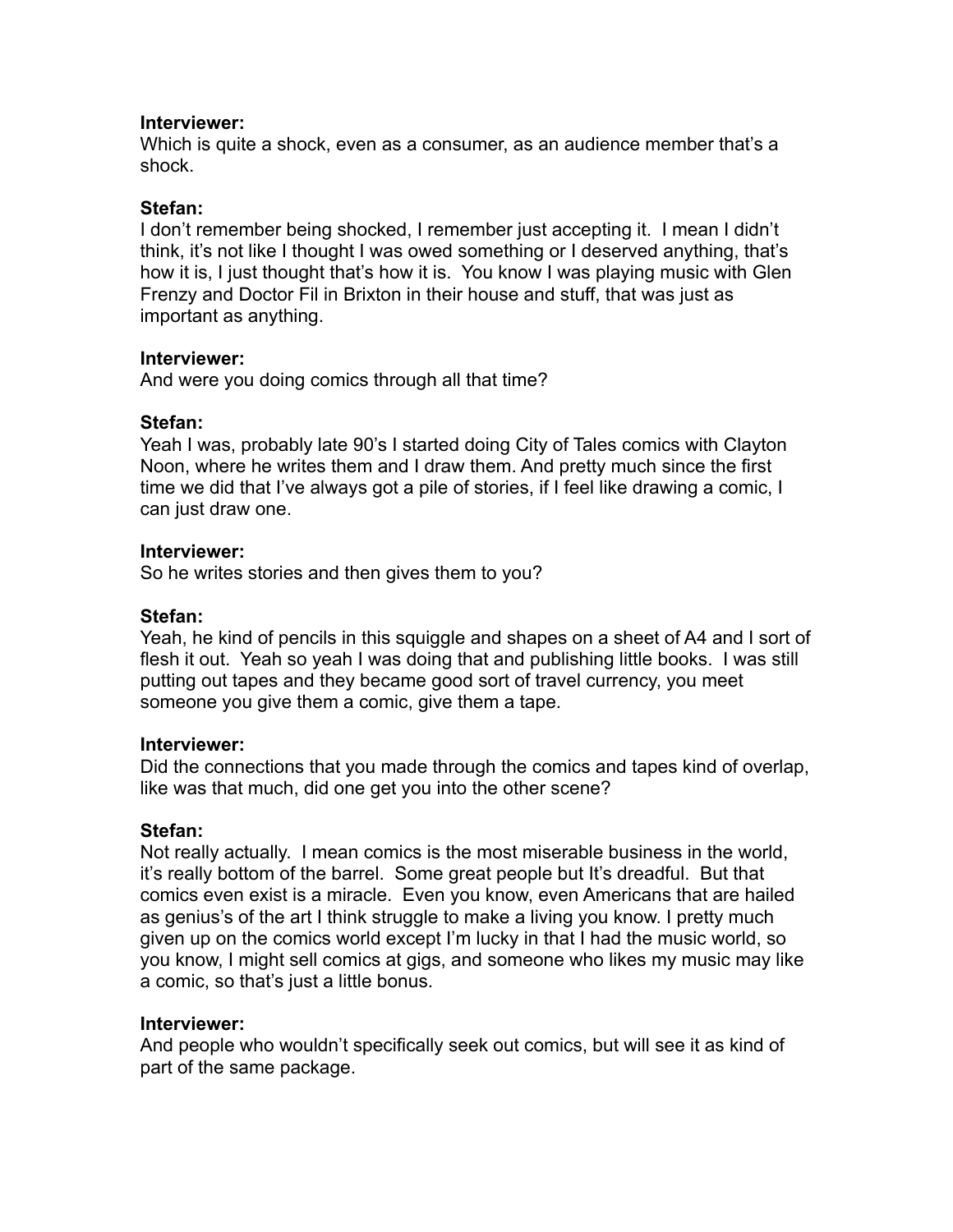Yeah.

## **Interviewer:**

So you came back to New Zealand in 2000 sometime?

## **Stefan:**

Yeah, the end of 2000. My grandfather died as well so that's another reason I came back. I don't remember choosing to live in Auckland, but I started living in Auckland, I guess all my family was around there. And I sort of came home from that trip a bit defeated, and I thought that I needed to get a proper job or do some study. So I went to Teachers College 2001 and I lasted one semester, cause I fucking hated it. And I don't think my reasons for going were the right reasons. All my family are teachers, and I can see that they lead rewarding lives through being teachers. But its not me.

## **Interviewer:**

Its quite an intensive thing to do, on a whim.

## **Stefan:**

Yeah. I was all over the place. So dropping out of Teachers College was pretty scary, cause I had failed again, well it was scary but it was also liberating, and I did, at that point I decided to kind of stand up for my music a bit more. And so what was I doing? I had a job working for the Westpac Rescue Helicopter Call Centre. So I was doing that. And then I got this job, this temp job in this insurance office through Ed Gains, which was only meant to be for a month, and it sort of probably lasted two or three years off and on, like, I sort of became friends with the boss, and I guess did a good job, knew my alphabet pretty good. And he kind of off and on would, you know, give me work, and it was \$17 an hour, which was the most amazing money I'd ever known. And you know, if I needed a week off it was no problem. And so I think with some of that money I put out my first CD.

### **Interviewer:**

Wow, an actual CD.

### **Stefan:**

Yeah. But lets see, oh but I also went to Audio Engineering School for a year, about 2002 maybe.

### **Interviewer:**

Is that like MAINZ?

# **Stefan:**

Yeah, I went to MAINZ. And I pretty much solely went cause my friend Gerald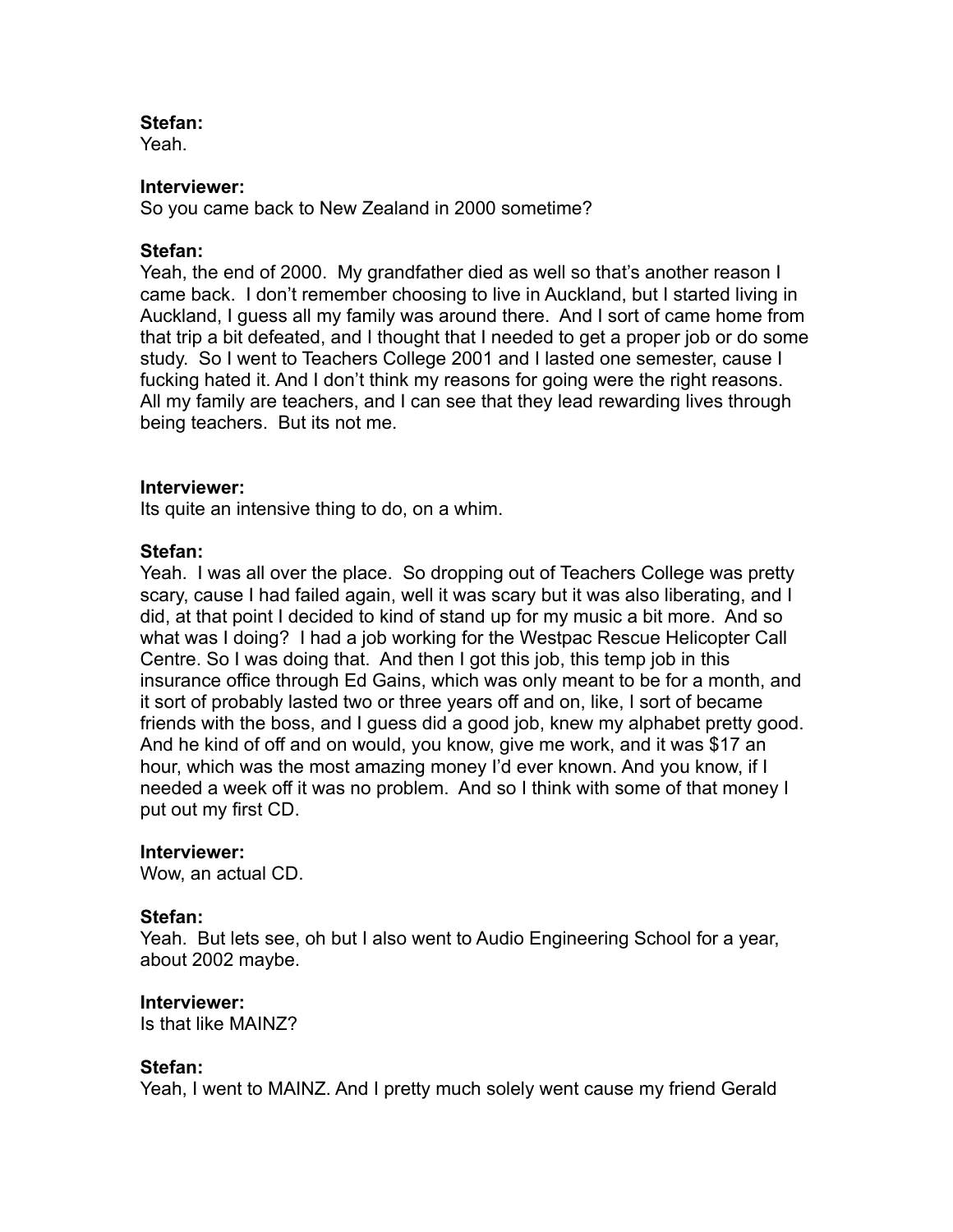was going, and he talked me into it, and because it would mean a years student allowance, and I thought I could get some studio time and that some of it would be useful. And its pretty much exactly what it was, some of it was really useful, some of it was completely irrelevant. But also I got to use some technology which before had been completely alien to me, just because I had never had a chance to use it. Like computers and stuff. Even just compressors or mixing desks. Even the mixing desk I had no idea what that was. Yeah, my four track was a little two channel four track. And that was as advanced as I had ever been before that. And so I got to mix down, yeah the recordings that I was doing at that time I got to mix down at MAINZ in the flash studio, so I did a better job than I ever had before, which kind of gave me some confidence, and I also decided that I would just take this huge leap and put out a CD, which was about \$800 or something to put out five hundred CD's.

### **Interviewer:**

Where did you get them pressed?

#### **Stefan:**

At Dual Plover in Sydney. Actually just before I came down on this trip South I've looked in my stock box and I've got maybe ten copies left of that CD.

#### **Interviewer:**

Which CD was that?

#### **Stefan:**

That was called White.

#### **Interviewer:**

Oh its one of the ones you sent me last year.

#### **Stefan:**

So that's an important album in that I felt like it was worthy of being a CD, and I also sent it out to more people, I sent it out to magazines, things like that. Decided I was going to give it a go.

#### **Interviewer:**

It's a really nice album.

### **Stefan:**

Thank you.

#### **Interviewer:**

And you sent it overseas?

#### **Stefan:**

Yeah, I sent it overseas. Yeah I guess the music had matured a little bit or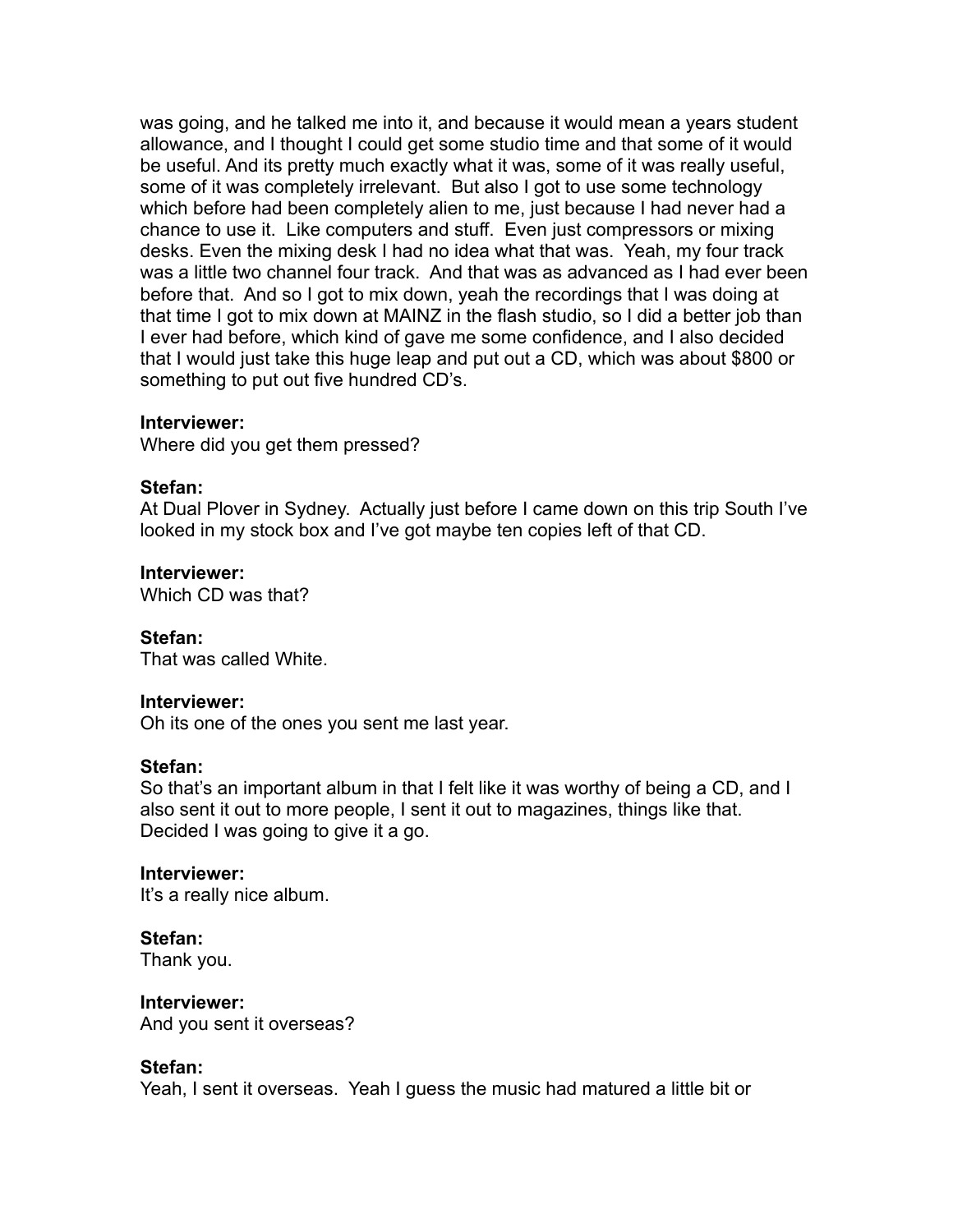something. Certainly it was a new something. I don't know. I just felt good about it. I felt proud about it.

### **Interviewer:**

And did you have to make decisions while getting to use this fancy gear? Like was there a process there of working out how to still be you in relation to that or was that just inherent in the music itself?

# **Stefan:**

Yeah that was just inherent, because I was still recording at home.

## **Interviewer:**

Oh yeah, you weren't going full 24 track digital?

## **Stefan:**

Yeah, I knew I didn't want to do that. I mean we did some recording like that on the course, and it was pretty quickly clear that it wasn't what I wanted to do. I was lucky on that course cause Rachel Shearer was a tutor that year, and quite often at various points if there was something that was bugging me I would just go to her and say, do you think I need to worry about this, or is this true what they're saying, and she would put me straight.

## **Interviewer:**

Did you know Rachel before that?

# **Stefan:**

I don't think I did. I knew who she was, I knew her music. I don't think I'd met her before that.

# **Interviewer:**

That's really amazing in that environment.

# **Stefan:**

Yeah, I was stoked that she was there.

### **Interviewer:**

So what kind of response did you get from this?

### **Stefan:**

A pretty good response I think. It was interesting, I wrote up a press release for it and stuff and sent it out. I remember being kind of amazed that magazines pretty much just wrote what you told them to write, you know, I was a bit disgusted by that, but excited that they had reviewed it. And it was interesting you know, I was fairly new to Auckland and again I felt like no one was interested. Took a while ...

### **Interviewer:**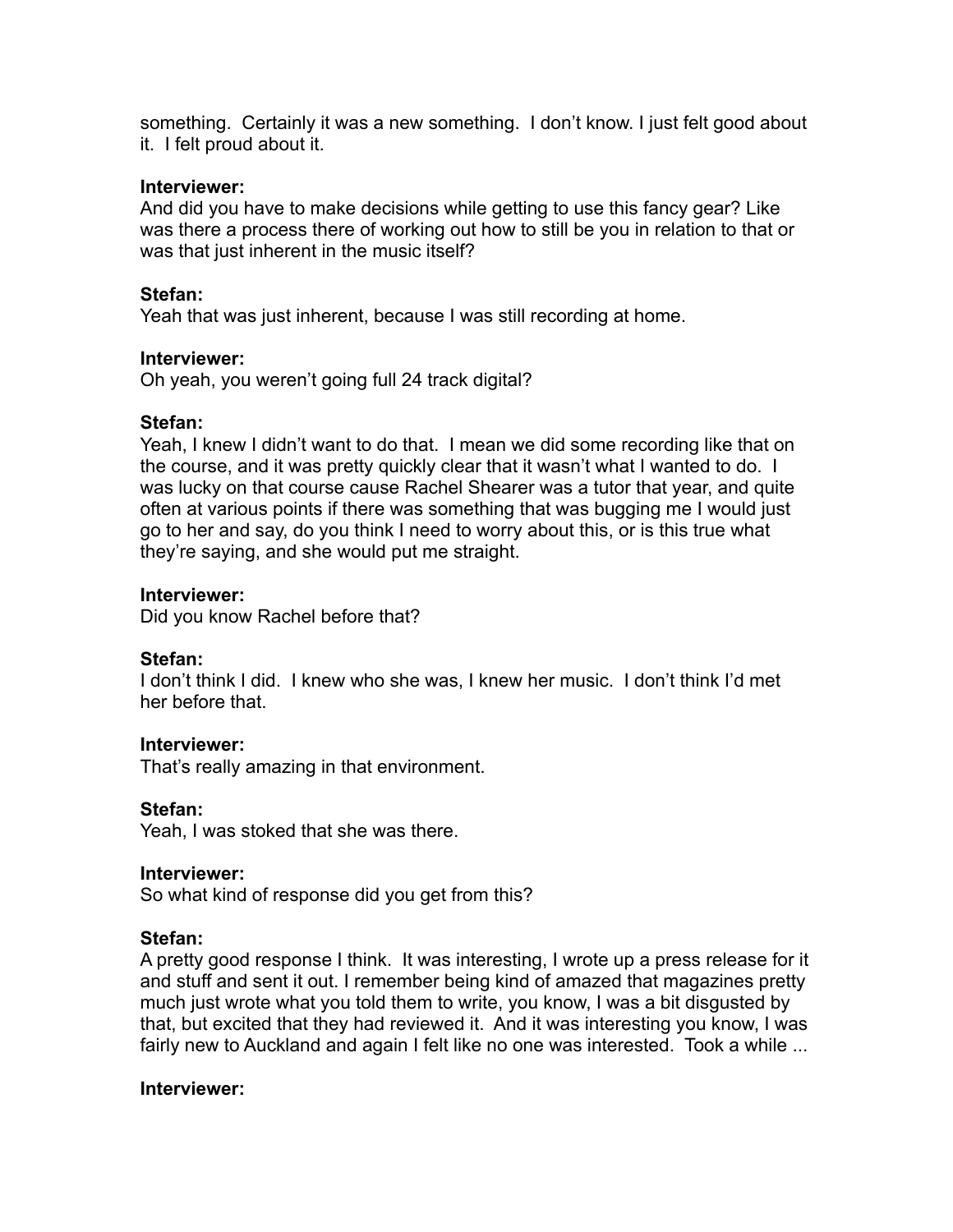Was that sort of 2002/2003?

## **Stefan:**

Yeah. I mean it's hard to move to a new city, it takes a long time to …

### **Interviewer:**

What was going on in Auckland at the time, it was just before we got there. I can't think. I guess there was like the Coolies, were the Coolies still playing?

## **Stefan:**

Yeah the Coolies and stuff, Fake Purr and White Saucer and, I think it was possibly Garage Rock Revival Days wasn't it? I think it was. Lots of rock and roll. The Rock and Roll Machine, Slave Trader, D4 and all that stuff.

## **Interviewer:**

So were you playing drums with people then as well?

# **Stefan:**

There was a little period when The Aesthetics sort of got back together in Auckland, cause Matt moved up, and that would have been 2002 I think, so I was doing that, and then I was in the last versions of the Ho Dogs, which was a good band to play in, but they maybe shouldn't have called it the Ho Dogs, it was sort of clinging to the dream a bit too long sort of thing with new lines ups and stuff. But that was fun to play in. It was pretty frantic, almost speed metal. I did make a trip to Australia around that time, when White had come out. Just went to visit some friends in Melbourne, and booked a few shows, and quite extraordinarily one of the shows got double booked with another event, which happened to be What Is Music Festival. And the booker at the venue had the savvy to say oh we've double booked, but maybe these two things are compatible. And I found myself on the bill for What Is Music. And none of them knew anything about me, they needed a venue, so they said okay.

# **Interviewer:**

Was that 2005, no?

# **Stefan:**

No, it was 2003 or something or 4. And so I turned up there and there was this international bill, all over the world, quite sophisticated. Hello, thanks for letting me play. And I played a blinder to this huge audience. And you know, What Is Music people were really enthusiastic and excited. And I came back to Auckland from that trip with my mind blown.

# **Interviewer:**

That's a great break.

# **Stefan:**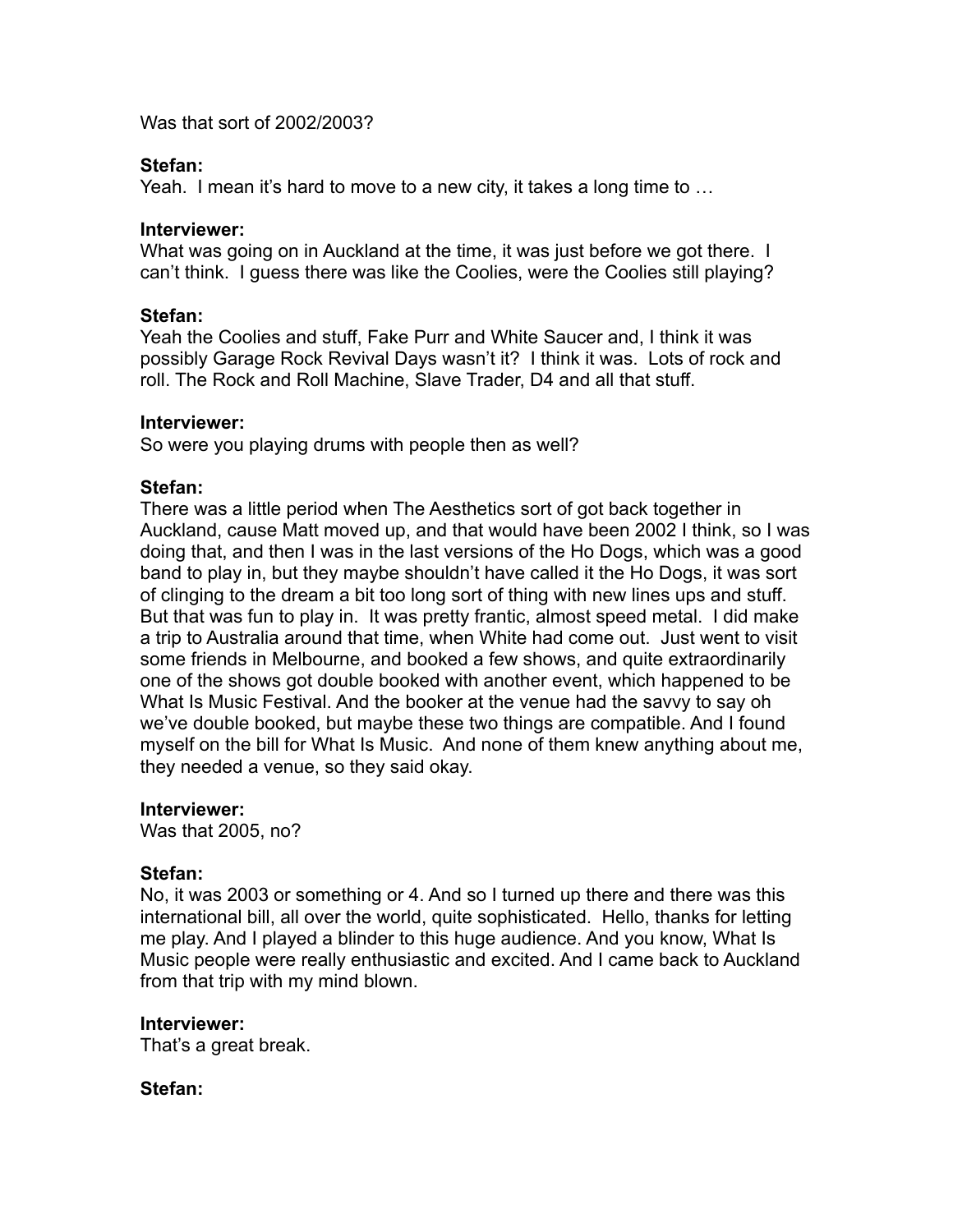And they invited me back the next year for the festival, and I've played it three times. And each time these extraordinary international line-ups and the people I've met and the contacts I've made through that festival are staggering.

### **Interviewer:**

This Wire review from 2005 says Neville's three sets are amongst the festivals highlights. That's a really great content. And so that must have really kicked off with how you felt about, you know, escalated about how you felt about it, in terms of playing back in New Zealand as well as starting to make things happen overseas.

# **Stefan:**

Yeah, and I think the act was developing as well. It was heading into some interesting areas, getting a bit, well I don't know, its always been much the same. Maybe I was getting better at it. It was interesting at What Is Music, because everything else was abstract and improvised or conceptual you know, and it was kind of nerve racking because I would be playing these songs, but I guess, and that's always what I've done, and I always end up in these experimental contexts, but I'm still just playing songs, but there's something about the out of tuneness and the, I mean they're open ended songs, things happen, and they fall apart and things like that.

## **Interviewer:**

And they're kind of improvised and abstract anyway, sounding, I mean over the whole set. A set might be made up of individual songs, but as a whole it sill works as an improvised abstract thing, I think.

# **Stefan:**

I guess so. Look I've just played in Brisbane and the blurb for that called me a song deconstructivist. Well no I just play songs, but I just play them in my own way. Which was really, coming away from those festivals, it always kind of reinforced what I was doing, that it was worthy and …

### **Interviewer:**

And it had a place in the world.

### **Stefan:**

Yeah, and as I've travelled the world, you know, you see people doing similar things, but I've never seen anyone doing what I do, you know, there's similarities with lots of things, so I've been proud of, well, I just stumbled into it.

# **Interviewer:**

And its quite hard to describe but it is completely, you. At some point, cause you did a residency in Vienna, when was that 2004?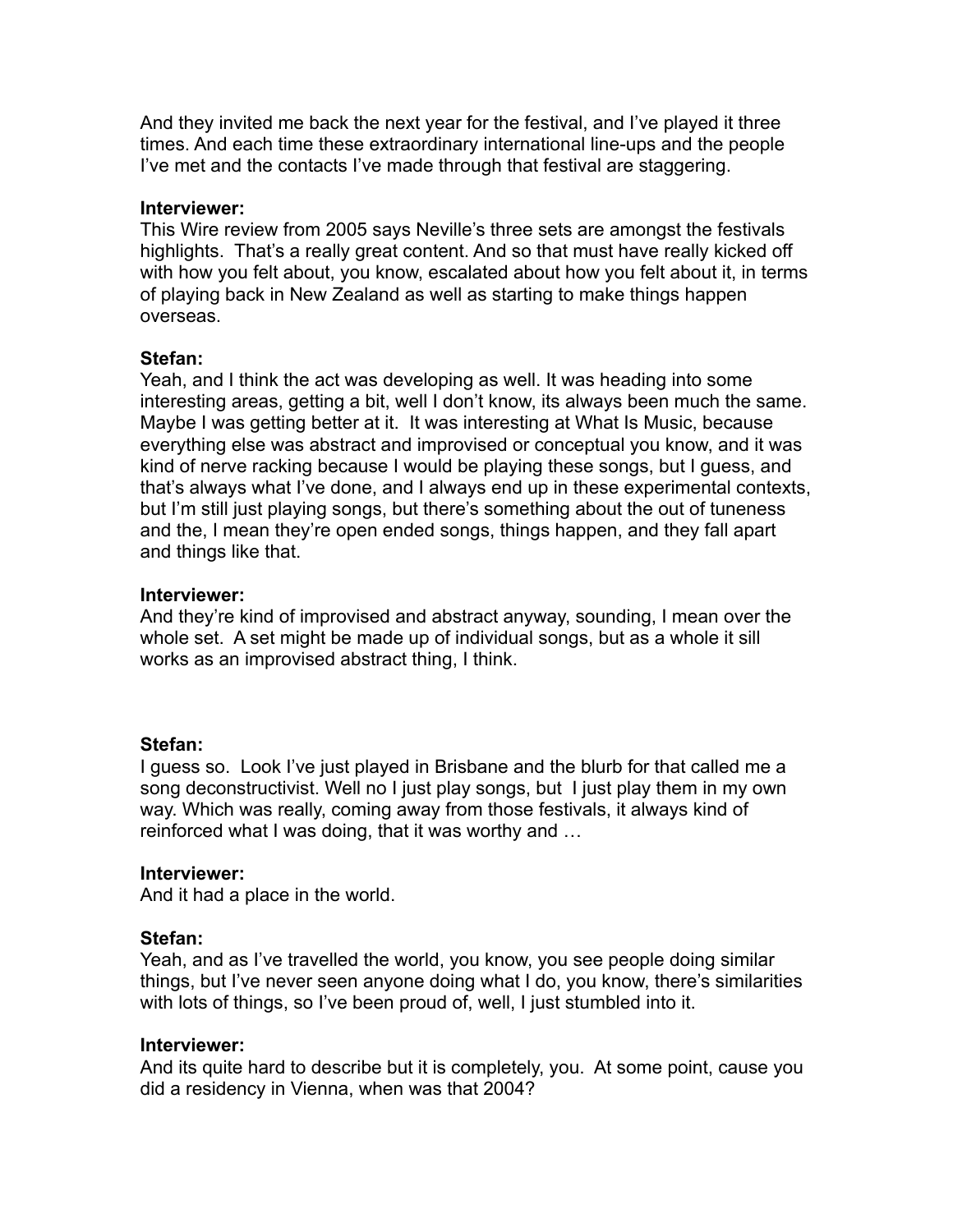Yes.

# **Interviewer:**

Was that your first beyond Australia trip specifically as a musician?

# **Stefan:**

Yeah it was.

## **Interviewer:**

And how did that come about?

# **Stefan:**

Let me think. I'd done Australia a couple of times, with What Is Music, so one of those times, Werner Dafeldecker from Vienna was there. And he caught me on a good night. And was taken with Pumice enough to recommend me to this Institution in Vienna who have residencies. And to get these residencies you have to be recommended by a local artist. So he could pretty much guarantee me getting it, he had this relationship with the Quartier 21, who were the organisation. So he said to me would you be interested if I could set this up. I was like yeah, yeah, yeah, yeah. Just thinking whatever, never happen. Sure enough it happened, and I went over at the end of 2004, and I had two months. My own apartment in the museum's quartier of Vienna. So you know all the galleries and concert halls and sort of living amongst that, and statues of Beethoven and Freud and all the pinnacles of human endeavour. And I'm there to contribute to the culture of the place, which I thought was funny.

# **Interviewer:**

And was that all paid for?

# **Stefan:**

I had to pay for my flight over, and then they gave me a sort of, what do they call it, a stipend, which they kept saying how little it was, and how sorry, and it was thousands of Euros or something.

# **Interviewer:**

A lot more than \$17 and hour.

# **Stefan:**

It was enough to live like a king while I was there. And also do a little bit of travel, use that as a base and played some shows in other parts of Europe. And I recorded in Amman Studios which is Christian Fennesz and Werner Dafeldecker's studio, cause they were out of town for a few weeks, and they gave me the key. It was extraordinary. And so, because I had been given all this stuff and this position, I was so determined to make the most of it, and I wanted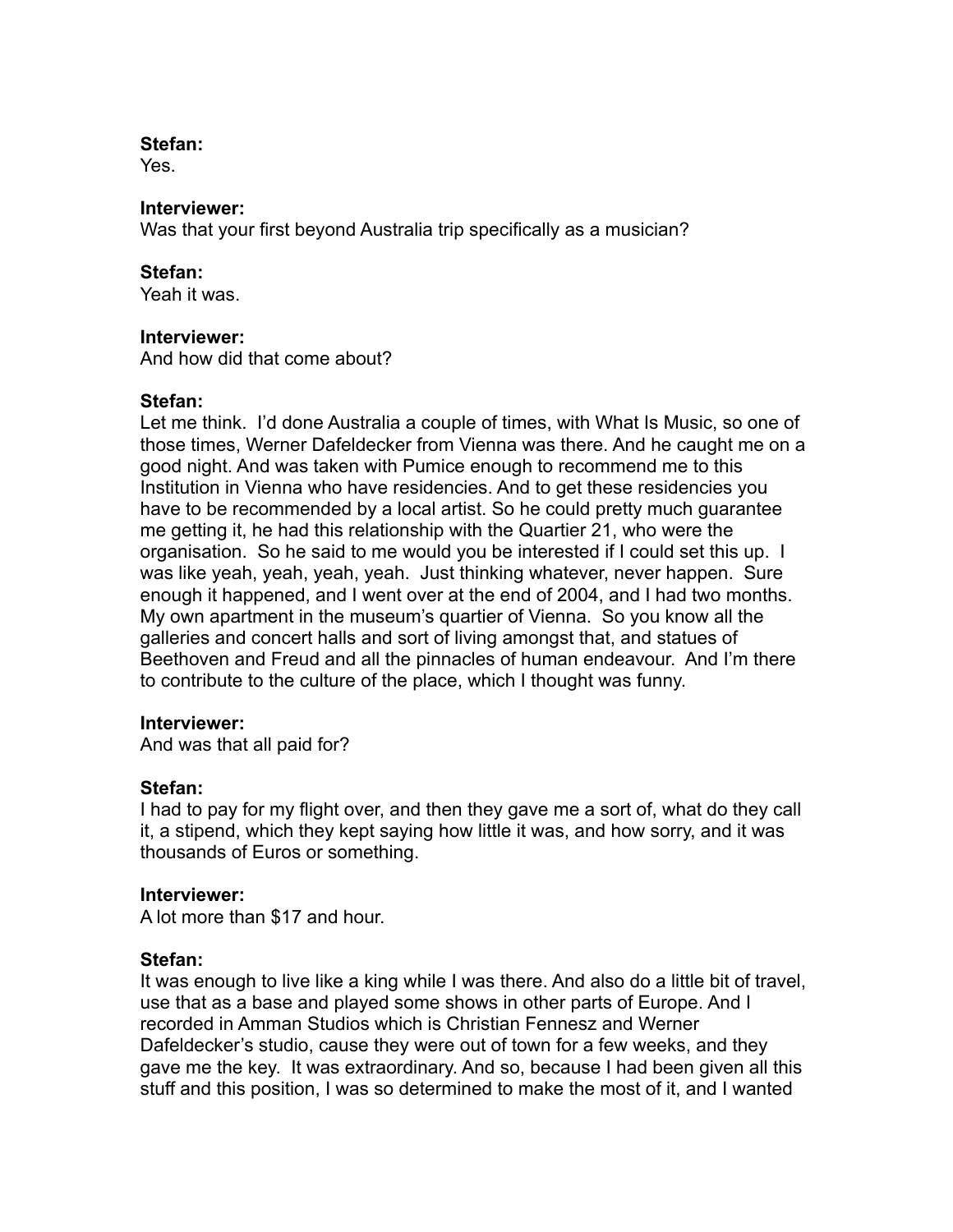to earn my keep, and I threw myself into it. I remember getting up every day and trying to write a song, play some guitar. And it was sort of Christmas time as well. And the people in charge kept saying to me, don't worry, just relax, enjoy your time here. But I had those two weeks, and I recorded two albums.

## **Interviewer:**

Wow.

# **Stefan:**

And that was the end of the first month, so the second month I pretty much just dicked around.

## **Interviewer:**

Did being in Vienna change, like did you make different music in that environment?

## **Stefan:**

I did cause I was in that studio and they had really amazing equipment, incredible microphones. And pretty much straight away I realised that suddenly the possibilities of what was possible in that studio were so vast, and there was a very real chance I wouldn't achieve anything. So I limited myself to just recording live. I thought I can do the multi instruments at once, and just do it live. And then I'll be sure to achieve something. And that was a really smart idea, cause I think that's how I got so much done. But those albums do sound different. They don't have the saturated distortion and murk that I'm best known for. They're a bit naked. Which I think is cool. There's a few things on them that are a bit embarrassing, but on the whole that's what happened when I was there. It's weird, everyone says how lo-fi they sound. That's exactly what it sounded like in the room. That's exactly what it sounded like.

### **Interviewer:**

There's no way you can do that low fi with no interference from the recording equipment.

# **Stefan:**

Yeah, just tell them that's your ears man, if it sounds low fi that's your ears.

### **Interviewer:**

There are so many classic stories of you know bands going into the big studio for the first time and it being a complete sprawling expensive ridiculous disaster on so many levels. That it's a really nice story to counter balance that.

# **Stefan:**

It did take me a while to, it took a few days before I got anything that I thought was good music. Just yeah, just trying to layer things up. Cause my records every stuff gets obscured, like I like layers and murk. And it was really hard to get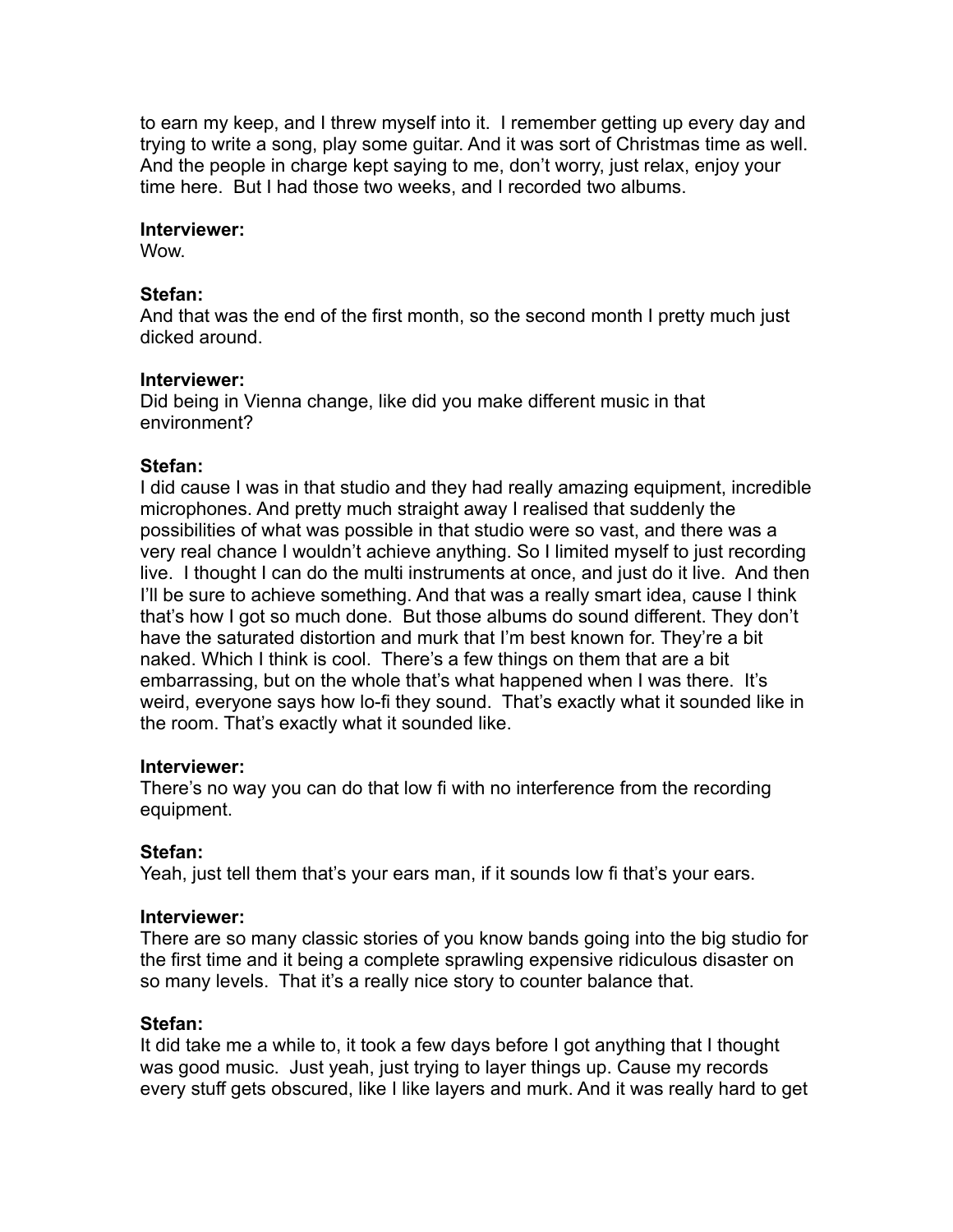anything like that.

### **Interviewer:**

Anything murky.

# **Stefan:**

It was all so clear.

### **Interviewer:**

So then did you see anyone play in Vienna?

# **Stefan:**

Oh yeah I was going out lots, I saw lots of stuff. Yeah it was wonderful. And things like the residency programme was sponsored by a big Austrian Bank. And the Bank even employed a couple of people who pretty much manage the Bank's funding of the arts. And so these bankers would come and take me out for dinner, and, you know, cause they wanted to talk about what I was doing, they were interested that I was there, and a New Zealander. And they would also take me out to concerts. And they took me out to some grand classical modern composition concerts. And they took me out to the Melvins. Yeah it was pretty amazing. There was lots of cool stuff. And after that residency I had organised a European tour as well, so the start of 2005 I toured Europe for about six weeks.

### **Interviewer:**

Right. And was that through networks that you already knew, or that you had built up while you were in Vienna?

# **Stefan:**

Yeah, mostly it was pen pals that I had been writing to. Just contacts of friends of friends. Those Apartment Records people in Norway, the first people I sent stuff to. You know, I went and met them. And you know, this is after five or six years of correspondence, they were just like family those guys. So where did I go? I went to Berlin. I went to Amsterdam, Copenhagen, Oslo, Scotland, Ireland, did I go to Italy, I think I went to Italy. Oh no, I didn't play I just had a friend there. So it was pretty small.

### **Interviewer:**

It must have been especially back in Amsterdam, not really that long after that first trip, to be able to go back there on the back of this amazing residency and be doing it.

# **Stefan:**

Yeah it was really amazing. And you know that residency gave me lots of money so I sort of stayed pretty comfortable throughout it. And by that stage I had had the Raft album out on Last Visible Dog, so it was the first record I had done that really got distributed properly.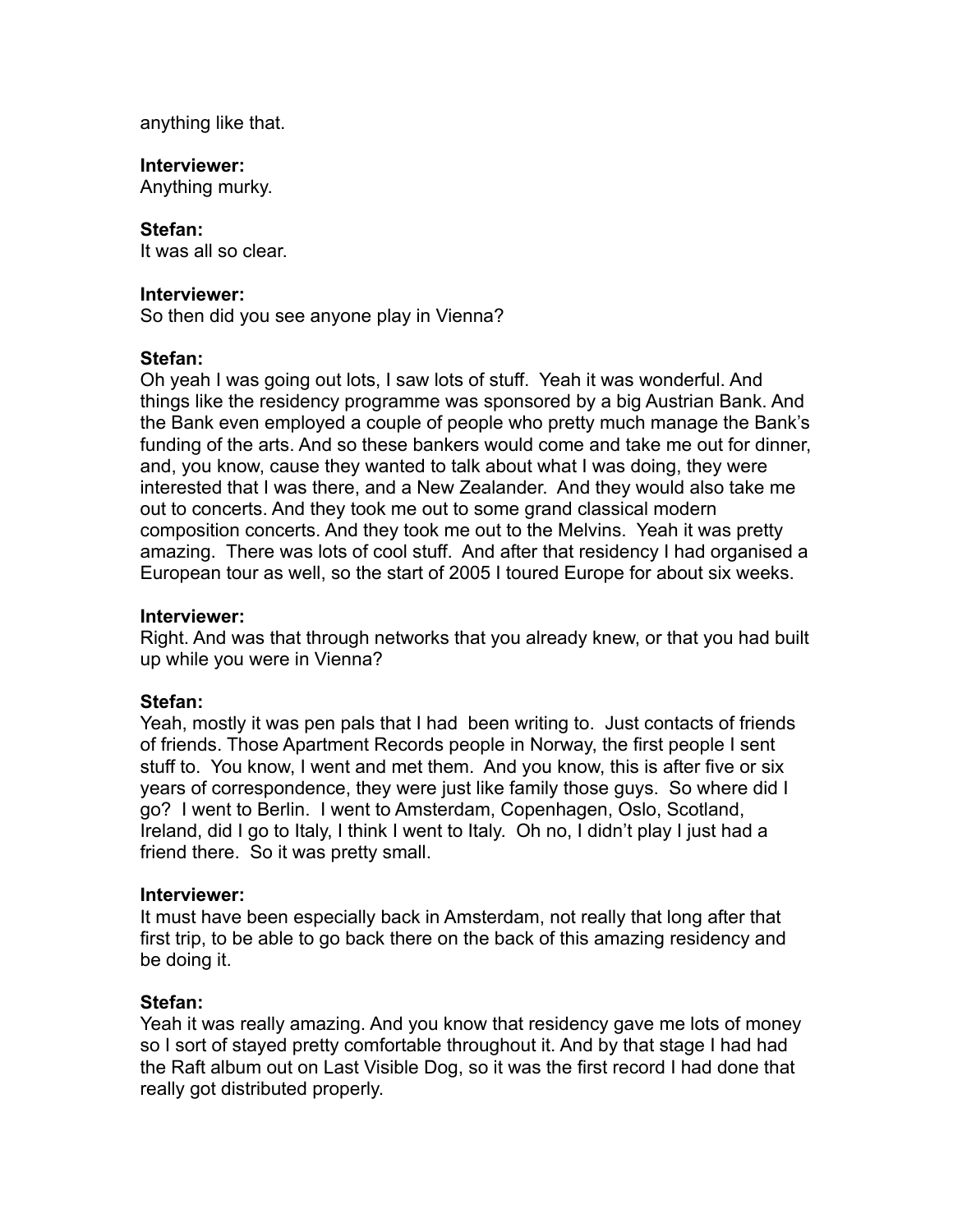### **Interviewer:**

How did you get hooked up with Last Visible Dog then?

## **Stefan:**

There was this amazing e-mail chat list called Roots For War and Travel, which Glenn Donaldson from San Francisco set up. And he was smart enough to realise there were lots of people who knew of each other, but maybe we didn't all know each other. So we were suddenly all on this list, and it was people from San Francisco like him that, the Jewelled Antler people, and people like Chris Moon from Last Visible Dog, so labels who had been putting out this kind of music. Lots of us New Zealanders and some Finnish people and, it was a really amazing e-mail list. You know in the blink of an eye it connected lots of people up that should have been connected.

### **Interviewer:**

Wow, did he just one day sent you all an e-mail saying hey you're on this mailing list.

## **Stefan:**

Yeah, he sent an e-mail out saying do you want to be in on this. And I said sure. I didn't even know what e-mail lists were in those days. Okay whatever. So I was sort of talking to Chris Moon over that, and I asked if he wanted to hear a record I had made. He had put out an Ohm record which was me and Campbell Kneale, so he at least knew who I was, and I sent him the record, and he loved it, and put it out. And Raft is an important record too because after doing the audio engineering course, I was a bit more technically savvy, I bought Campbell Kneale's second hand eight track off him. So I had an eight track and I recorded Raft on this eight track. So it was a better sound and bigger scope. And it came out of, there was another really big depression that I was in, that spawned that album too. So the album was kind of pulling myself out of a hole. Yeah, I'm all a bit confused with the timeline here. So Raft was recorded 2002 2003 maybe.

### **Interviewer:**

Oh really, that long ago. This one aye, recorded June 2003 at Luke's House. Except one in December.

### **Stefan:**

So I recorded Raft, I was really depressed. I recorded it and pretty much my flat fell apart and I was sick of it. Again kind of like in Dunedin. So I put everything in storage and went to Australia. Sort of just to get away from things. And then I got invited to play at What Is Music in the New Year of 2004, that's when I met Werner Dafeldecker. I came back to New Zealand, got Raft put out, and then I went to Vienna at the end of 04.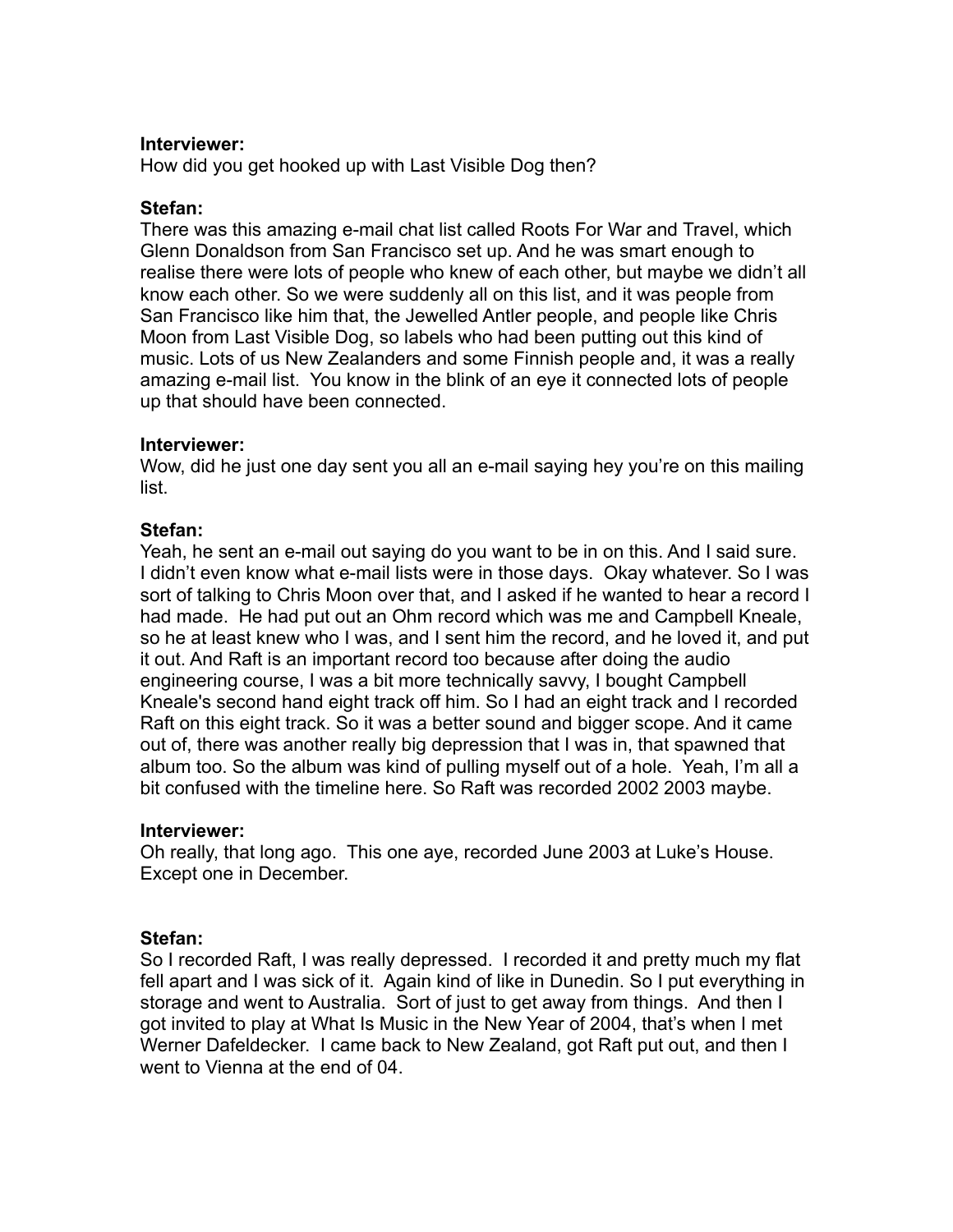### **Interviewer:**

That's a good sequence.

## **Stefan:**

Yeah, and Raft was really well received. And so yeah that Roots For War and Travel e-mail list, a lot of people on that were hearing Raft, which was the first Pumice they had heard, so I was making friends pretty easily.

### **Interviewer:**

And being connected to someone like Chris Moon, is a double credibility.

## **Stefan:**

And that all lead to offers for that European tour, as well as contacts that I met on that list. And that list only lasted a year and a half. While it was good but all these other, all these record collector dicks turned up, cause initially it was kind of about people just making it and putting stuff out. All these record collectors got involved and it just became swamped in people listing their obscure favourite records. And then there was email feuds and stuff, and it was just gross. And Glenn just pulled the plug on it, he just stopped it, to his credit. And some people tried to start up an imitation to carry on that list. I never subscribed to that one. I guess it is still possibly going to this day, people talking about records.

## **Interviewer:**

Talking about comparing the size of their collection rather than making …

### **Stefan:**

Yeah, I mean, I like talking about records, but it's a sick part of what I do, its the obsessive train spotting part of it.

### **Interviewer:**

Just by how useful they are in buying your lathe cuts.

# **Stefan:**

Yeah, I mean that's right, a lot of those people make up the audience. But when you go on tour and every other person you stay with is like that, which isn't always the case, but you know sometimes can be a bit hard. You can feel like you're being ticked off a list rather than listened to.

### **Interviewer:**

Totally. What order do you do records, on which day of the week kind of conversations. Which would be a mild version of some of that.

# **Stefan:**

Yeah, yeah.

### **Interviewer:**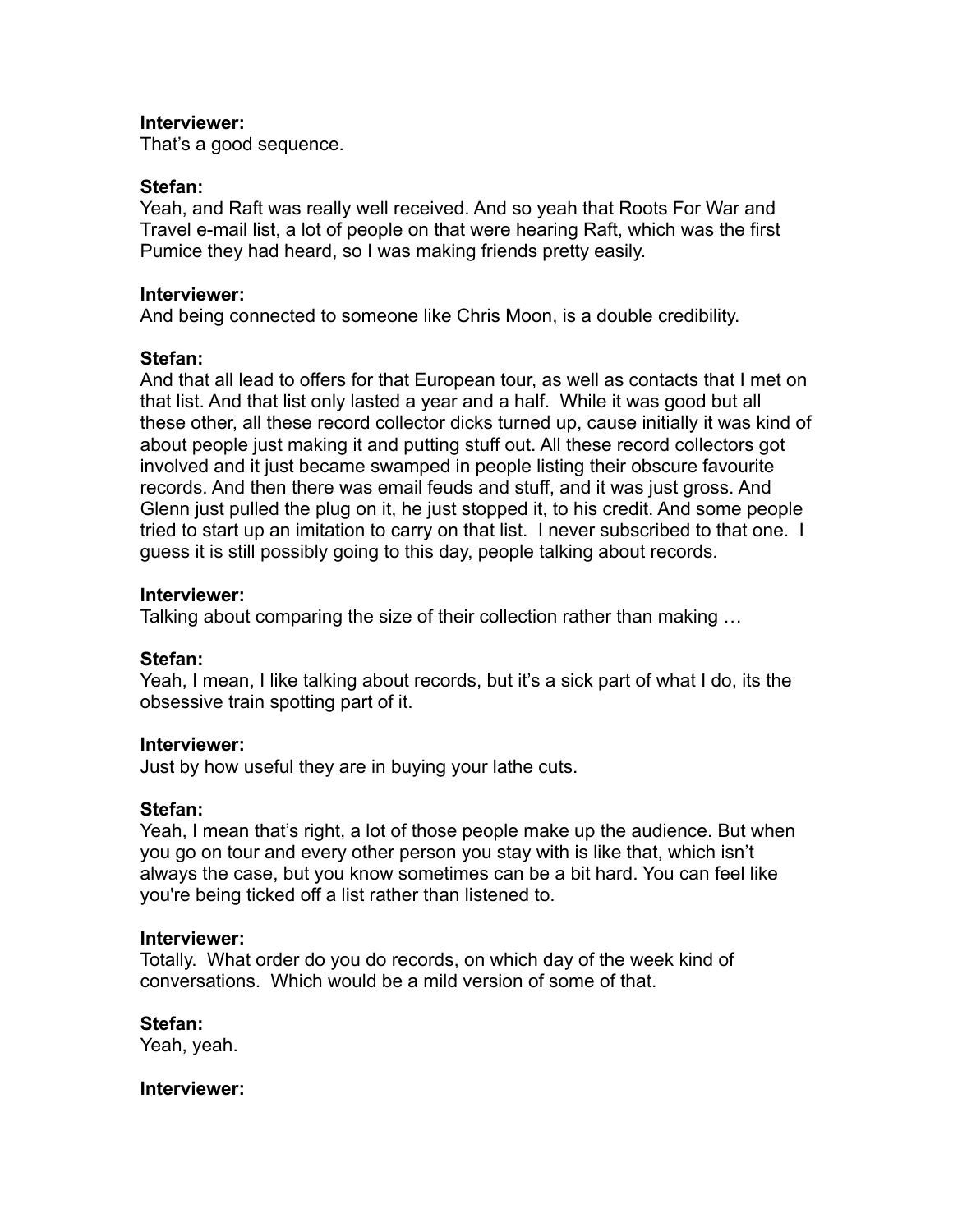So, I guess, how are we doing for time, ten to six. Shall we bring the time line up till now and we can fill in any other little bits later.

# **Stefan:**

Sure.

## **Interviewer:**

So that's, Vienna is 2004 into 2005, and then you came back to Auckland. You were playing a lot. I knew you by then, and the Wine Cellar was going.

## **Stefan:**

Yeah right. So I came home and by now there was that sense of Pumice has played overseas. So there was some of that. I can't remember what I was doing.

## **Interviewer:**

Were you drumming with the Coolies then?

## **Stefan:**

Possibly started with them somewhere around then. I love that band. What a weird grey area, my memory. I think I was living in Kingsland. Yeah okay, so I got on the dole, it was one of those golden periods where you seem to fall through the cracks in the system and they didn't bother me. So I was living in Kingsland, and had a nice big room in Kingsland. And I maybe started playing with Chris Knox about then too. At first that was just an ad hoc, turn up with your sticks and play drums for him instead of him having to switch his drum machine on.

### **Interviewer:**

Did he approach you and ask you?

# **Stefan:**

I remember talking to him after a, I think The Aesthetics had played in Auckland one time, when The Aesthetics were living in Auckland. And he had really enjoyed my drumming. And I had said if you ever need a drummer just let me know. And he said oh I'd love to but I can't be bothered with all that practicing. And I said well I refuse to practice. And his eyes lit up. And I think he stored that one away. And it was probably six months later. We did a Pumice Chris Knox gig, and he asked me to drum, and it went really well. No practice. So that was probably around that time. And I recorded the Pebbles album in that time in Kingsland. I maybe started doing New Zealand tours as well, tracking up and down the country.

# **Interviewer:**

Would you not have done that before?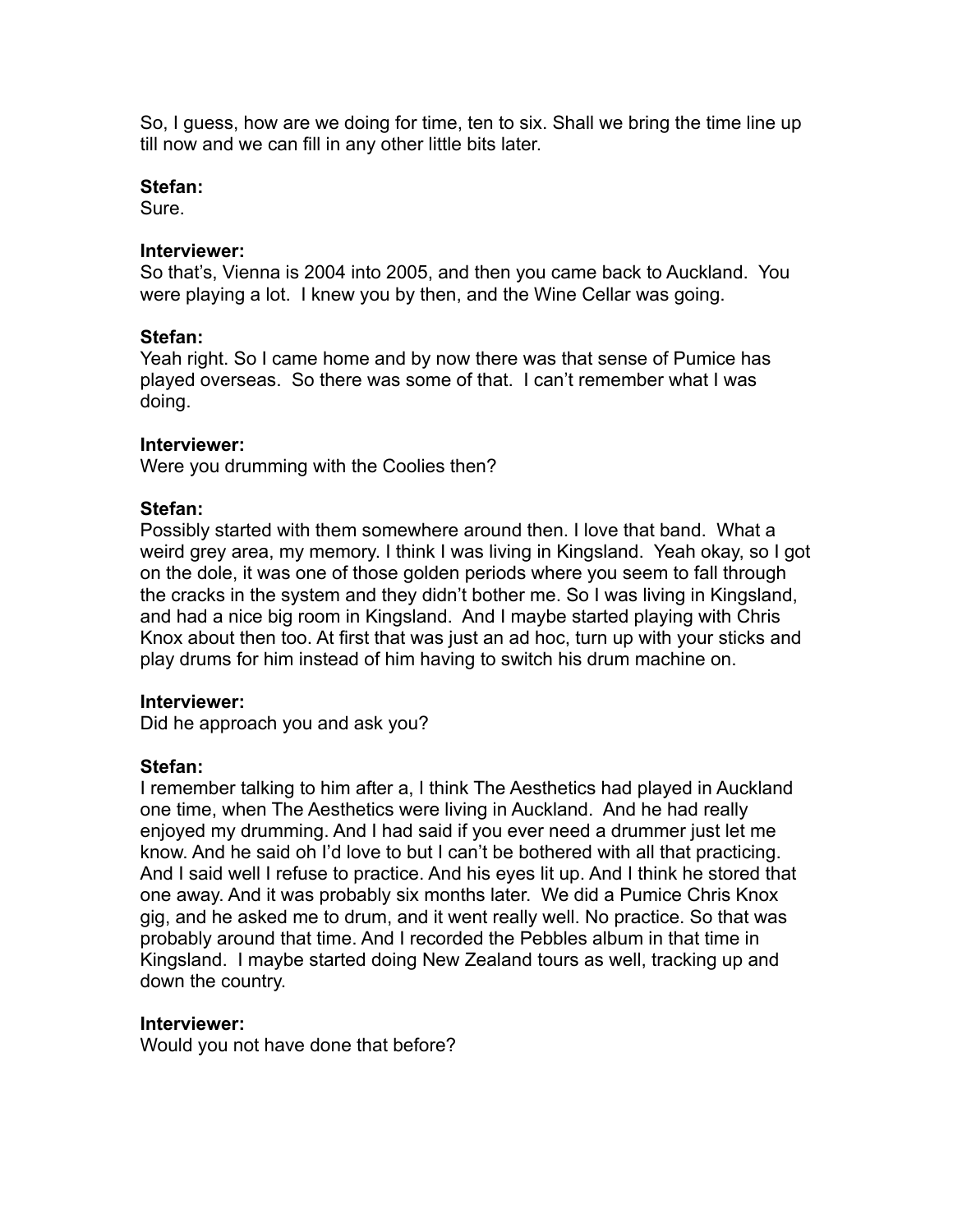I did do it once in the late 90's, we did this Pumice Sola Monday Slate Tour, national tour, it was my first national tour. I guess I had friends in all the main centres, except Christchurch. I never knew anyone in Christchurch. So I would do Auckland, Wellington, and Hamilton, Palmerston North, and maybe Dunedin.

### **Interviewer:**

You played at the Wine Cellar a few times, cause I remember seeing you in the alley way in the back, before the Back Room.

## **Stefan:**

Yeah I played in there a few times. I went to the States in 2006 for the first time.

### **Interviewer:**

So how did that, was that the year that you did the residency in Rhode Island?

## **Stefan:**

Yeah it was, in Rhode Island. Well initially Chris Knox and The Nothing were going to go to the States, and Chris' mum got sick, and it got cancelled. And I had started organising a little Pumice tour for after The Nothing tour. And then The Nothing tour got cancelled and I just decided to go anyway. Maybe I had to borrow some money for that. So the same as Europe just I had these contacts and pen pals and set up a bunch of shows and went. And one of the first shows was in Providence, Rhode Island at this place AS220. And a pen pal Jeffrey Alexander was in charge of booking events there, and I knew that they had residencies there. And I was in the States on a three month tourist visa, but the tour was for two months. So I was dropping some hints about if something came up for that last month that I could possibly do, then I could stay in the States for three months instead of two. So Jeffrey set it up, and I had a residency for the last month. And you know that was the end of the tour so I was pretty exhausted, so I didn't do much. I recorded a seven inch and played a couple of gigs. Otherwise just hung out in Providence, which is a pretty exciting place to hang out, at that time.

# **Interviewer:**

Who was there at that time?

# **Stefan:**

Oh there was just gigs you know, four or five nights a week there was something worth going to. A weird circus at someone's house, or hard core shows or you know, exhibitions with bands playing. And you know touring bands coming through Providence as well. Lots of warehouses and things like that. And you know being a musician that does comics, you were right at home in Providence. There's a lot of cross over there.

### **Interviewer:**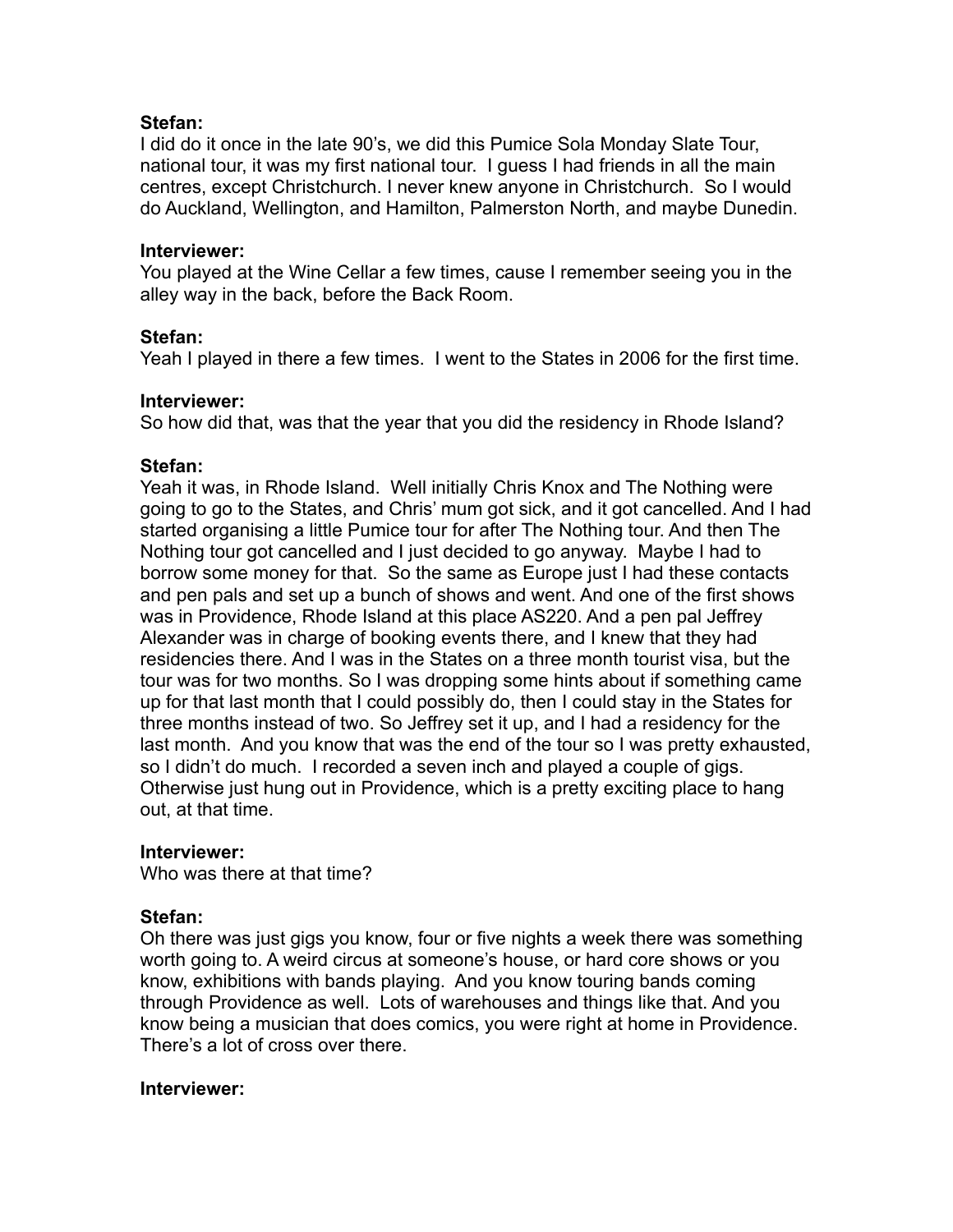There's a big art school there isn't there?

## **Stefan:**

Yeah there is. The American tour was pretty choice. Met, you know, lots of pen pals. Had some hard times with equipment failure.

### **Interviewer:**

That was the era where you got busted by the Police.

## **Stefan:**

Oh yeah, got shut down by the Police in Berkeley, playing in a greenhouse in someone's back yard. Played in a bomb shelter, in Davis, California, this concrete cylinder under ground.

### **Interviewer:**

So is that kind of up to August 2006?

# **Stefan:**

Dunno.

## **Interviewer:**

September.

## **Stefan:**

Came home again. But it was always this terrible coming home to no home, a complete wreck, exhausted, sick and scrambled.

### **Interviewer:**

Having packed up your whole life here before going away.

# **Stefan:**

Yeah, much as where I am right now. After swearing I wouldn't do it again, last year.

### **Interviewer:**

At what point did Chris Knox and The Nothing become a thing then? Cause there's been a whole album hasn't there?

# **Stefan:**

There's been two albums. We probably done the first album before I went to America. Yeah, if we were looking at touring we must have recorded that. We put that first album out in 2005. It seems a long time ago, but yeah, so that was happening, and we did a New Zealand tour. That was never a really intensive project, like everyone in the band was busy with other things, it was always a whenever we could kind of thing. So I was playing in the Coolies at that time too.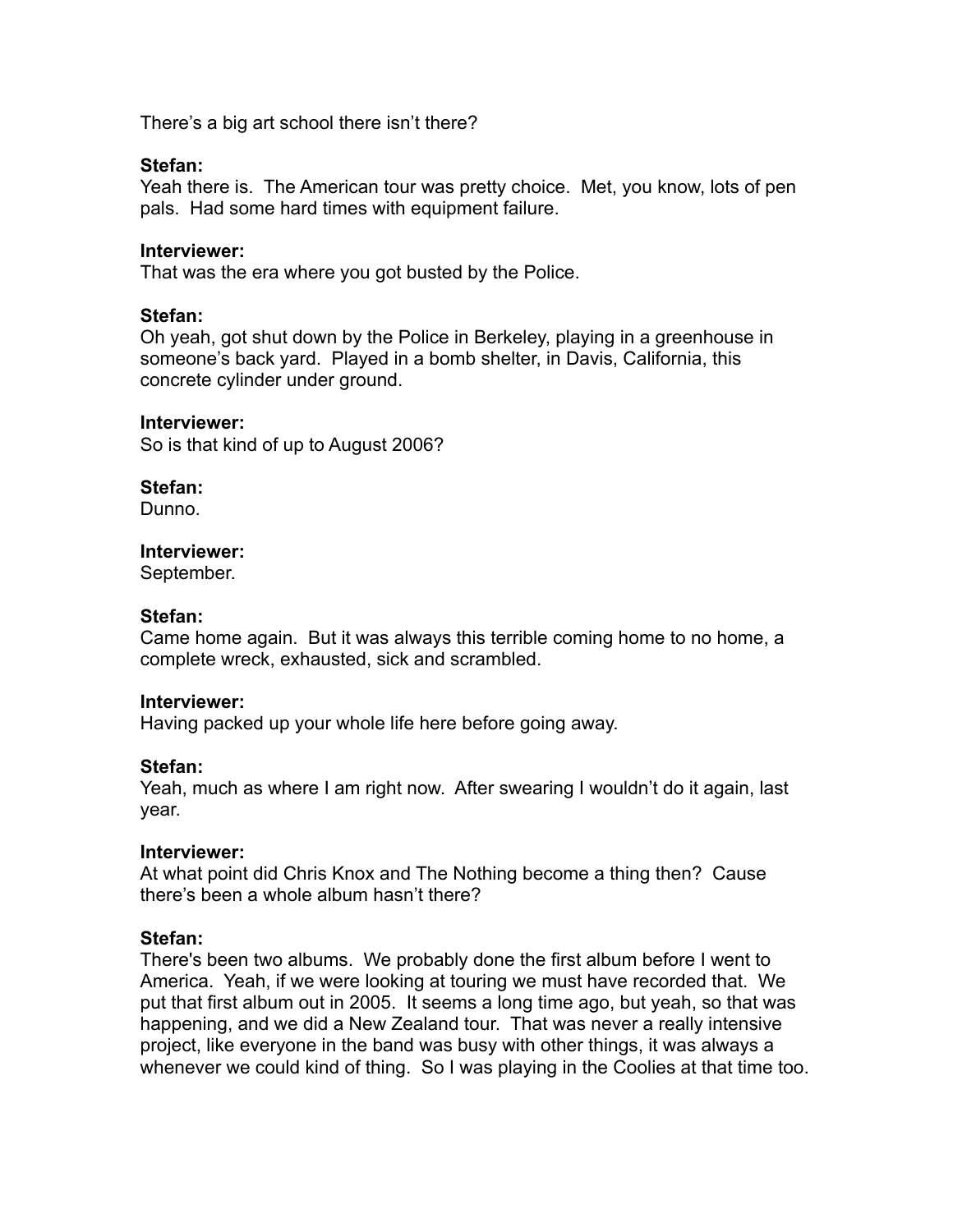### **Interviewer:**

What about with Antony Milton?

## **Stefan:**

I guess Antony and I always meant to play together, it took a lot longer than it should for it to happen. I went and spent a week in Wellington. Yeah we both really liked, Ah we really liked the music of Leighton Craig and Eugene Carchesio, and in particular some keyboard duets that they did. These guys were in Brisbane. And we both had Reed organs or chord organs or whatever you call them. And we decided using our organs we would be a Leighton Craig Eugene Carchesio tribute band. Which we did and we are. And after our first recording session we opened a HP Lovecraft book, and randomly pointed at a word, and it was Sunken.

### **Interviewer:**

Perfect.

## **Stefan:**

Yeah I know, we were stoked, Sunken.

#### **Interviewer:**

Any idea when that was?

### **Stefan:**

Well that CD's the second album. So I've got no idea when we did that, the first time, it would have been I guess 2003 or 4, something like that. I mean all through all this time I'm still playing with Clayton Noone and Glen Frenzy you know my old Hamilton cronies in various forms, I never stopped playing with them, Thee Ideal Gus, Armpit, Teen X-ray, G. Frenzy and the Sugar Kiwis, G. Frenzy and the Nanas. Also collaborated with Pat Kraus, we're called Olympus. We do that in the post, even though he lives in Devonport, we did it in the post. But yeah Pumice kind of took over as the main thing at some point. I guess cause it was easiest, and it was getting, I guess just the opportunities would come in that way, and it was feasible to tour, and not starve.

#### **Interviewer:**

Yeah, with a small guitar. And so you ended up, so since 2006 you've been back to the States and Europe as well?

### **Stefan:**

Yeah, so I came back from the States, eventually found another flat. I think I went back to filing again, for the insurance office again, yeah, I was filing again. There was the filing clerk concept album I did too.

### **Interviewer:**

I was going to mention that.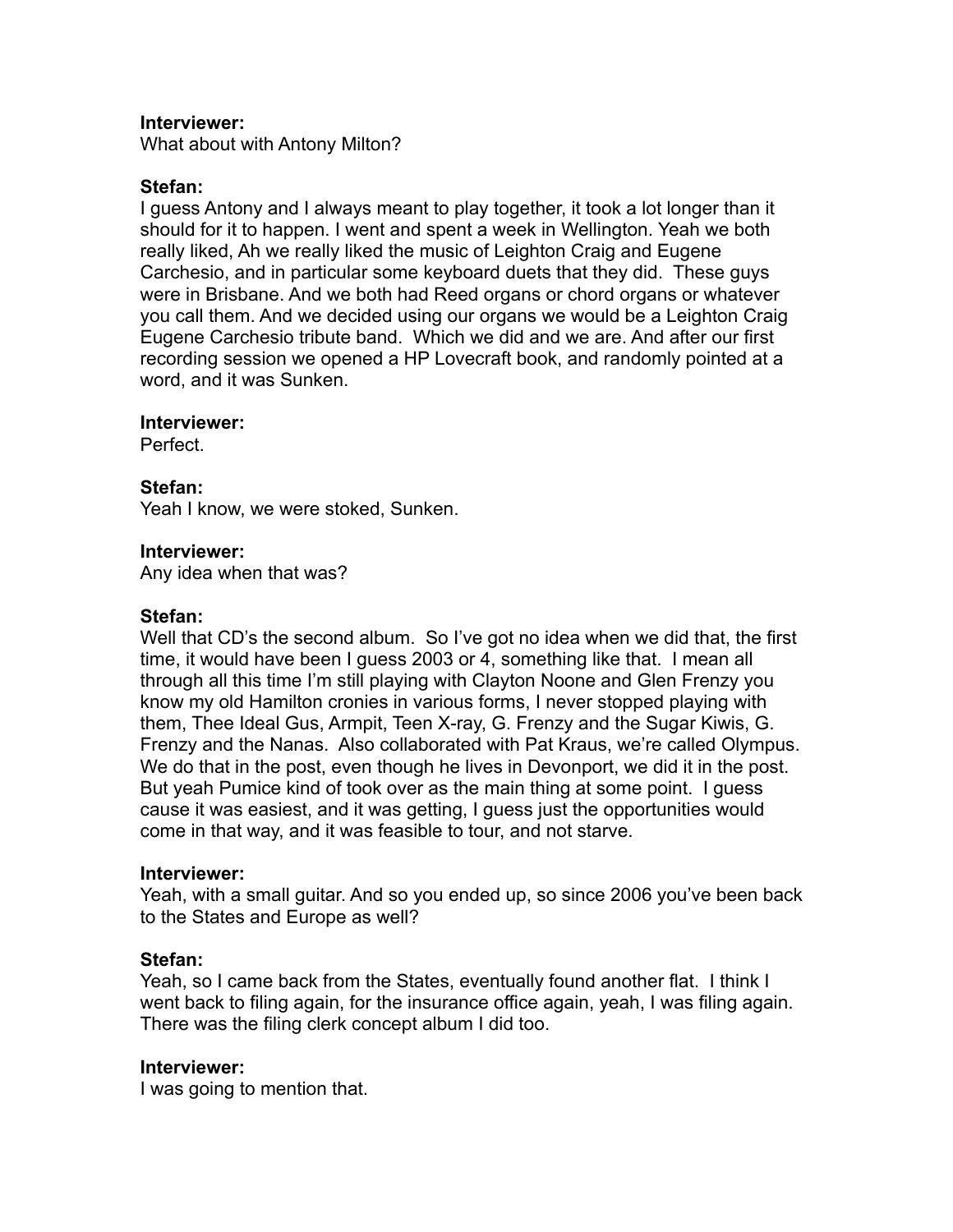Do Not Destroy, which was a solo album but not a Pumice album, a Stefan Neville album.

### **Interviewer:**

How come, cause of the concept?

## **Stefan:**

It just didn't feel like a Pumice album, even though Pumice can be anything. I don't know, I think I was just dicking around. I mean the thing is I came home from work every day for two weeks and recorded something straight away, as spontaneously as possible.

### **Interviewer:**

So you wouldn't plan it during the day?

# **Stefan:**

Well that was the nice thing about it was, I had been working part time, filing, I actually did that in 2002 when I was doing the audio engineering school, but it was the holidays and so I was working full time, through the holidays. And I did not look forward to it, so I invented this idea to help me get through it, cause it would give me some purpose and something to think about while I was at work, even though, I just would think of combinations of instruments I could use. So I would get home and I'd be really tired, and force myself to press record. I quite like that, I've done it a few times, you've got this shit job and you kind of find a way, you find an angle to use it. When I was telemarketing for the Rescue Helicopter, I used to draw all the time, an almost completely unconscious drawing, and I published three little zines of these drawings. So I used to pretend that actually that's why I was there, to do these drawings.

### **Interviewer:**

And they were paying you for that, and you just happened to answer the phone.

# **Stefan:**

Okay so I was back in Auckland, back filing. When I was in America the first time, I met Regina Green, who's a booking agent. And I just happened to be in a bar in Manhattan and a friend of mine was there, and she was with Regina. And we were drinking and Regina knew some bar where there were two dollar beers. And we went and got two dollar beers and drank the night away and got on famously, and it turned out she was a booking agent. And that night I gave her some CD's and we had mutual friends. And then a little bit after that she offered to work for me, book shows. Which was pretty, you know, like the Vienna thing, just an amazing piece of luck, like the double booking with What Is Music. So she offered to help with the European tour. Cause, she will help me with the States,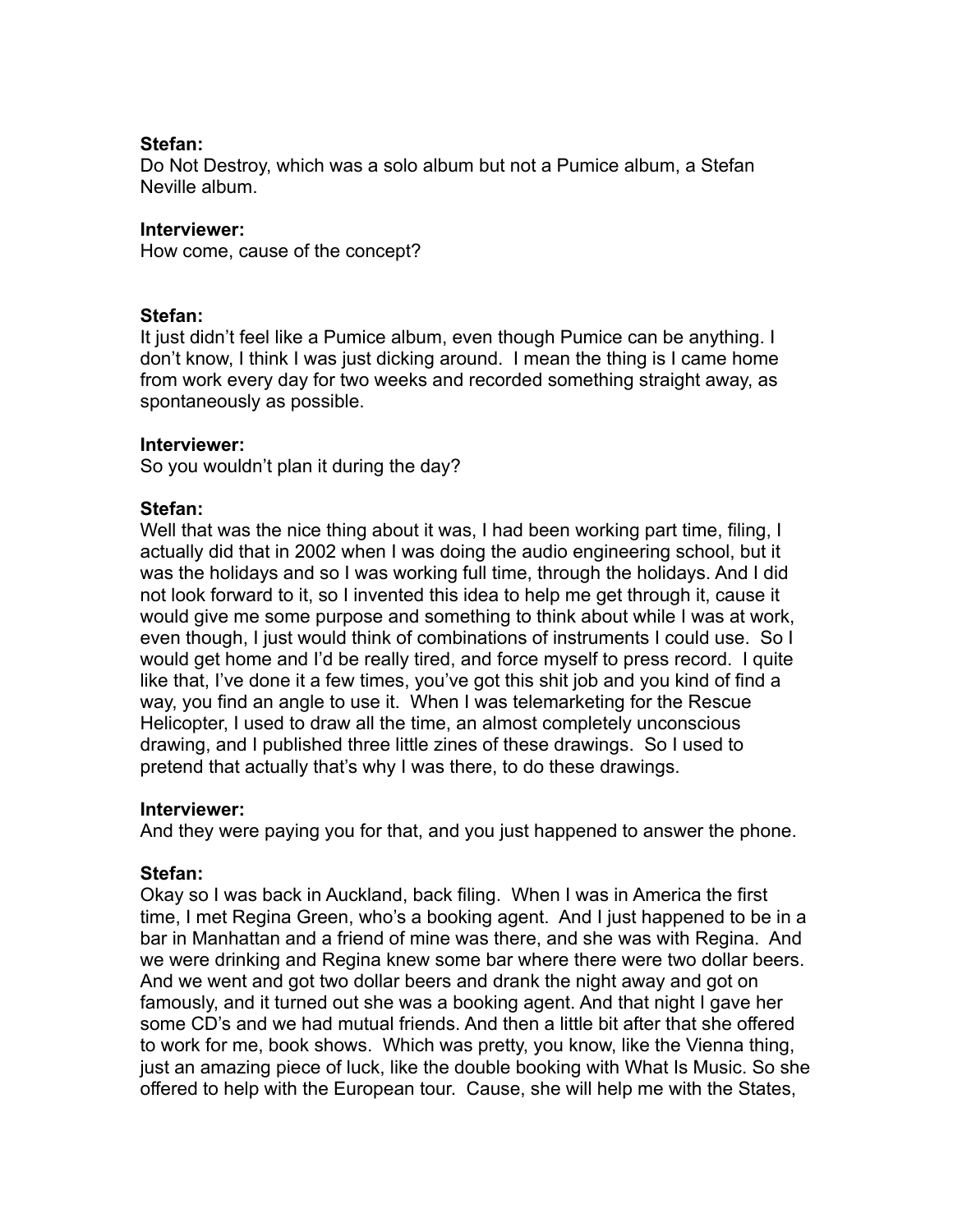but its actually not worth her while, the sort of fees someone like me can get in America, but in Europe she can get guarantees and stuff.

### **Interviewer:**

How come?

### **Stefan:**

Just because music is a respected art form in Europe.

### **Interviewer:**

Is that from specific kinds of venues, like festivals and things?

## **Stefan:**

Yeah, and that's just her work. She's got connections. She works with a whole bunch of different artists and has a good name for herself. She was working with the Table The Elements label, so some quite prestigious names, which no doubt gave people an impression that I was classy. And did me no harm. So she offered to book me this tour, and I said yeah great. So we started booking it, and I had a couple of months left in my flat, so I quickly recorded an album, you know while all my stuff was in one place because increasingly it was rare that I had all my stuff in one place, so make the most of it. So I recorded The Quo album, and then went off to Europe. No I went to Japan first. Yeah, I went to Europe via Japan.

# **Interviewer:**

For a show?

# **Stefan:**

Yeah I played about four shows in Japan.

### **Interviewer:**

And did she book those?

### **Stefan:**

No, I did that myself through friends.

### **Interviewer:**

Was that Mark Sadgrove?

### **Stefan:**

Yes, also Toshihiro Koike and Takefumi Naoshima. Contacts that I'd made through What is Music, Tetuzi Akiyama, people like that. So that was really exciting. And then for some reason that I'll never know, I was on tour in Europe for five months, I don't know why I decided to do it like that.

### **Interviewer:**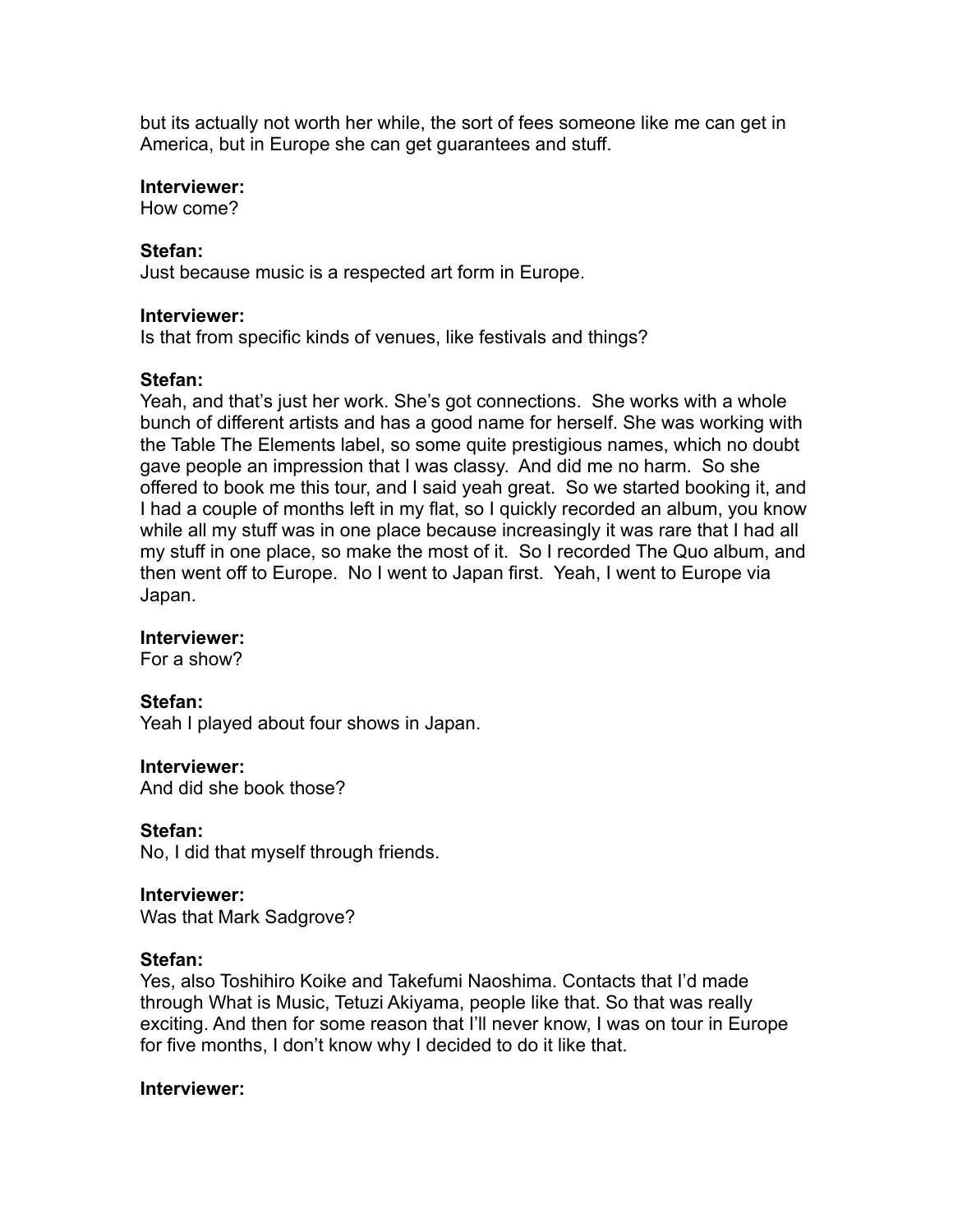Was that playing constantly for five months?

### **Stefan:**

It wasn't playing every night. I mean I hate playing every night, so when I tour I do try to have a few nights in each place, and you know a week off here and there, so it was like that.

## **Interviewer:**

But it wasn't a month or two off in the middle?

## **Stefan:**

No, it was basically ….

### **Interviewer:**

Weekly for five months.

### **Stefan:**

Yeah, something like that. There was a couple of periods where I had two weeks off, things like that.

### **Interviewer:**

That five months in Europe, that must have been exhausting?

### **Stefan:**

Yes, yes it was, yes it was. I'm trying to remember what on earth I was thinking.

### **Interviewer:**

The shows must have just kept coming up, if someone else was booking them.

# **Stefan:**

Yeah, well it was a bit like that. But Regina you know, only does what you ask her to do. I think it was just the opportunity was there, and it was sort of earning a living. That's right, my Dad died in late 2006, and I think I had by then, he didn't leave a will so it took about a year, he left a little bit of money and it took about a year to get it, cause you have to allow time for people to come forward and contest the inheritance. So I think what had happened was I inherited some money, so I thought I'll plan a trip, I may as well do a tour, cause I've got money, I can just go. Something like that. So it was like a round the world ticket to, that's right, it was a round the world ticket, Japan, Europe, America, home. So I was touring in each place. But I guess I decided to take my time doing it. I'm not really thinking about what it feels like to be homeless and travelling for that long. But anyway, Regina set up some really great gigs, and I got some guarantees and played at some classy joints. And I got to go way up into the North of Norway, to this town called Tromso, where the sun came up at 4.00am and this weird light and thick snow. I got to go to Portugal and Finland and Sweden. And I guess having Regina helped also, just my profile increased. Toured over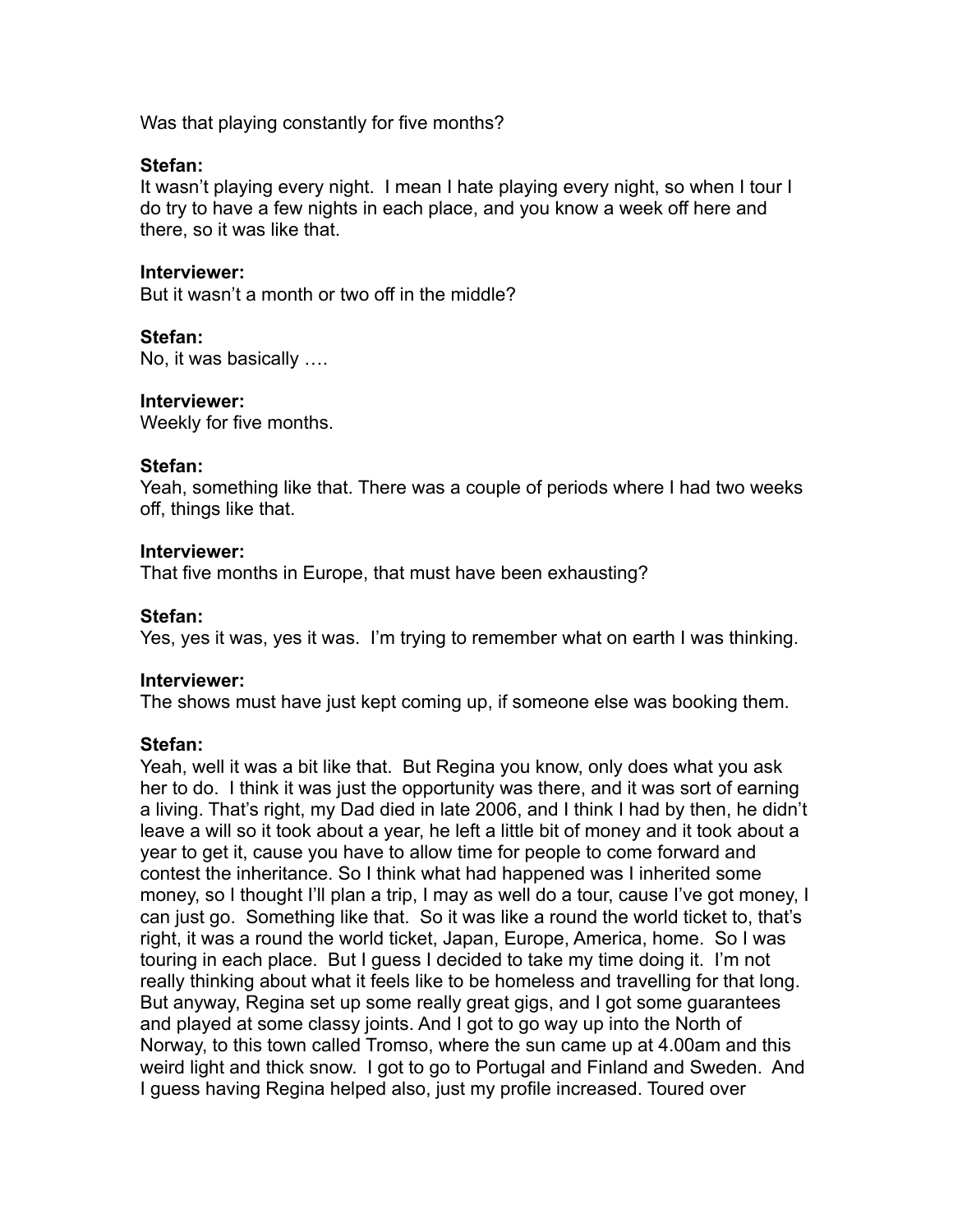France, Switzerland, Italy. It was epic, it was epic. And then I went to America. And the American leg was only going to be a couple of weeks. The first week on the East Coast and then my Gran got sick, and I decided to cut the West Coast short, cause she was really sick. And she died while I was still there. And I just got home the morning of her funeral, after five months. And yeah so the same old scrambled exhausted thing, but with a death and you know, my Dad had died two weeks after my first American tour, so it was kind of this horrible repeat feeling. And I basically never recovered from that trip. And for months and months, I got another flat in Auckland, and I took a big chunk of time off Pumice, I just didn't want to do it, and I just didn't recover. I was run down and sick all the time. And it wasn't until the start of this year, when my sister found out she had Coeliac disease, and we already knew my Mum had it, and I went and got the test, and I tested positive to Coeliac disease. So what that means is if you eat wheat and gluten, and you have Coeliac disease, the gluten kills off or stops your body absorbing nutrients so nothing works properly. And finding that out, and thinking about the touring Europe and living on baguettes and beer, I just shudder. I just can't believe it, and you know its only in hindsight I can truly see what a sorry state I was in, just exhausted all the time, grumpy, and not thinking clearly and navigating strange cities. And I mean its amazing too, there would be the odd melt down on tour, but I still coped. That tour of Europe I made a profit on that tour, that five month tour, covered all my expenses, paid Regina her percentage of my earnings, which is her fee, and still took money home.

### **Interviewer:**

Wow. Is that the first time you were really pro?

### **Stefan:**

Yeah, pretty much. I mean I only just made profit. I was astounded with that. So I spent, after that tour, probably six months just feeling like shit. But I started working for the Audio Foundation too, got that audio librarian job to create an MP3 library of innovative New Zealand audio, which was just data entry basically, but it was stuff that I lived and breathed anyway. So its like a really good job.

### **Interviewer:**

And Zoe's nurturing house.

### **Stefan:**

Yeah, so I was really happy to just do that job, and take it easy. And of course I did start making music again. A few things came up, some tours, recordings, touring New Zealand. And then, I decided to go to America again. I don't know if I want to talk about that.

### **Interviewer:**

Can you talk about bits of it.

### **Stefan:**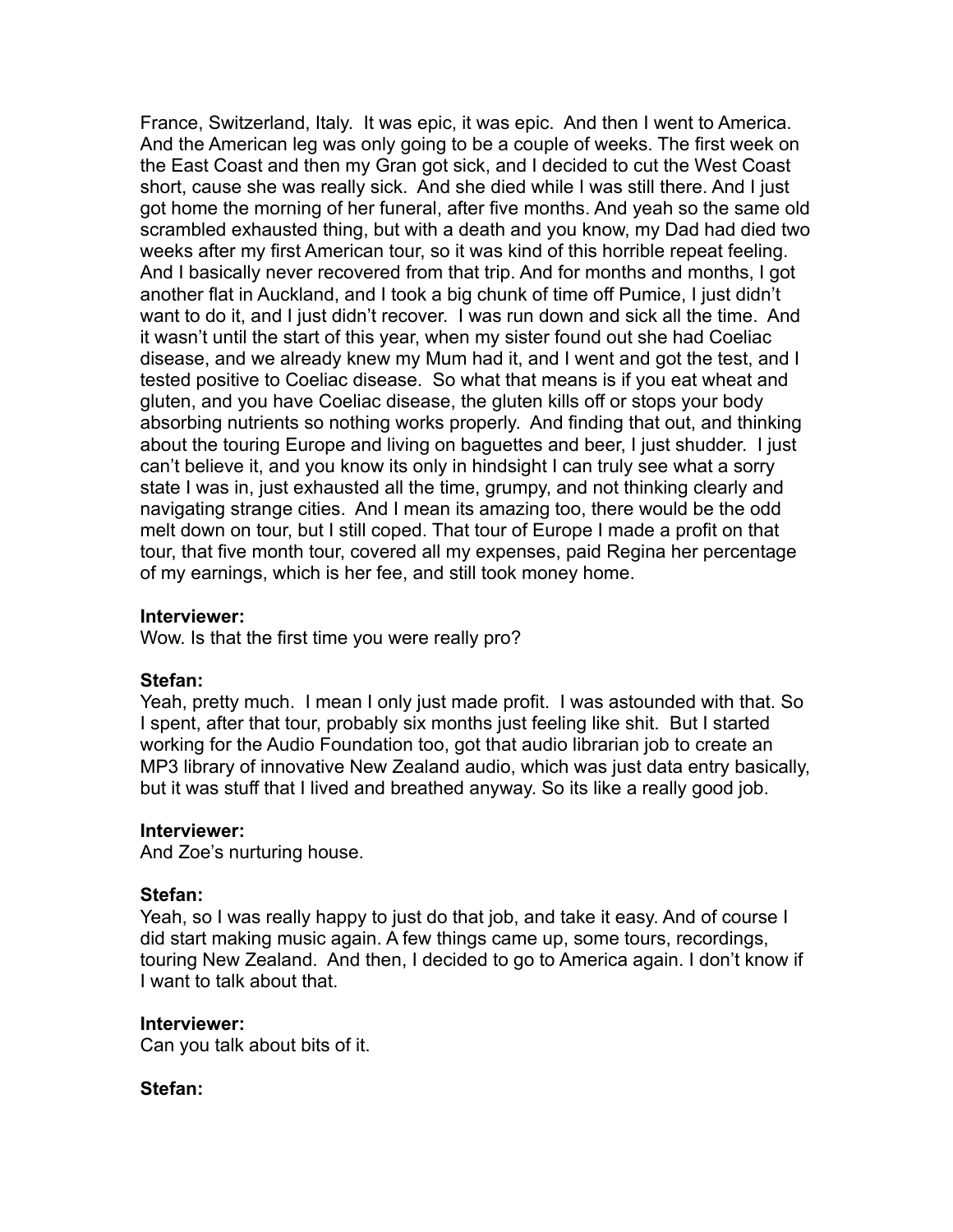There was a good reason to go, a personal reason, and seeing as I'm there, I may as well do some shows. And so it wasn't an extensive tour, but I did about 16 shows. I was there on the West Coast and a little bit in the middle of the States. And seemed to be reaching a new younger audience to some extent. I guess people who have found me on blog sites and downloaded it. Stuff like that. But also people coming up to me and saying how they've been trying to replicate my guitar sound in their band. Things like this were happening enough times for it to be noticeable. And people saying this new band sounds like you. I guess it shows how long I've been doing it, that it comes around to being, I guess time gives it some body and some weight. And new people discover it. I don't know.

## **Interviewer:**

I mean its also the moment musically. Your work fits well with the current aesthetic.

# **Stefan:**

Right.

### **Interviewer:**

And is a really good version of it and kind of exotic. And so that's the tour that you just did?

## **Stefan:**

Yeah, that's just finished.

### **Interviewer:**

Those shows in LA that I saw, well particularly the LA shows, where people knew the songs.

### **Stefan:**

Yeah.

### **Interviewer:**

Young people in the audience, really knew the songs. I realised that they had been seeing you play for a few years and they knew the songs way better than me. I mean you know, they'd really been paying attention.

### **Stefan:**

Yeah, its extraordinary. That so many people had been listening to it. That its really gone so far and lasted so long, like when I got back from tour, I played in Hamilton, just a month ago, and it was the  $30<sup>th</sup>$  birthday of Contact FM, the student radio station. So it was a bit of a nostalgic night, and a few of the old bands reformed. And so I was thinking about trying to play some really old songs. Me and Sugar Jon sat around and tried to remember some of our earliest songs. Which we did, it was hilarious and mind boggling, and mind bending. Trying to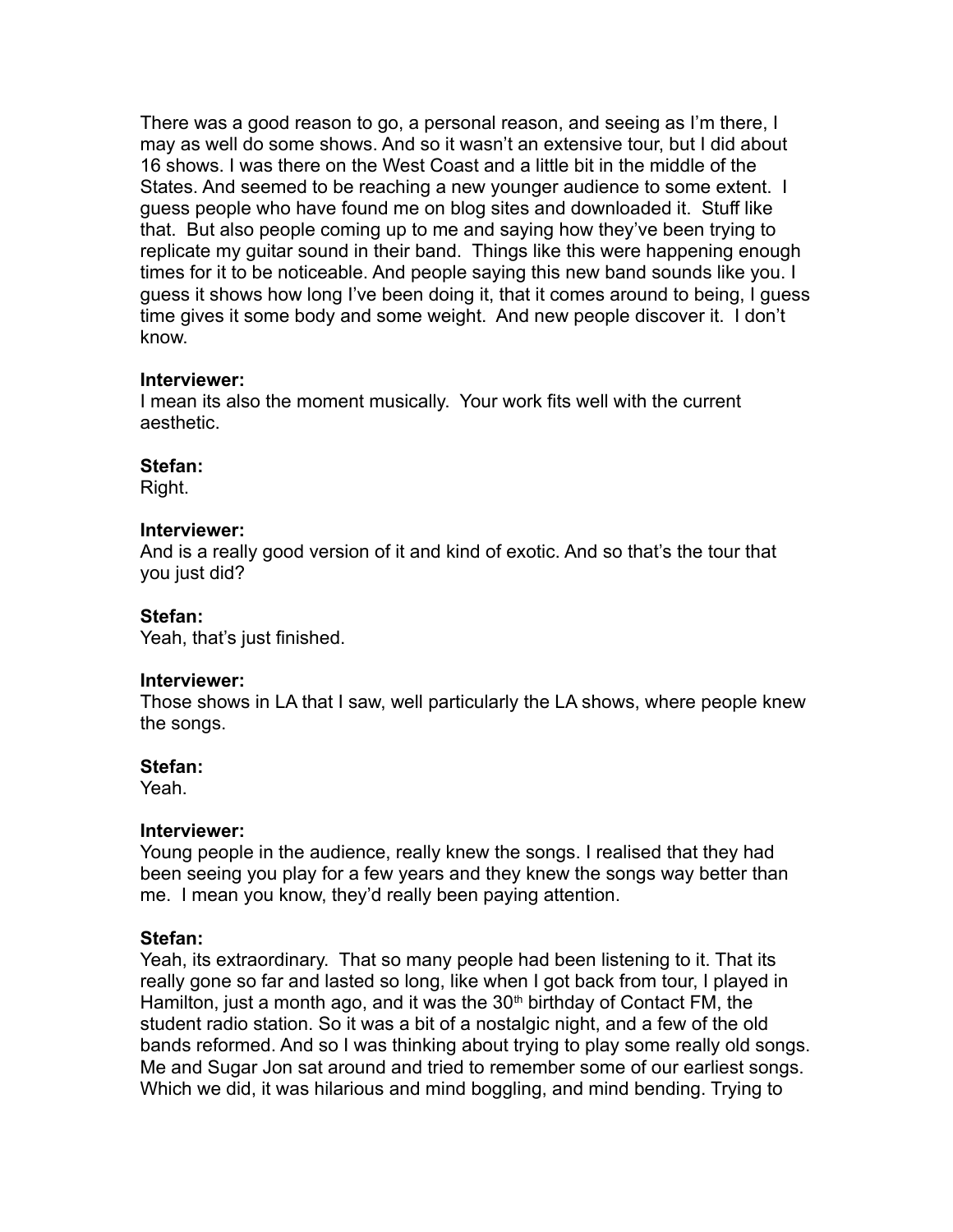relate to our 16 year old selves again. But then realising that you know some of these songs are almost 20 years old, which freaked me out, really did.

### **Interviewer:**

But they've developed. Like to have been playing for 20 years, but still be playing new songs.

### **Stefan:**

Well as it turned out I didn't play any old songs. Although there's a couple, well actually, this little New Zealand tour I'm on now, which I just did Wellington and Dunedin and I do Christchurch this week, I've been playing this one song that's 18 years old. And I've been saying that when I play it. Oh this song is 18 years old.

## **Interviewer:**

Almost as old as you, you small child.

## **Stefan:**

And my dear old friend Motty was there in Dunedin, I was talking to him afterwards and he said when I said that, he said his first reaction was what, did you write it when you were four. And then he thought hang on, we're 35 year old men, somehow.

### **Interviewer:**

Songs have grown into teenagers.

### **Stefan:**

Yeah, that 18 year old song King Korny Remains, it's a good song, well if I say so myself. I mean if I'm still willing to play it. Some of those old songs I'd never play. But I am quite keen when I get all my stuff out of storage to go through the old tapes and see how the original recordings sound, I might try and compile something out of them. Because I mean, again its just post touring and I've been playing too much. I feel like I need a big break again. There's not really any new songs, but you know, that comes from having a home and somewhere stable to be. So when I get that again that will probably happen.

### **Interviewer:**

That must be nice though, especially after that European tour and being so over it, but then the point when you realise that its just there.

### **Stefan:**

Yeah, that's right, its just there. Yeah, the worst times of recent years I've been tempted to say that's it, that's the end of that. But I don't think I'll do that.

### **Interviewer:**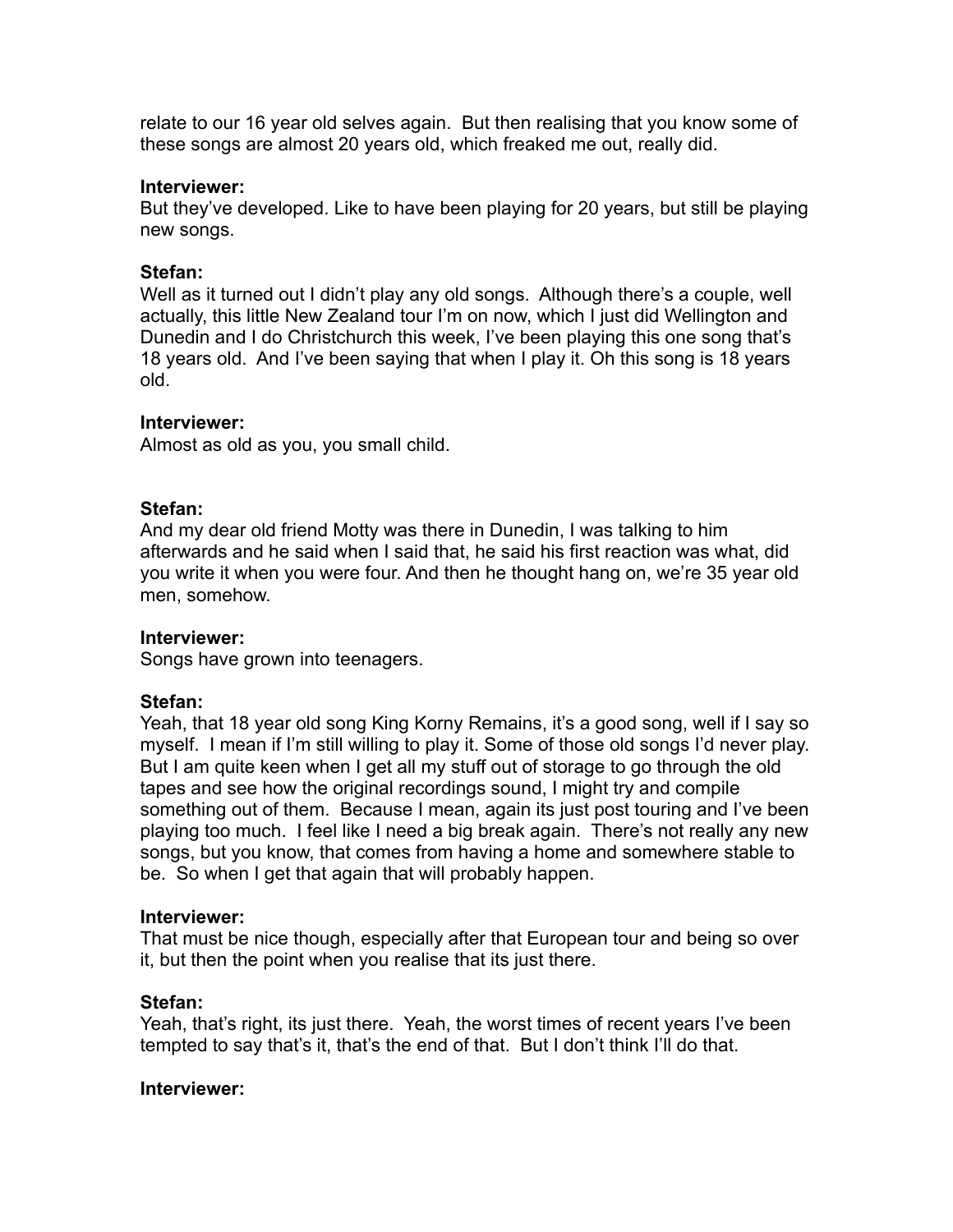There's a few big, like when big musicians do that, like Jim Anderton resigning from parliament. You know when people make a big claim, that's it, that's my last tour, and then they come back a few years later.

## **Stefan:**

Well that's the thing, its actually meaningless if you say that's the last, because you can just change your mind and come back, so its better not to make the statement aye?

### **Interviewer:**

No. So just to finish, I mean we're here because you're playing with The Renderers this week.

## **Stefan:**

Yeah, joining the Renderers.

### **Interviewer:**

How did that come about?

### **Stefan:**

Well when I lived in Dunedin, the week I left to go for that first overseas trip, I ran into Brian and Mary Rose in the street and they said we were wondering if you would like to play with us. And I said I would love to but I'm leaving the country next week. So it just never happened. And they were off touring last year and they were coming home through Auckland and they seemed to hit upon the recipe where they can just enlist pretty random band mates to be The Renderers with them, so they asked me to play with them in Auckland. And it went really well, so much so that we're doing it again. And recording an album. Hopefully. Playing a few gigs, which you know, which meant I suppose I'll do some Pumice gigs.

### **Interviewer:**

On the road.

### **Stefan:**

And I've got a few more weeks of travelling, Going to Tasmania in the start of December to play.

### **Interviewer:**

And you just played What Is Music again didn't you?

# **Stefan:**

No, I just played Sound Summit in Australia. Just had this glorious tour of Australia in October, where everything was paid for, everything was organised by other people. And I was picked up at the airport and I had a hotel room in Newcastle, which has never happened before. And I had guarantees. Yeah it